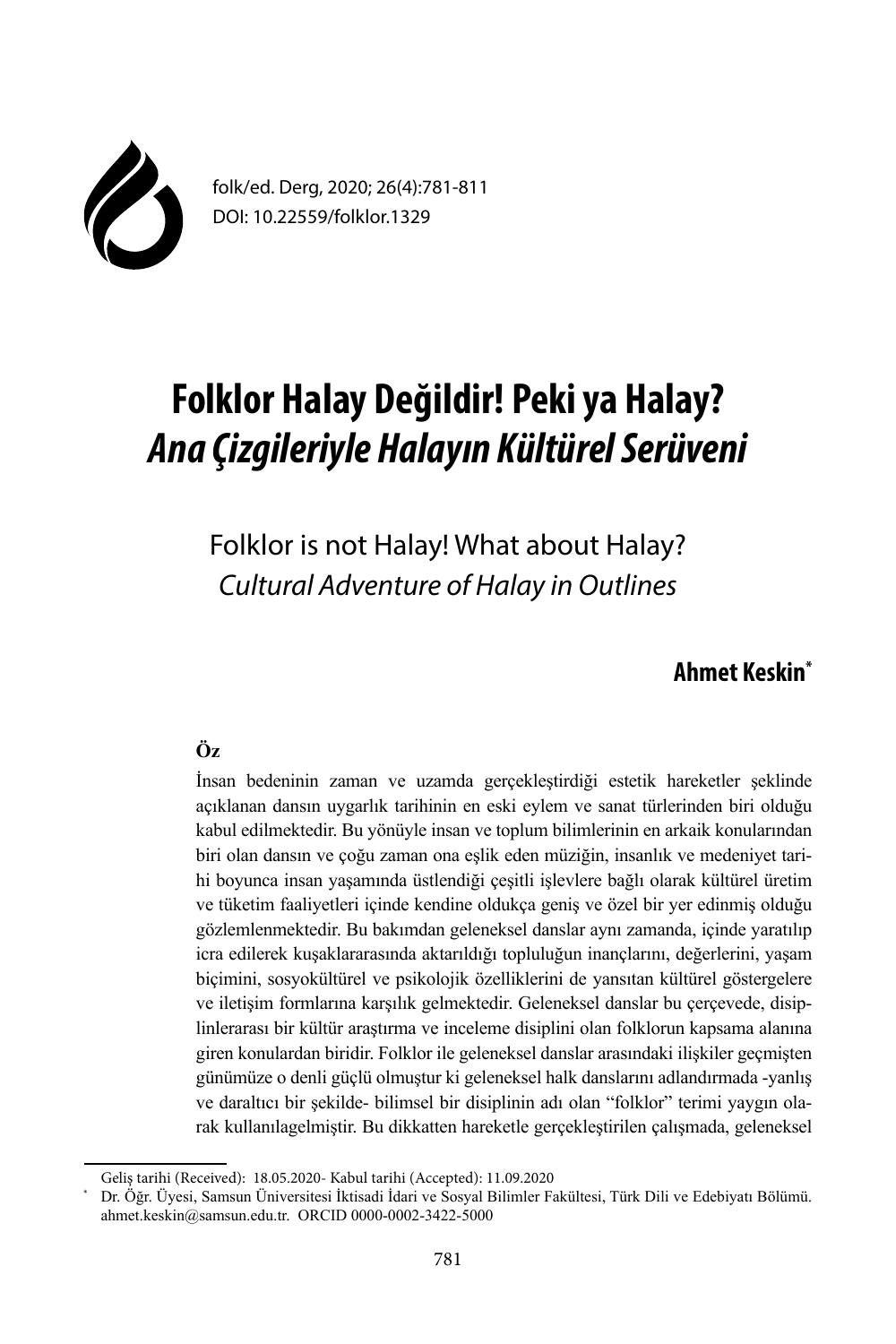danslar arasında yaygın bir form olarak beliren halayların kültür ve inanç tarihi bağlamında geçmişten günümüze serüveni genel hatlarıyla ele alınmıştır. Bu doğrultuda halayın erken dönem Türk inanç ve yaşam biçimleriyle olan ilişkileri, kültürel bir gösterge sistemi ve iletişim formu olarak başlıca özellikleri ve benzeri hususlar bütüncül ve disiplinlerarası bir yaklaşımla incelenmiştir.

**Anahtar sözcükler:** *folklor, disiplinlerarası çalışmalar, dans antropolojisi, halay, kültürel gösterge*

#### **Abstract**

Dance, which is described as the aesthetic movements performed by the human body in time and space, is considered to be one of the oldest forms of action and art in the history of civilization. In this respect, it is observed that dance, which is one of the most archaic subjects of human and social sciences, and the music that often accompanies it, has gained a very wide and special place in cultural production and consumption activities depending on the various functions it has undertaken in human life throughout the history of humanity and civilization. From this perspective, traditional dances also correspond to cultural indicators and forms of communication that reflect the beliefs, values, lifestyle, sociocultural and psychological characteristics of the community in which they are created, performed and passed down between generations. In this respect, traditional dances are one of the subjects that fall within the scope of folklore, which is an interdisciplinary discipline of cultural research and analysis. The relations between folklore and traditional dances have been so strong from the past to the present that the term "folklore", which is the name of a scientific discipline, has been used extensively in naming traditional folk dances -in a wrong and narrow way-. Based on this attention, in the study, the adventure of halay, which emerged as a common form among traditional dances, from the past to the present in the context of the history of culture and belief is discussed in general terms. Accordingly, the relations of halay with early Turkish beliefs and lifestyles, its main features as a cultural sign system and communication form, and similar issues were examined with a holistic and interdisciplinary approach.

**Keywords**: *folklore, interdisciplinary studies, dance anthropology, halay, cultural signs*

*Birtakım oyunlar oynayarak, kurban keserek, şarkı söyleyerek ve dans ederek yaşamalı ki; insan tanrıları kendi yanına çekebilsin, savaşta düşmanları püskürtebilsin ve onları yenebilsin* (Platon, 2007: 280).

## **Extended summary**

It is accepted that dance, which is based on the understanding of moving the human body in accordance with certain rules and in an aesthetic way, has an origin as old as human history, especially much older than language. Dance, which emerged as a result of human struggle and harmony with nature on the basis of survival at the beginning, and especially as a means of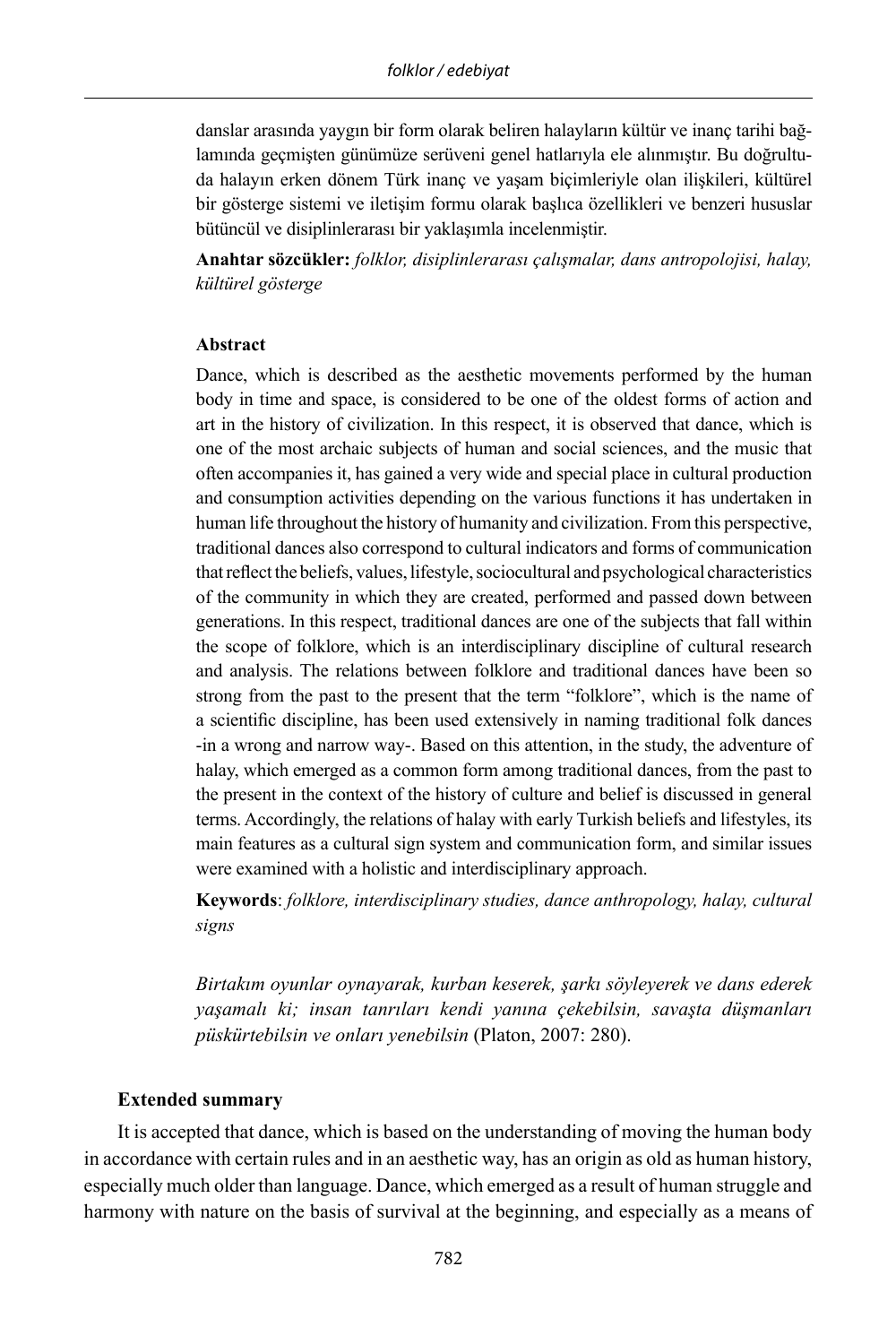strengthening the sacred communication with the Gods, has evolved into aesthetic and artistic forms of communication over time. Dance, which was a form of purification and worship in the past, has been transformed into an artistic activity and a means of entertainment in time, but sometimes it has continued its meaning of purification and worship. This situation has caused dance to correspond to a cultural indicator and communication form that reflects the beliefs, values, lifestyle, sociocultural and psychological characteristics of the community in which it is created and performed and transmitted between generations.

One of the main forms of traditional dances in Turkish culture, which feeds on a rich and diverse cultural basis in terms of traditional dances, is halay. The place and importance of traditional dances, including halay, which appears as a common celebration tool in various sociocultural contexts today, is so striking that the act of performing traditional dance is often referred to as "playing folklore", and when it comes to folklore, this traditional dance performance can come to mind even today. Because of the relationships between folklore and traditional dances, the term "folklore", which is the name of a scientific discipline, has been used extensively in naming traditional folk dances - in an erroneous and narrowing way. As a symbolic and striking indicator of this situation, the writing on the garden wall of the Sivas State Theater, *Folklore is not halay* can be considered as a humorous and critical reflection of the main problems within the framework of the development, acceptance and recognition of the boundaries of folklore as an independent discipline to the street art in a humorous manner. However, as it is wrong to reduce folklore to halay, as evidenced by the findings shared through the study, traditional dances are also remarkable symbolic forms in that they have much deeper features than cultural phenomena that can be ignored within the scope of folklore.

In this direction; how did the cultural adventure of halay, which can come to the fore so that it can be associated with the name of this discipline in the context of the representation of folk culture? When, where, how, why and by whom was this cultural form created, performed in what contexts and forms, how did it develop and how did it reach the present day? In what contexts and functions are it currently being performed, and what elements are at the root of all these performance and functions? Based on these and similar questions, the study was carried out with the idea that it will contribute to the clarification of the disciplinary boundaries and interdisciplinary foundations of folklore on the one hand, and the place of halay in traditional Turkish dances on the other hand, and the adventure of halay, which stands out as a common form among traditional dances, from the past to the present in the context of the history of culture and belief, was discussed. In this direction, the relationship of halay with early Turkish beliefs and lifestyles, its main features as a cultural indicator system and communication form and similar issues were examined with a holistic and interdisciplinary approach. In the study, first of all, the main problems of the concept confusion and recognition were briefly focused on the subject of folklore discipline and traditional dances. Then, the main aspects and foundations of halay in cultural history are examined in various aspects. The foundations of halay, which extend to early Turkish beliefs and lifestyles, have been enlightened through the oldest archaeological and cultural findings available. In this context,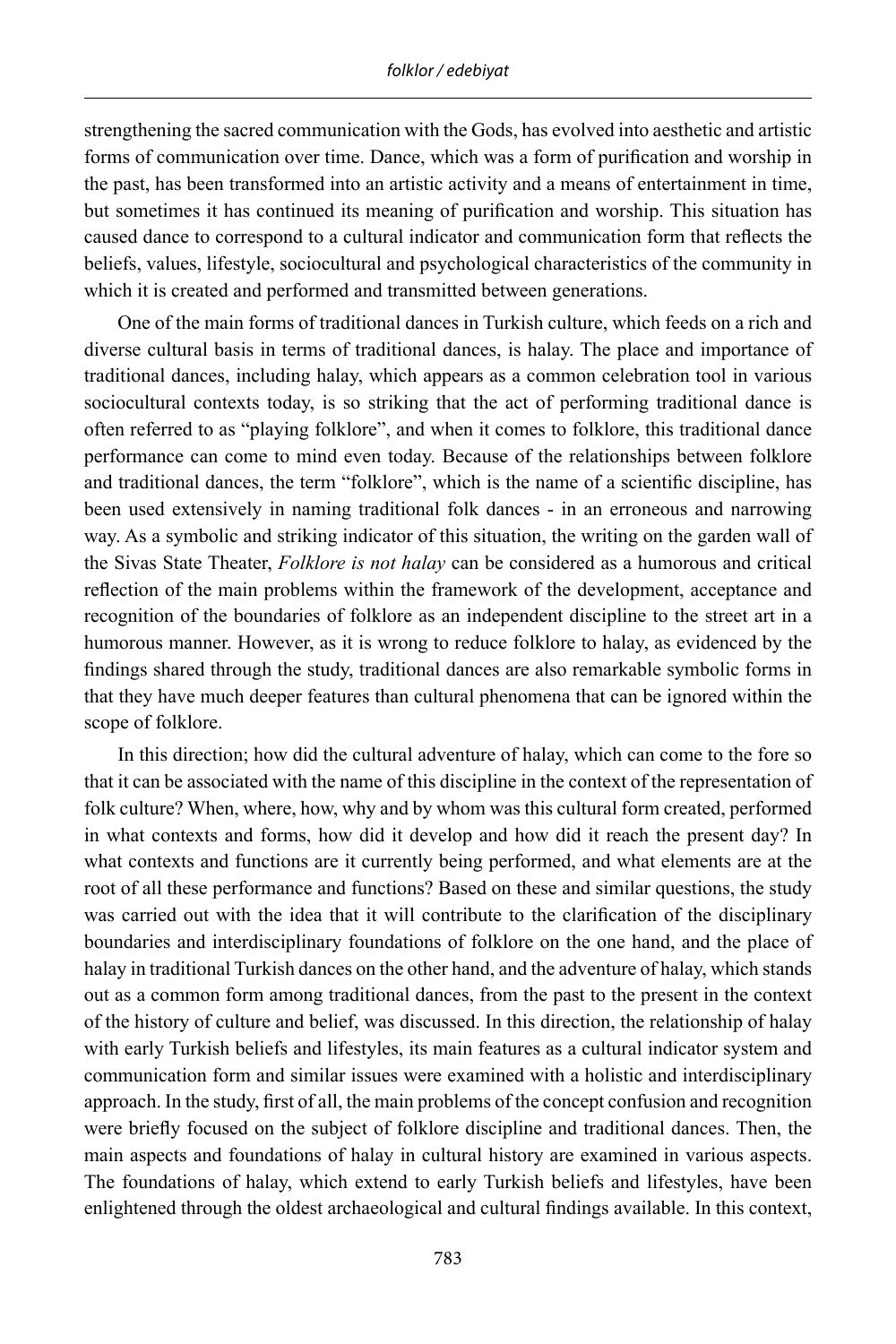Turkish rock engravings such as "Gobustan", "Saymalıtaş", "Tamgalısay" and various shaman materials were emphasized where archaic forms of halay form can be followed. In addition, their appearances within the framework of the chaos-cosmos in areas such as Nevruz, Hıdırellez, traditional village theatrical performances where the halay is reflected were also evaluated comparatively.

In this forms of communication -"halay", "bar", "yallı"- it is seen that early Turkish thought, belief and life styles are very important and their effects are determinant. As a matter of fact, it is understood that all three forms have many features within their body, which indicate that they represent the forms of a main species divided into sub-forms with their characteristics stemming from Turkish mythology and the rituals in this framework. The idea that the halay originated from military ceremonies within the framework of social unity and protection against external forces aimed at maintaining order and discipline, and that it was evolving into the present-day halay form by gaining aesthetic qualities in later periods can also be evaluated within this scope. So in the study; it has been concluded that the functions of halay stem from the earliest ritual acts representing the preservation of order against time, the provision of immortality and the infinite cycle. In the study, various qualities and reflections of halay as a movement-based communication form which is a means of realizing the intergenerational transmission of Turkish beliefs, traditional world view, historical events and memories on an aesthetic level are evaluated in a multiple way.

#### **Giriş**

Dansın kökenleri hakkında tarihî kesin kanıtlar bulmanın zorluğu, bu eylemin kökenleri üzerinde tartışmasız bir uzlaşmaya varılmasını da engellemektedir. Bu sebeple insanın ilk olarak hangi sebeple, biçimde, dönemde ve bağlamda dans etmeye başladığını net olarak belirlemek olanaksızdır. Bununla birlikte duygu ve düşünceleri sözsüz biçimde iletmenin yaygın bir türü olan dansın iletişim aracı olarak kullanılmasının kökenlerinin çok eski çağlara dayandığı açıktır. Bu kapsamda örneğin Andrée Grau'ya göre -tıpkı konuşmaya nazaran daha basit bir mekanizma olarak şarkı söylemenin insanlarca konuşma eyleminden çok daha önceleri keşfedilmiş olması gibi- günümüzde duyguları iletmenin bir türü olan dans, konuşmanın keşfinden çok daha önceleri bir iletişim aracı olarak kullanılmaktaydı. Bu bakımdan insanların 300.000 yıldan fazla bir süredir dünyada olduklarının bilinmesine rağmen dilin yaklaşık olarak 40.000 yıl önce *Homo sapiens sapiens*'in ortaya çıkmasıyla gelişmeye başlamış olması, insanların jestler, sesler ve hareketlerle duygularını bildirerek iletişim kurmalarının, dilin tarihinden çok daha eski dönemlere denk geldiğini kesin olarak düşünebilmemize olanak sağlamaktadır (Grau, 1998: 197).

"Dans nedir?", "insan neden dans eder?", "dansın kökeninde ne(ler) vardır?", "dansın kültürel boyutları nelerdir?" ve benzer sorulardan hareketle dans etnolojisi ve antropolojisi, müzikoloji ve etnomüzikoloji odağında gerçekleştirilen bütüncül dans çalışmaları özellikle 20. yüzyılın son çeyreği itibariyle hız kazanmıştır. Bireysel ve toplumsal düzeylerde sözsüz bir iletişim türü niteliğindeki dansın sosyal, psikolojik, fiziksel ve kültürel bir davranış ola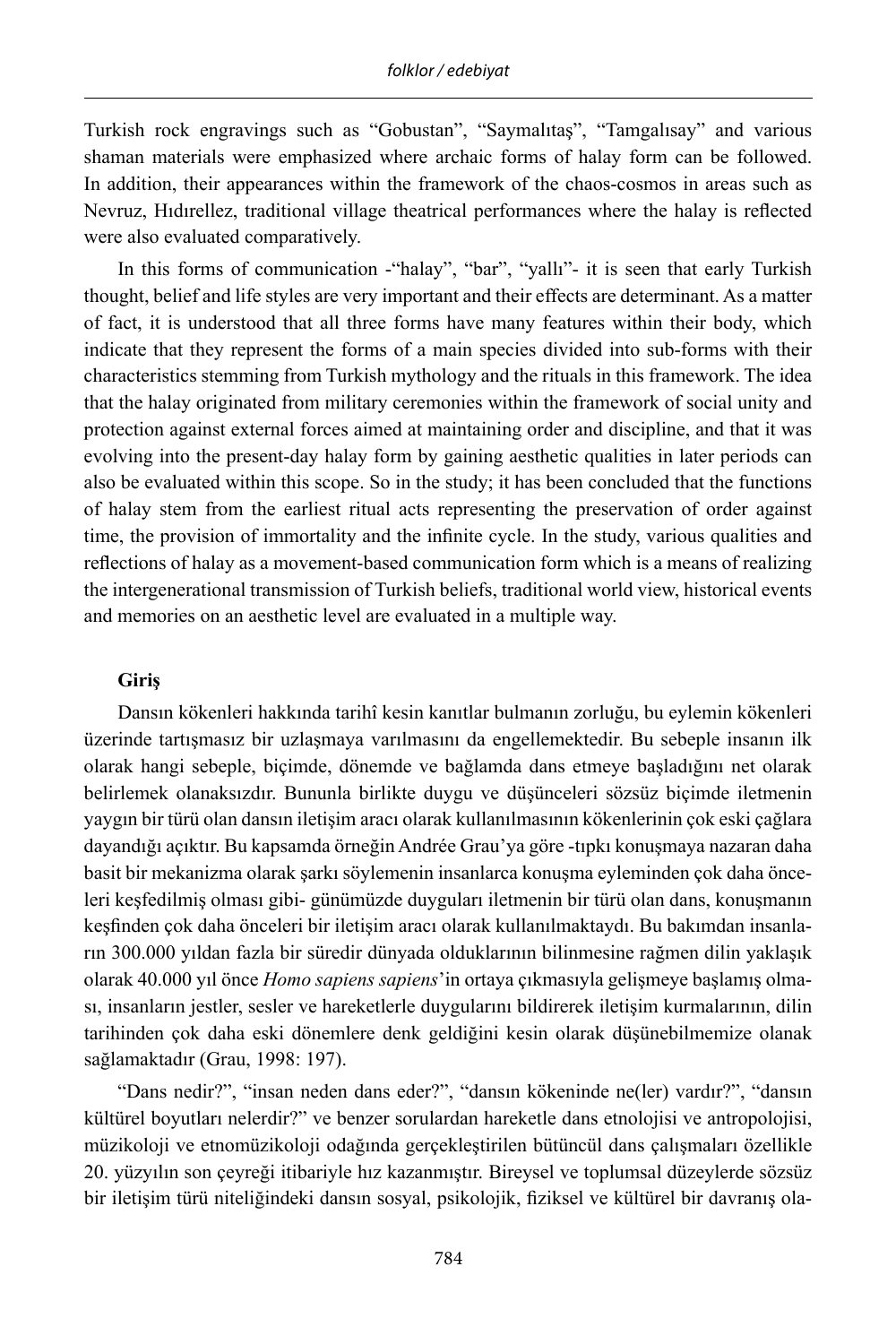rak çeşitli nitelikleri onun başta arkeoloji, etnoloji, sosyal, fiziksel ve kültürel antropoloji, sosyoloji, psikoloji ve sosyal psikoloji, sosyodilbilim, teoloji, iletişim bilimleri olmak üzere pek çok disiplinin inceleme alanına girmesine yol açmıştır. Bu çerçevede gerçekleştirilen çalışmalarla ivme kazanan dans araştırmaları hızla gelişip içinde folklorun da önemli yer tuttuğu disiplinlerarası bir çalışma alanına dönüşmüştür. Günümüzde artık dansın yalnızca antropoloji, coğrafya, sosyoloji ve çeşitli kültürel araştırmalar kapsamında değil biyopsikolojik boyutlarıyla, fizik ve matematik ile ilişkileri kapsamında da ele alınmaya başlandığı dikkati çekmektedir (Hanna, 1987: 3-16; Giurchescu-Torp, 1991: 1-10; Kaeppler, 1991: 11- 21; Hanna, 2001; Rakočević, 2015: 27-28; Wulff, 2015: 666-670).

Dansın araştırmacılar tarafından, insan bedeninin belirli nedenlerle çeşitli zaman ve uzamlarda yaratıcı ve estetik biçimlerde hareket ettirilmesiyle şekillenen kültürel formlar olarak ele alındığı görülmektedir (Kaeppler, 1978: 32; Kaeppler, 1992: 196-197; Kaeppler, 2000: 117; Royce, 2003: 163-172). Üretilen bu kültürel formlar -geçici olmasına rağmenyapılandırılmış bir içeriğe de sahip olduğundan sosyal ilişkilerin görsel bir tezahürü niteliğindeki dans gördüğümüz, duyduğumuz, hissettiğimiz estetik boyutlarıyla birlikte görünmez bir bağlamı da bünyesinde taşıyan çok yönlü bir olgudur. Dansın bu çok yönlü doğası, onun pek çok disiplinin inceleme alanına girmesinin de başlıca gerekçesidir.

*Oynamak* fiili ve bu çerçevede *oyun* kavramı -başta kutsal ritüeller ve onlardan evrilen seyirlik türler/geleneksel tiyatro ve dans olmak üzere- çok sayıda ilişkili konuyla birlikte folklorun inceleme alanına da girmektedir. Geleneksel danslar bakımından oldukça çeşitli ve zengin kültürel temellere sahip olan Türk halk oyunları içinde ön plana çıkan başlıca formlardan biri de halaydır. Günümüzde çeşitli sosyokültürel bağlamlarda yaygın bir kutlama aracı olarak beliren halayları da kapsayan geleneksel dansların halk kültüründeki yeri ve önemi o denli dikkat çekicidir ki geleneksel dans icra etme eyleminin çoğu zaman *folklor oynamak*  şeklinde adlandırıldığı, *folklor* denilince akıllara günümüzde bile çoğu zaman bu geleneksel dans icrasının gelebildiği görülmektedir.

Bu çalışmada, Türkçe karşılığı *halkbilimi* olarak da kabul gören *folklor* disiplininin inceleme konularından biri olan geleneksel danslar, bu danslar içinde sıralı danslar grubunu temsil eden *halaylar* örnekleminde ele alınmıştır. Halayın ve *bar*, *yallı* gibi benzer formların erken dönem Türk inanç ve yaşam biçimleriyle ilişkisi, kuttörenlerden kaynaklanan en eski görünüm bağlamlarından günümüze kadar halayın Türk kültür tarihindeki serüveni bütüncül ve disiplinlerarası bir yaklaşımla çözümlenmiştir. Bu doğrultuda çalışmada öncelikle folklor disiplini ve geleneksel danslar konusu üzerinde kısaca durulmuştur. Ardından halayın kültür tarihindeki başlıca görünümleri ve temelleri çeşitli yönleriyle incelenmiştir. Bu kapsamda, halayın erken dönem Türk inanç ve yaşam biçimlerine dayanan temelleri, eldeki en eski arkeolojik ve kültürel bulgular üzerinden aydınlatılmıştır. Çalışmanın devamında, kültürel bir gösterge ve iletişim formu olarak halayların sosyolojik, psikolojik ve sosyal psikolojik çerçevedeki başlıca nitelikleri örnekler aracılığıyla değerlendirilerek halayın Türk kültür tarihindeki serüveni bütüncül olarak değerlendirilmiştir.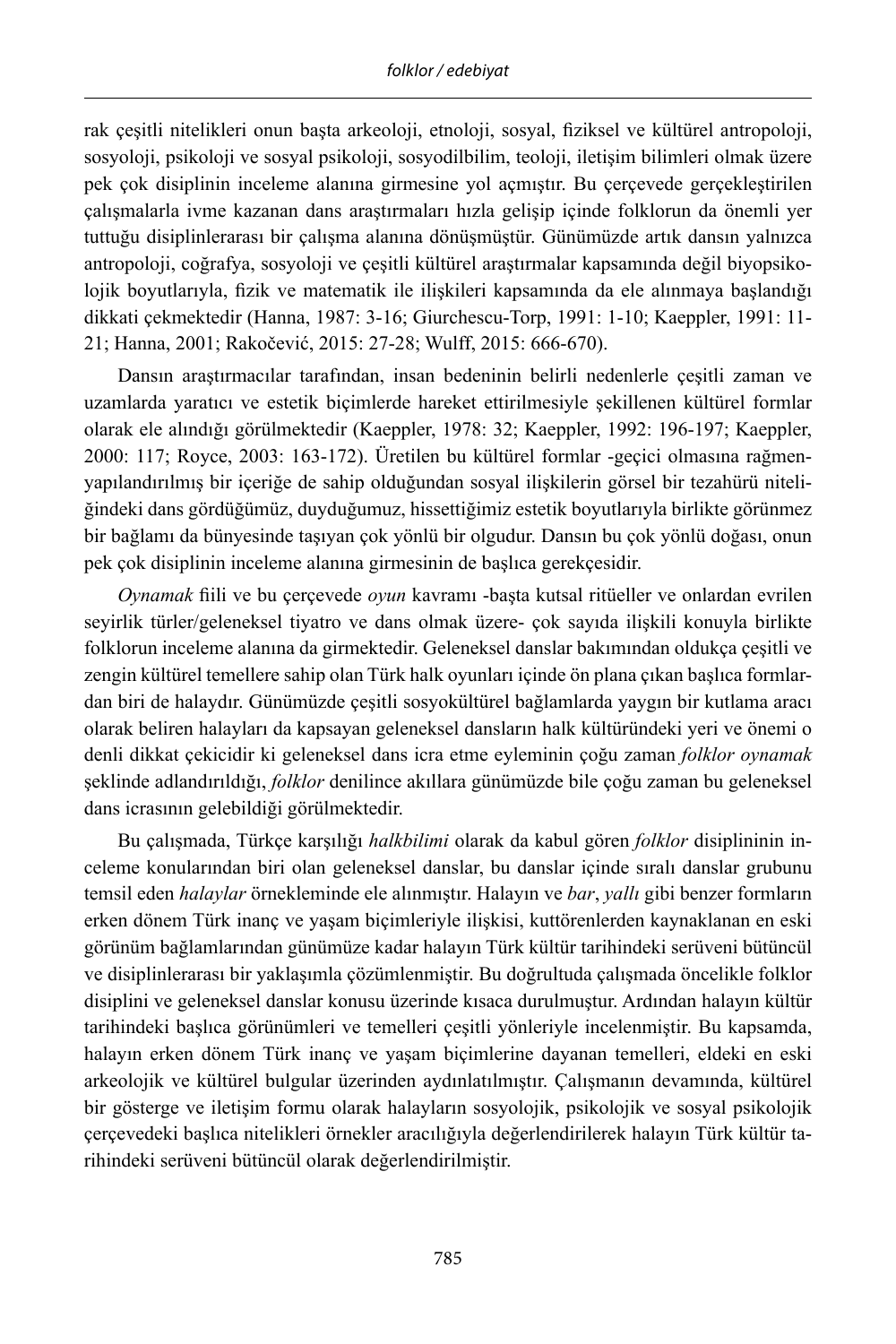# *Folklor halay değildir!*

Kültürün geniş konu kadrolarını kendine özgü yöntemlerle inceleyen bağımsız bir disiplinin adı olarak *folklor*un, aslında geleneksel hareketlerin orijinallerindeki anlamlarından uzaklaşarak kendi ortamlarının ürünü olan sosyal danslara dönüşmesini temsil eden *folklor oynamak* (Öztürkmen, 2016: 171) ifadesindeki anlamla hatalı ve yüzeysel biçimde bağdaştırılmasının tarihi yeni değildir. Sedat Veyis Örnek 1973 tarihli bir çalışmasında bu durumu; *…Bizde folklor, belirli bir azınlığın dışında, hala halk oyunlarından ve halk türkülerinden oluşan bir gösteri dalı olarak anlaşılmaktadır… folkloru sadece yerel halk oyunları ve türküleri olarak kabul etmek son yıllarda o denli yanlış anlamalara yol açmış ve folklor terimi bilimsel anlamından o denli uzaklaştırılarak kullanılmaya başlanmıştır ki gazinocular bile piyasa türkücülerini "folklör yıldızı!"- hiç değilse "folklor" deseler- olarak tanıtmaya başlamışlardır. …halk oyunlarının amatör oyuncuları, "folklor yapıyoruz" gibi ne yaptıkları işe ne de Türkçeye uygun düşen deyimler kullanmaktadırlar. Ülkemizdeki hemen her alanda görülen kavram kargaşası göz önünde bulundurulursa, bu duruma pek de şaşırmamak gerekir*  (Örnek, 1973: 386-387) sözleriyle vurgulamıştır.

Şükrü Günbulut da *folklor* sözcüğündeki anlam kaymasını konu edindiği 1980 tarihli çalışmasında, folklorun artık halk âşıklığını, türküsünü, sanatını, gelenek ve göreneklerini, halkın bilgisini ifade etmek anlamında değil yalnızca *halk oyunları* anlamında kullanılır hale geldiğini, *halkın gelenek ve sanatlarının bilimi* olarak folklorun yalnızca halk oyunlarının adını karşılamasına sebep olanın ise çeşitli kurumların ve toplumun halk oyununa *düşkünlüğünün* ve halkın kültürünün (folklorun) yalnızca halk oyunlarına indirgenmesine dönük eğilimlerin bir sonucu olduğunu ifade etmiştir. Günbulut bu durumu, 1927'den 1953'e kadar *Türk Halkbilgisi Derneği* adıyla çalışmalarını sürdüren derneğin adının 1953'te, aynı anlama gelen *Folklor Derneği* ile değiştirilmesine karşın yirmi yıl içinde *folklor* sözcüğünün *halk oyunu* anlamına indirgenmiş olması nedeniyle 1973'te yeniden *Türk Halkbilgisi Derneği*ne dönüştürülmüş olması üzerinden örneklemiştir (Günbulut, 1980: 606).

Özkul Çobanoğlu'nun konu hakkındaki şu değerlendirmelerini de -konuyu daha açık biçimde değerlendirebilmek için- burada aktarmak yerinde olacaktır:

*Halkbilimi veya yaygın adıyla "folklor"un ne olduğu konusundaki kamuoyundaki bilgisizlik gözleyebildiğimiz kadarıyla son yıllarda azalma eğilimine girmesine rağmen, ülkemizde hâlâ bu terimlerden öncelikle anlaşılan "halk oyunları" olmağa devam etmektedir. Zihinlere halk oyunları olarak yerleşmiş olan bu disiplinin, öğrenci veya öğretici olarak mensuplarını neredeyse her karşılaştıkları insana ne yaptıklarını, "hangi yöreleri oynayıp oynamadıklarını" veya muhataplarının da ilkokulda yahut lisede "folklor oynadıklarıyla" ilgili olarak gelen ve kolayca tahmin edilebileceği gibi son derece can sıkan sorulara muhatap olmak kaçınılmazmış gibi görünen kaderleri olmağa devam etmektedir…. Bu eksikliğin ilişkili olduğu temel problem hiç kuşkusuz Türk halkbilimcilerin büyük bir çoğunluğunun çok yakın zamanlara kadar araştırmalarını, metin merkezli yaklaşımların gölgesinde formüle ederek malzeme/*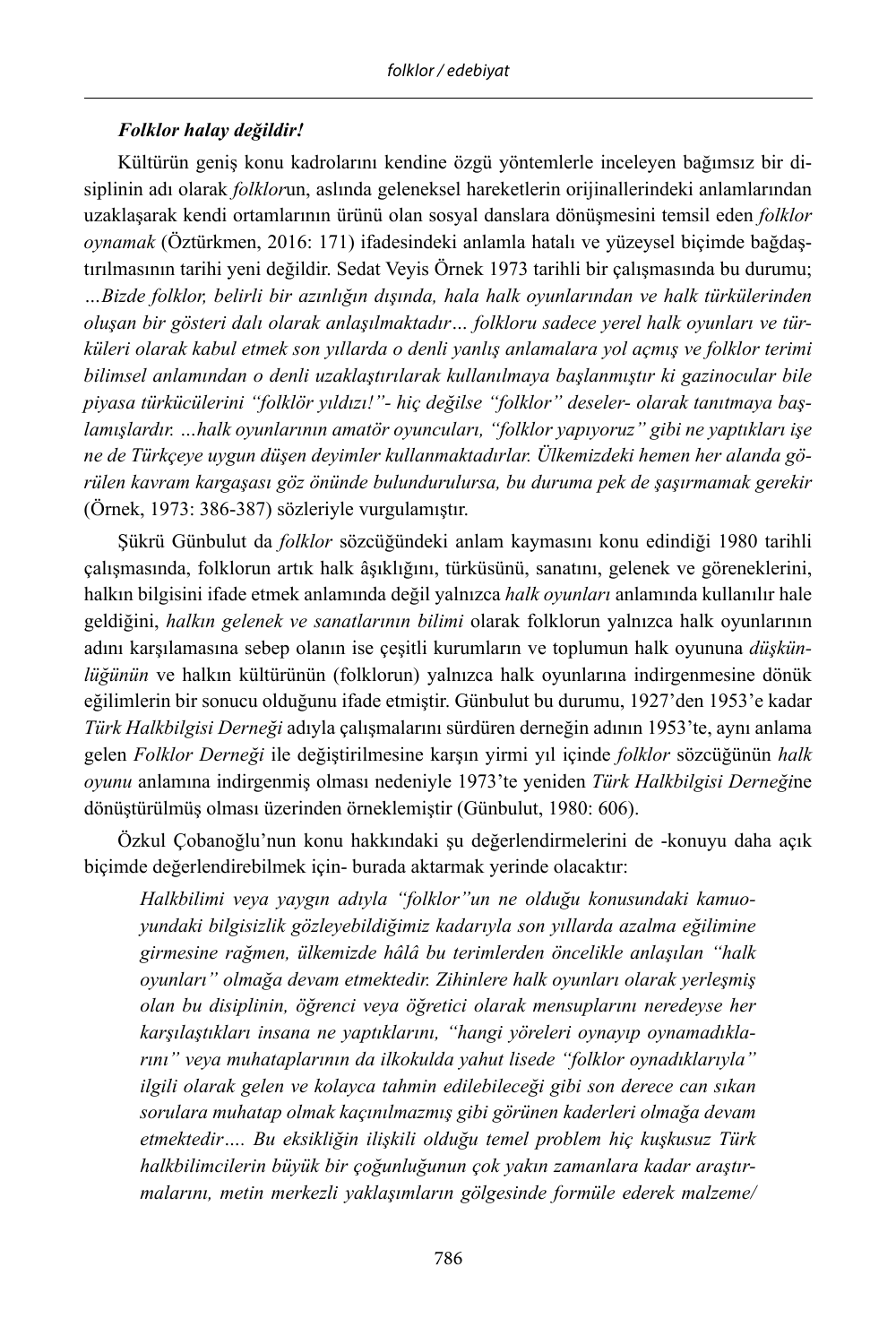*metin derleyip bunların tasvirine ve yüzeysel tasnifler doğrultusunda yayınlamaya ağırlık vermeleri gelmektedir. Belli bir bakış açısı doğrultusunda kuramsal bir çerçeve üzerine inşa edilen bir hipotezden ve dolayısıyla analizden mahrum metin koleksiyonculuğu disiplinin toplum hayatında veya onun karşılaştığı sosyo-kültürel problemlerinin çözümünde oynayabileceği rolü yahut işlevi son derece sınırlandırmıştır* (Çobanoğlu, 2001: 23-24).

Folklor sözcüğünün Türkçede kullanılmaya başlanmasının üzerinden bir asır geçmiş olmasına, *folklor* sözcüğünün köklü geçmişine ve yaygın kullanımına rağmen Türkçede uzun bir süredir *folklor* kavramının yanlış olarak *halk oyunları* anlamında kullanılmasının ve hatta kimi zaman kelimenin anlamının hiç bilinmemesinin geçerliliğini günümüzde de koruduğu gerçeği, Serpil Aygün Cengiz ve arkadaşları (Cengiz, vd.-2017) tarafından Ankara Çankaya'daki *Folklor Sokağı* sakinleri örnekleminde gerçekleştirilen bir çalışma kapsamında yeniden dile getirilmiştir. Söz konusu çalışmada araştırmacılar, sözcüğün anlamının bilinmemesiyle ve/veya bahsedilen yanlış kullanımıyla, gazete haberlerinden karikatürlere kadar çeşitli metinlerde sıklıkla karşılaşılmasının günümüzde de söz konusu olduğunu belirtmişlerdir. Araştırmacılar böylece, 171 yaşındaki *folklor* sözcüğünün anlamının hâlâ bilinmemesinin veya yanlış bir biçimde *halk oyunları* anlamındaki kullanımının yaygınlığının pek de değişmediğini ortaya koymuşlardır. Çalışma kapsamında; Ankara'da bulunan *Folklor Sokağı*nda oturan mahalle sakinlerinin kırk üçüyle yapılan görüşmede, bunlardan altısının *folklor* sözcüğünü daha önce hiç duymadıklarını, birinin ise *folklor*un *halkın kültürü* anlamına geldiğini, görüşülen diğer kişilerin tamamının ise folklorun "halk oyunu", "halk dansı", "bayramlarda oynanan oyun" veya "halay" anlamına geldiğini söyledikleri tespit edilmiştir. Araştırmacılar ayrıca, *folklor* sözcüğünün bu tartışmalı durumunun, sözcüğün anlamıyla ilgili basit bir bilgi eksikliği olarak değil konuyla ilgili birbiriyle mücadele eden söylemler çerçevesinde yeniden ele alınarak irdelenmesinin gerekliliğini vurgulamışlardır (Cengiz, vd.-2017: 1698-1705).

Bütün bu değerlendirmelerin ve çalışmaların da gösterdiği üzere folklorun halk oyunlarıyla bağdaştırılarak dar bir anlam ve kapsam alanını karşılayacak şekilde kullanılması geçmişten günümüze süregelen bir yanlıştır. Bu çerçevede aslında *folklor* sözcüğünün algılanış biçimindeki yanlış kavrayış ve ifadelerin de halkbiliminin başlıca problemlerinden ve çalışma konularından biri olarak karşımızda durduğu belirtilebilir. Bu durumun sembolik ve çarpıcı bir göstergesi niteliğindeki, Sivas Devlet Tiyatrosu'nun bahçe duvarındaki *Folklor halay değildir* (Görsel-1; URL-1; Cengiz, vd.-2017: 1704) yazısı esasında folklorun müstakil bir disiplin olarak sınırlarının gelişimi, kabulü ve tanınması çerçevesindeki başlıca sorunların mizahi bir çerçevede sokağa ve sanata dikkat çekici ve eleştirel bir biçimde yansıması olarak belirmektedir.

Şüphesiz folklor, halk danslarına indirgenemeyecek genişlikte bir çalışma alanı, bilimsel bir disiplindir. Peki ya folklorun inceleme alanına giren ve halk kültürünün temsili bağlamında çoğu zaman bu disiplinin adıyla bağdaştırılacak kadar ön plana çıkabilen, geleneksel dansların içinde bir ana form şeklinde yer alan halayın kültürel serüveni nasıl gerçekleşmiştir? Bu kültürel form ne zaman, nerede, nasıl, neden ve kim(ler) tarafından şekillendirilmiş,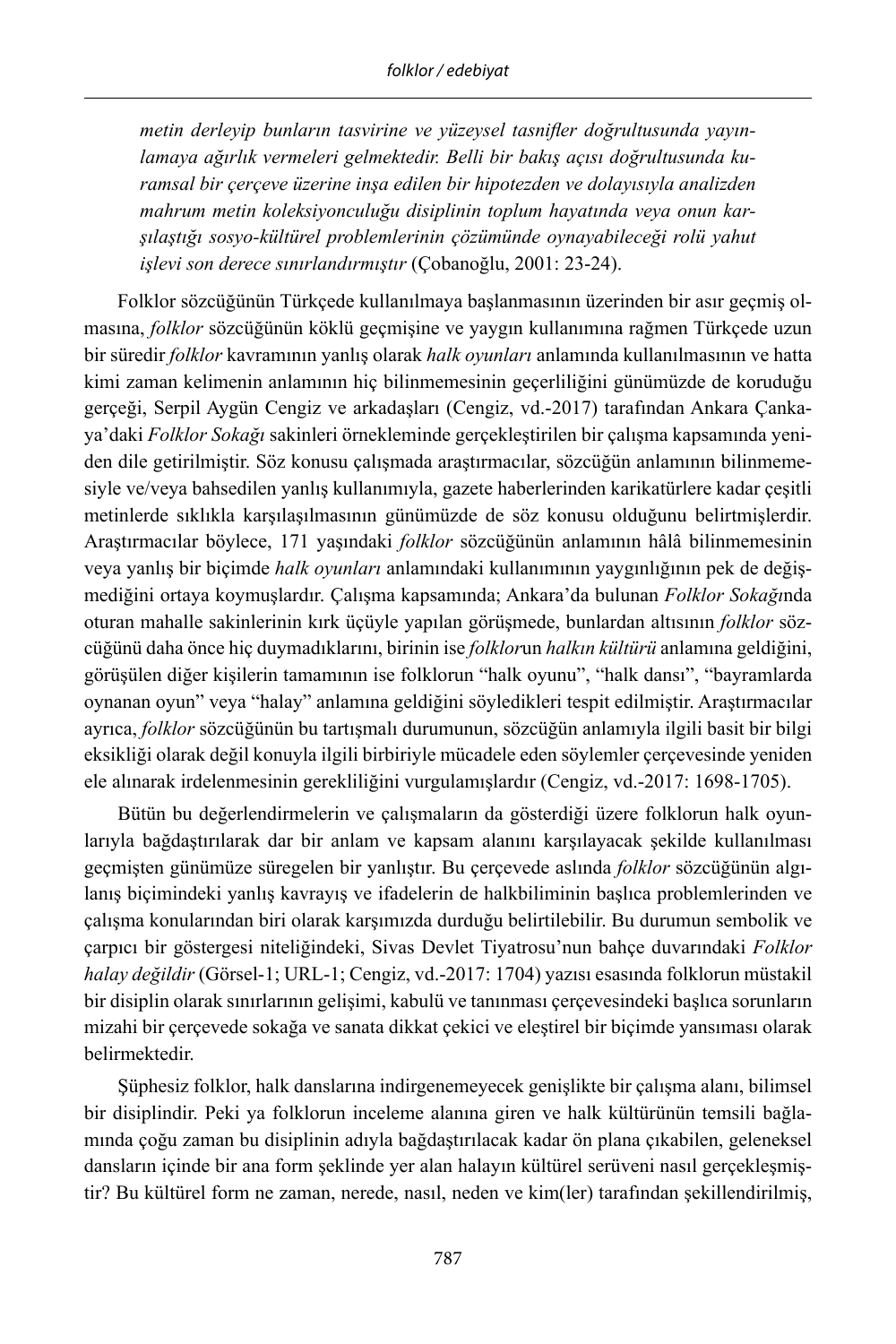hangi bağlamlarda ve biçimlerde icra edilmiş, nasıl gelişmiş, değişmiş, dönüşmüş ve günümüze nasıl ulaşmıştır? Güncel olarak hangi bağlamlarda, işlevlerle icra edilmektedir ve tüm bu icra ve işlevlerin kökeninde hangi unsurlar yer almaktadır? Bu ve benzeri sorulardan hareketle gerçekleştirilen çalışmanın devamında, geleneksel dansların bir türü olarak Türk kültüründe oldukça zengin bir görünüme sahip olan halayın kültürel kökenleri ve serüveni ana hatlarıyla incelenmiştir.

## **Peki ya halay?**

Anadolu'nun kültürel ve tarihî derinliği içinde halk oyunlarının da büyük bir zenginlik ve çeşitlilikle belirdiği görülmektedir. Alanda yapılan çalışmalar bu kültürel zenginliğin ve çeşitliliğin çok boyutlu ve katmanlı yapısını gözler önüne sermektedir (Çalışkan, vd., 2016). Bu çerçevede, zengin Anadolu halk dansları repertuvarı içinde halay önemli bir yer tutmaktadır. *Anadolu'nun çeşitli bölgelerinde genellikle davul ve zurna eşliğinde toplu olarak oynanan bir halk oyunu* (URL-2) şeklinde tanımlanan halay pek çok yörede genel olarak *dans etmek* kavram alanının bütününü karşılayabilecek ölçüde köklü bir yerleşikliğe sahiptir. Bununla birlikte halayların özellikle Türkiye'nin Orta, Doğu ve Güney Doğu Anadolu bölgelerinin tamamı ile Karadeniz, Akdeniz ve Ege bölgelerinin belirli kısımlarında daha yoğun ve yaygın olduğu görülmektedir (Uzunkaya, 2005: 12).

Halayın Türk kültür tarihinde *alay, aley, aliy, bulay, buley, halay, haley, halıy, haliy* gibi sözcüklerle karşılandığı ve bu sözcüklerin hepsinde temel anlamların "bir araya gelme", "birlikte iş yapma", "düzene girme", "kalabalık", "toplanma", "topluluk", "topluluk halinde dans etme" olduğu görülmektedir (Demirsipahi, 1975: 229; Eroğlu, 1994: 197; Özbilgin, 1995: 45; Aymaz, 1998: 15; Güzeloğulları, 2005: 49). Bu çerçevede halay, mutlak surette "toplu halde" icra edilen, kalabalık insan topluluklarının bir araya gelip el ele, kol kola, omuz omuza tutuşarak belirli bir disiplin ve düzen içinde çeşitli estetik hareketleri gerçekleştirmesi, oyun oynaması, dans etmesi anlamına gelmektedir. Çalışma kapsamında yaptığımız araştırma ve incelemeler, Türkiye'nin bütün coğrafi bölgelerinde icra edilebilen ve her bölgede farklı adlar alabilen halaylarla ilgili temel terim, tanım ve tasnif problemlerinin henüz tam olarak aydınlatılmamış olduğuna işaret etmektedir. Dahası araştırmacılar halayın bağımsız bir tür mü yoksa bir alt form mu olduğu konusunda da henüz fikir birliğine varabilmiş değildir. Bu çerçevede halayın aslında müstakil bir tür olarak değil "kol kola verip dans etmek" anlamına gelen sıralı oyunları oluşturan grubun bir mensubu ve çeşidi olarak değerlendirilmesinin yerinde olduğu görüşünü (Eroğlu, 1994: 204; And, 2012: 158) ön plana çıkarmak mümkündür.

Halayın ayrı bir oyun türü olarak değil de sıra oyunlarının bir çeşidi olarak değerlendirilmesi gerektiği düşüncesi, özellikle sıralı oyun grubu içindeki "barlar", "yallılar" ve kısmen de "horonlar" çerçevesinde düşünüldüğünde oldukça makul görünmektedir. Çünkü Bayburt çevresinden Kars'a kadar geniş bir yörede, Erzurum ve dolaylarında sıra oyunlarının genel adı olarak icra edilen *bar*larla ve aynı bölgede -görece daha sınırlı bir alanda- icra edilen *yallı*larla halaylar arasındaki benzerliklerin, farklılıklardan çok daha fazla olduğu ve bu türleri birbirinden bağımsız değerlendirmenin mümkün olmadığı anlaşılmaktadır. Bu bakımdan *ha-*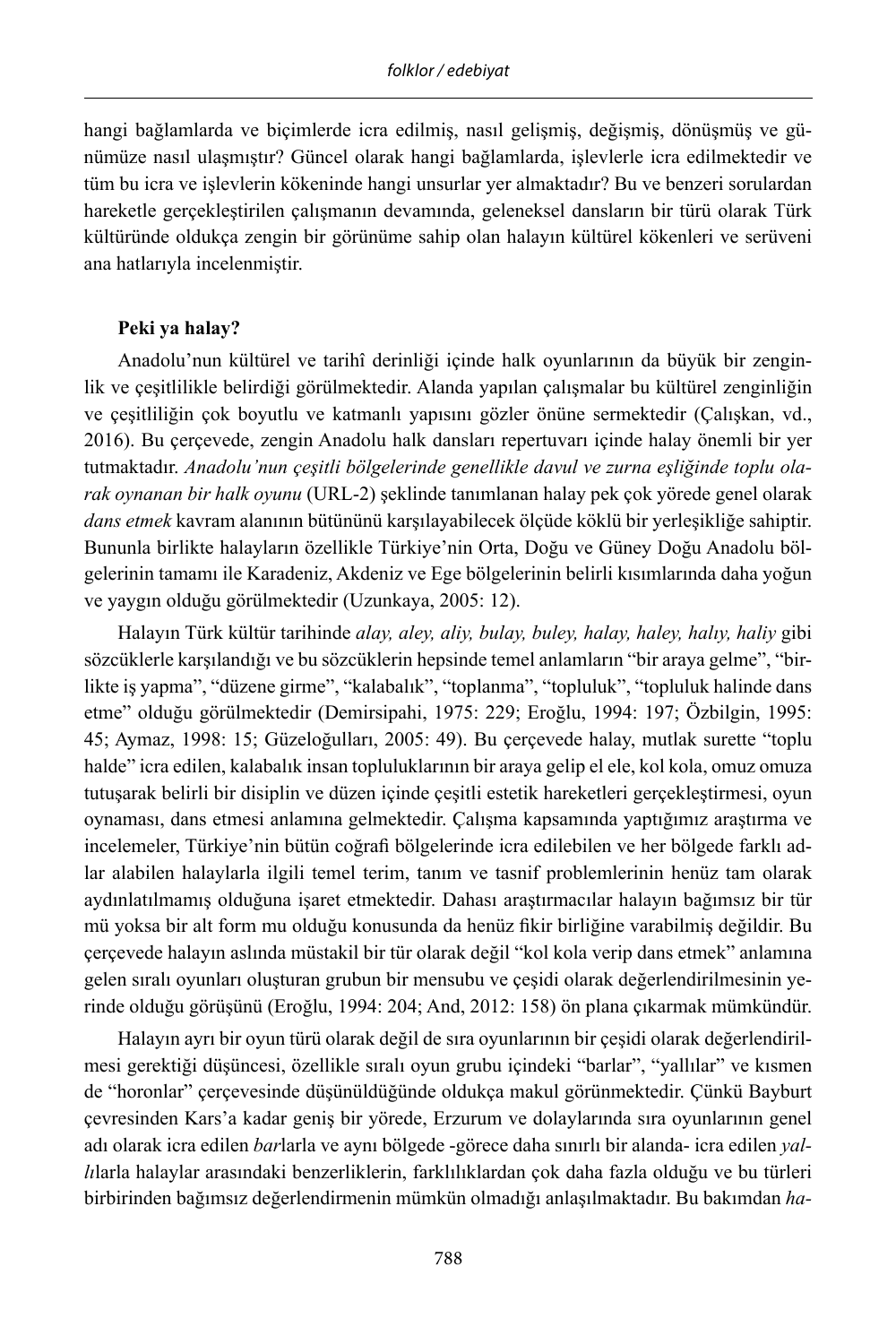*laylar*ın, *yallılar*ın ve *barlar*ın kendine özgü birtakım kuralları, sınırlılıkları bulunmaktadır ve bu kurallar -yöresel değişiklikler bulunmakla birlikte- ana koşullar bakımından büyük ölçüde benzeşmektedir.

Bu çerçevede halay, bar ve yallıların en az iki, üç ya da beş kişiden başlamak üzere sınırsız sayıda katılımcıyla icra edilebilen ve kendine özgü form özelliği ve estetiğiyle oldukça dikkat çekici ve diğer tüm formlardan ayrılan bir genel yapı ve icra ortaklığına, düzen ve disipline sahip olduğu görülmektedir. Bu kapsamda örneğin, her üç oyunda da katılımcıların yan yana ve sıralı bir diziliş içinde el, kol, omuz gibi organlarla birbirlerine bağlı olmaları zorunludur. Ayrıca katılımcıların birbirlerini tutuş şekilleri her üç oyunda da büyük ölçüde birbirine benzerdir. Her üç oyunda da *halaybaşı*, *barbaşı* veya *yallıbaşı* adlarıyla oyunun yöneticisi konumunda bir kişi bulunmaktadır ve diğer oyuncuların, bunların tüm komutlarına uyması zorunludur. Oyunların hepsinde, sıranın başında ve sonunda yöneticinin komutlarını diğer tüm oyuncularına ileten, oyunun düzen ve disiplininin denetimini sağlayan kişiler bulunmaktadır. Bu kişilerin ellerinde mendil taşımakta ve hem bu mendil hem de çeşitli seslenmeler (naralar vs.) ve diğer hareketler aracılığıyla katılımcıların komutlara uyumu denetlenerek yöneticiye dönüt sağlanmaktadır. Bu oyunların hepsinde -esasen bir takım ve uyum anlayışı olmakla birlikte- oyun başlarının kısıtlı biçimde de olsa bireysel hünerlerini sergilemelerine izin verilen kısımlar da yer almaktadır. Ayrıca bu oyunların hepsinde, hangi oyuncuların nerede hangi hareketleri sergileyeceğinin, oyunun hangi hızla başlayıp nasıl ilerleyeceğinin ve son bulacağının yerleşik olduğu geleneksel bir oyun sırasının takip edildiği de gözlemlenmektedir. Bu oyunların hepsi, davul ve zurna eşliğinde icra edilmeleri bakımından da ortaklaşmaktadır (Ekmekçioğlu vd., 2001: 28; Çiğdem, 2003: 79; Güzeloğulları, 2005: 60-61).

Bütün bu gerekçelerle; yayıldıkları coğrafi bölgeler ve icralarındaki belirli farklılıklar dışında *bar*, *halay* ve *yallı* formlarının biçimsel yapıları, icra özellikleri ve iletişim yöntemleri bakımından büyük ölçüde birbirine benzeyen bir ana formun parçaları şeklinde değerlendirilmeleri doğru olacaktır. Bu bakımdan halayın -kendine has özellikleri bulunan bir oyun formu olmakla birlikte- bağımsız bir tür şeklinde değil diğer formlarla birlikte oluşturduğu ana grubun bir parçası olarak tanımlanması ve yine *yallılar*ın ve *barlar*ın da bu gruba dâhil edilmesi yerinde olacaktır.1 Nitekim bu oyunların biçim ve icrasındaki bütün bu benzerliklerin, oyunların tamamında yönetici konumundaki kişilerle diğer bileşenler arasında birbirinin tekrarı niteliğinde ve dikkat çekici bir iletişim, etkileşim ve statü ilişkisinin varlığı etrafında sistemleştiği anlaşılmaktadır. Bu iletişim biçiminde ve sistemleşmede ise erken dönem Türk düşünce, inanç ve yaşam biçimlerinin oldukça önemli ve etkilerinin de belirleyici olduğu görülmektedir. Her üç oyunun da kökenleri itibariyle Türk mitolojisinden ve bu çerçevedeki kuttörenlerden kaynaklanan özellikleriyle sanki ana bir türün alt formlara ayrılmış biçimlerini temsil ettiğine işaret eden çok sayıda hususiyeti bünyesinde taşıdığı anlaşılmaktadır. Çalışmanın devamında, halayların, barların ve yallıların oluşturduğu sıralı oyun grubundaki bu ortak hususların Türk kültür ve inanç tarihi çerçevesinde, *halay* ortak adlandırması çerçevesinde, belirli başlıklar altında incelenip çözümlenmesi yerinde olacaktır.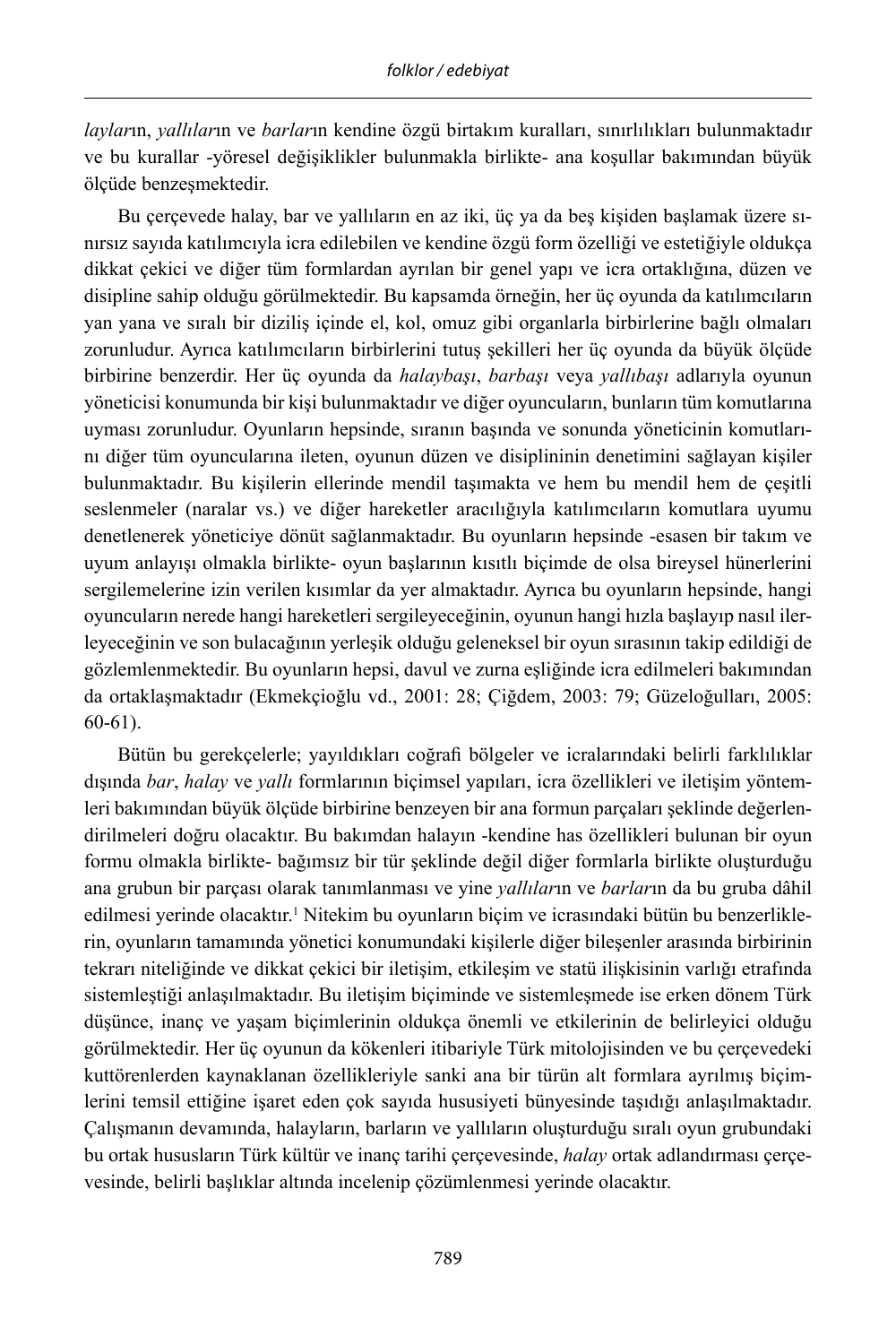## **Erken dönem Türk inançları, yaşam biçimleri ve kuttörenleri bağlamında halay**

Lauri Honko'ya göre -içerik bakımından oldukça geniş bir kapsama sahip olmakla birlikte- zamanın başlangıcındaki yaratılışla ilgili olaylara dönük kesin bilgileri içerme çizgisinde birleştiği görülen mitlerin başlıca canlandırılma biçimlerinin başında inanç esaslı ritüel dramalar ve özellikle de danslar gelmektedir (Honko, 1972: 16-17). Bu kapsamda değerlendirmek istediğimizde, insan düşüncesinde ve yaşamında mitin daima bir örnek modele ve ilk yaratılışın bilgisine karşılık geldiği, dansın da aslında bir "öykünme" ve "taklit" bağlamında kökeninin mitlere dayanabileceği varsayımını halaylar örnekleminde de değerlendirmek mümkündür. Bu doğrultuda halayları da kapsayan oyun grubuna mensup türler (barlar, yallılar) dikkatle incelendiğinde, bunlardaki temel birtakım özelliklerin bütünüyle erken dönem Türk inanç ve yaşam biçimlerinden kaynaklandığına yönelik önemli bulgulara ulaşılabildiği görülmektedir.

Bu doğrultuda öncelikle, halayların yapısal/formel/görünüm özelliklerinin, halaylardaki sıralanma ve tutuşma biçiminin erken dönem Türk inanç ve yaşam biçimleri kapsamında değerlendirilmesi yerinde olacaktır. Halaylar, barlar ve yallılar, sıra esasında yarım ay şeklinde dizilerek icra edilmekle birlikte, sıradaki insan sayısının artması veya sıranın iki başının birleşmesi durumunda tam daireye (halka) dönüşebilmekte ve bu çerçevede *halka oyunu* olarak da adlandırılabilmektedir (Gazimihal, 1961: 106'dan aktaran Demir, 2008: 8). Bu yönüyle halayların yarım ay (hilal, sıralı) ya da tam ay (güneş, daire, halka) şeklinde sıralı ya da halka formunda icra edilmesi söz konusudur ki bu formun -en bilindik örnekleri Şaman kuttörenlerinde görülmekle birlikte- aslında çok daha arkaik dönemlere ait Türk inanç sistemlerindeki kozmolojik algıların mitolojik canlandırmalarının da esasını temsil ettiği bilinmektedir.

Türkler arasında arınma, kutlama ve geçiş ritüellerinde birlikte ve belirli bir nokta etrafında dönme olgusunun dikkat çekici bir örneğini, genç şamanların eriştirme töreninde en az dokuz dansçının birbirlerini çıngıraklar sarkan kemerlerinden tutarak halka şeklinde dönmelerinde bulmak mümkündür. Burada şüphesiz ki Şamanlığa geçiş ritüelindeki, tutuşmalı, sıralı, ay-yarım ay oluşturarak gerçekleştirilen halka formundaki kuttörenlerin, halayın arkaik bir örneği olarak değerlendirilmesi mümkündür. Çin tarihlerinde genç bir Türk prensinin tahta geçişinde onu bir keçe parçasının üzerine koyup güneş çevresinde dokuz kez döndürdüklerine ve cenaze töreni için atlarıyla ölünün çadırı çevresinde yedi kez dolandırdıklarına dair oldukça eski kayıtlar da bu doğrultuda dikkat çekicidir (And, 2012: 92). Kısırlığın giderilmesi için yapılan *Ayısıt* ayinlerinde Şamanın seçtiği dokuz yiğidi sağına ve dokuz kızı da soluna alıp halka oluşturarak alkışlar eşliğinde kuttörenini gerçekleştirmesi de bu bağlamda dikkat çekicidir (Radloff, 2008: 235).

Esasında Şaman kuttörenlerindeki diğer tüm eylemlerin de soyut bir dairesellik kapsamında icrası esastır. Örneğin, Şamanın bir hastayı iyileştirmek istediğinde onu düşsel bir yuvarlağın ortasına alıp etrafında dönerek dans etmesi söz konusudur. Türk kültür tarihinde oyunun toy ve şenlikler bağlamında -özellikle de gün dönümü niteliğindeki *Nardugan* (21 Aralık) ve *Kızıldoğan* (21 Mart), *Nevruz* başta olmak üzere- ateş etrafında halka şeklinde *halay dönmek* suretiyle icra edilmesi de bu kapsamda değerlendirilebilir. Ateş etrafında el ele ve kol kola halka oluşturma esasına dayanan ve Türk dünyasının çeşitli bölgelerinde olduğu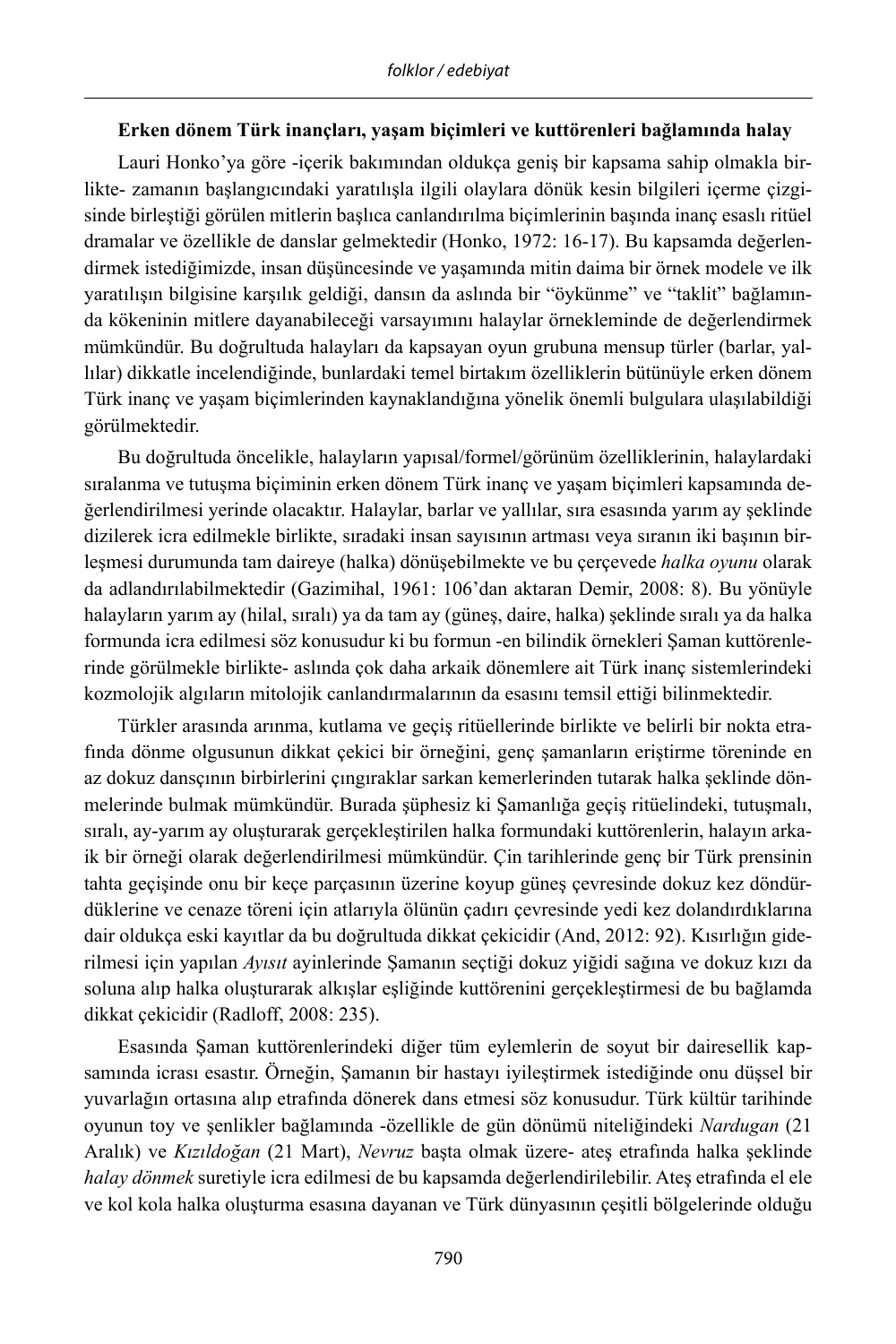gibi Türkiye'de de çeşitli bölgelerde yaygın biçimde yaşayan *Sinsin Oyunu*nun da yapısal özellikleri açısından bu en eski Türk oyun formlarıyla benzerliği ve mitolojik kökenleri (Ataman, 1987; Bayat, 2006: 164; Sönmez, 2015: 203) belirgindir.

*Al/hal* sözcüğünün yaşamsal enerji niteliğindeki ateşle olan bağlantısı, Türk Şamanların ateş etrafında dönmek suretiyle Tanrı katına erişmesi, Şaman'ın bir adının da *oyun* olmasına yol açmıştır. Bu bakımdan Türk kültüründe halayın ve benzeri tam ya da yarım daire esaslı ve tutuşma esasına dayalı sıralı oyun formlarının hem *Ay* ve *Güneş* etrafındaki Türk kozmogonik mitleriyle hem de *Al (Ateş)* kültüyle yakından ilişkili olduğu da belirtilmelidir. Nitekim günümüzde bile erken dönem inançlarla bağlantıları açık olan Nevruz, Nardoğan vb. bağlamlarda icra edilen çeşitli kuttörenlerde de dansların büyük ölçüde dairesel ve sıralı tutuşmalı yürüyüş şeklindeki formlarda icra edildiği görülmektedir (Görsel-2, 3, 4, 5, 6; 7; Yiğit, 2019: 2, 5-8).

Öte yandan konunun, M.Ö. 30.000 ile 12.000 arasındaki dönemde, Türk mitolojisinde dişil ve anaerkil özelliklere sahip *Umay-Tanrıça Dini* ile eril ve ataerkil özelliklere sahip *Kök-Tengri* veya *Göktanrı Dini* arasında bir geçiş ve denklik, eşitlik dönemi dini olarak değerlendirilen, bütün Altaylıların dinî konumuna yükselmiş olan ve bugün de Altaylı kavimlerin aralarındaki *kut, tör, törü, kam, ham, kami* gibi ortak dinî terminolojinin ve dolayısıyla tüm kuttörenlerin de kökeninin oluştuğu dönem olarak öngörülen, *Kün* ve *Ay Tanrı* ve *Tanrıça*nın altında yer aldığı kan, ateş ve güneş kültleriyle özdeşleşen, hem erkekliği hem de dişiliği temsil eden bir varlık şeklinde tasavvur edilen (Çobanoğlu, 2012: 981-982) *Al Tanrı* ve *Al Dini* çerçevesinde ele alınması da mümkündür. İnsanların *eşit* biçimde sosyal hayata katılımlarının sağlandığı ve bireysellikten toplumsallığa geçişin de temellerinin atıldığı bu dönemde halayın, *Al Tanrı*ya yönelik icra edilen kuttörenlerin genelinin/tamamının ya da bir bölümünün adı olarak *topluca tapınmak* kapsamında sistemleştiği fakat kesinlikle *Alay* şeklinde ortaya çıkıp sonradan farklı biçimlerde şekillenerek halay formunun da adını buradan aldığı ifade edilebilir. Bu durumda *Al Dini* panteonundaki ruhlara yönelik icra edilen çeşitli kuttörenlerin hep birden *Alay* olarak adlandırılmış ve sonradan *Göktanrı* ve Şaman inanç sistemleri kapsamında da bunların çeşitlenerek türlü kuttörenlerde varlığını sürdürmüş olduğu ileri sürülebilir. Böylece halayın, Türklerin en eski inanç sistemleri/dinleri kapsamındaki arkaik ibadet biçimleri ekseninde incelenip değerlendirilebilmesi söz konusu olabilmektedir.

Bununla birlikte halayların belirli bir düzen çerçevesinde, yönetici ve yardımcıları tarafından çeşitli nesne, eylem ya da çağrılarla kumanda edildiği bilinmektedir. Halaylarda sıralı dizinin başında daima, elinde mendil tutan bir *halaybaşı*, (baş çeken, baş seken, ekipbaşı, kolbaşı vb.) bulunmaktadır. Dizinin başında bulunan bu kişi halayda *halaybaşı,* barda *barbaşı*, yallıda *yallıbaşı* adını alan ve oyunun yöneticisi, kumanda edicisi konumundadır. Ekip başının yanındaki kişi *koltuk*, halaydaki diğer kişiler ise *kelle* olarak adlandırılmaktadır (Sözer, 1996: 332 ve Sivrikaya, 2002: 7'den aktaran Demir, 2008: 7-10). Halkanın/dizinin sonunda ise *pöççük/poççik* (ekip sonu, halaysonu, kuyruk) adı verilen kişi yer almaktadır. *Halaybaşı*, elinde tuttuğu mendil (yağlık) ile oyunu yönlendirmekte, bazı yörelerde *halaybaşı* ile yanındaki ikinci kişi arasında kullanılan uzun poşu ile baş çekenin halaya bağımlılığı ile oyuncuların bütüncül iletişimi kontrol altında tutulmaktadır. İcra bağlamında hangi oyu-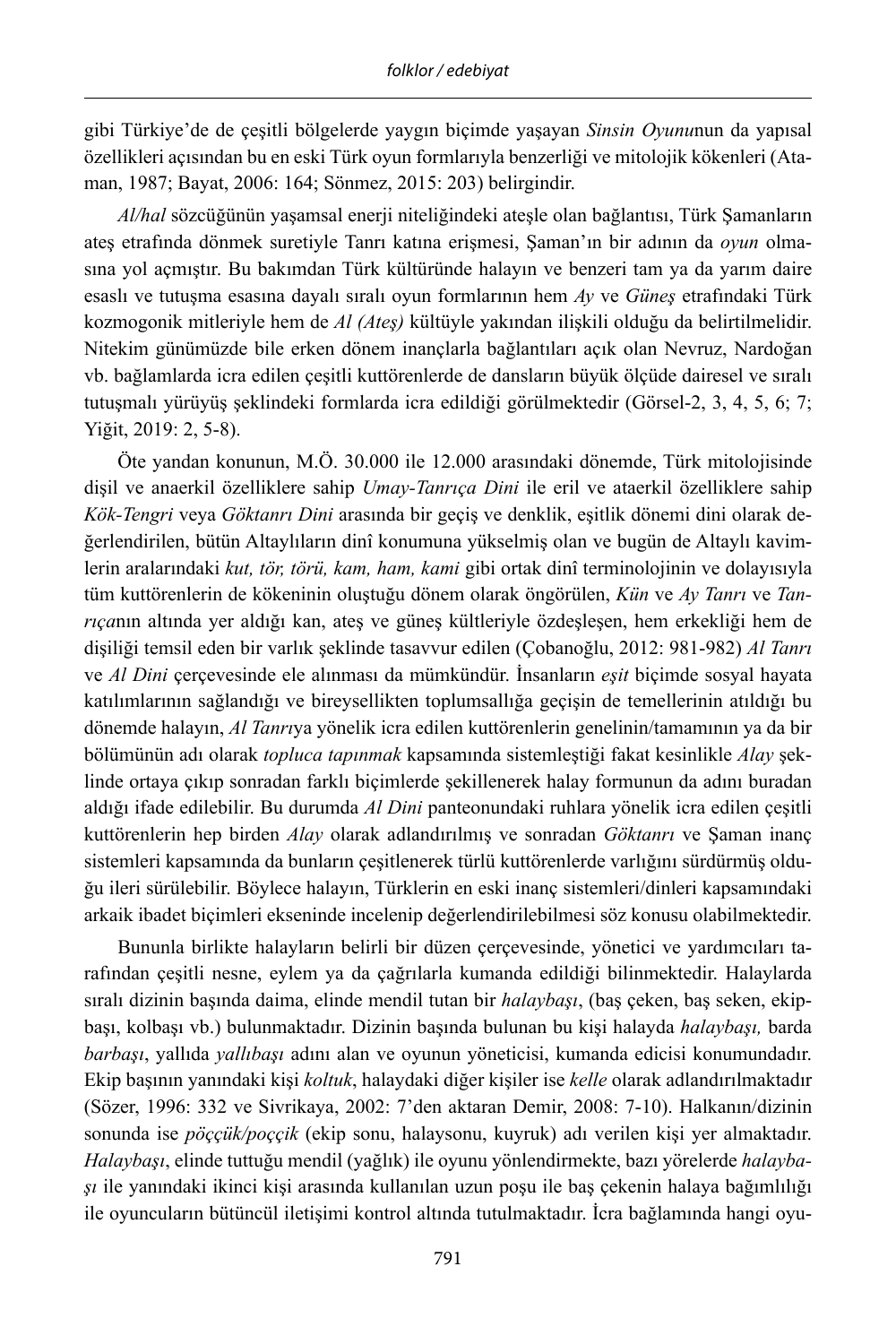nun oynanacağına karar veren kişi de yine *halaybaşı* olmaktadır (Ertural, 2006: 42). Dizinin son halkasını temsil eden ve tıpkı *halaybaşı* gibi oyunun kurallarını çok iyi bilmesi gereken *poççik* ise *halaybaşı*nın verdiği komutların alınıp alınmadığını *halaybaşı*na mendille ya da narayla bildirmekte, genel olarak oyunda sıranın, düzenin ve dengenin korunması ve kontrolü sorumluluğunu üstlenmektedir (Turan, 2001: 18-19).

Erken dönem Türk kuttörenlerinde dansların esası oluşturduğu, oyuncuların rütbelerine göre ellerinde kalkan, balta veya yak, yabani sığır kuyruğundan tuğ ya da bayrak niteliğinde tüyler ve renkli kurdelelerle süslü direkler tutarak veya elleri kavuşturulmuş olarak dans ettikleri törenlerde yavaş ve hızlı yürüyüşlerle selam vermenin de belirli bir disiplinle gerçekleştirildiği, tüm bu hareketlerin çanlar ve davullar çalınarak idare edildiği bilinmektedir (Esin, 2001: 96). Bu hususla ilişkilendirilebilecek bir nesne olarak mendilin, bulunulan ortamdaki kötü ruhları kaçırmak amacıyla kullanıldığı ve bu bakımdan Şamanik bir kökene dayandığı da düşünülmektedir (Çiğdem, 2003: 78). Halay, bar ve horonlarda komut verme ve komutun alınıp alınmadığını denetleme amacıyla kullanılan naraların göstergebilimsel çerçevede çözümlendiği çalışmaların da işaret ettiği üzere (Altıntuğ, 2013: 142-147) bu seslenmeler oyun yöneticisi ile yardımcısının düzeni korumaya ve sağlamaya dönük eylemleri kapsamında kültürel iletişimsel göstergeler niteliği taşımaktadır. Mendilin ve naraların kumanda edici ve disiplin sağlayıcı özelliğinin kuttörenlerle birlikte askerî alaylardaki yönetim biçiminin yansıması biçiminde değerlendirilmesi de mümkündür. Ancak, halaylarla askerî düzen ve eylemler arasında kurulabilecek ilişkiler bunlarla sınırlı değildir. Halaylardaki düzen, disiplin, topluca hareket ve emir komuta zinciri içinde çeşitli yöneticilerce kumanda edilme özellikleri ile askerî topluluk olarak *alay* düzeni arasında dikkat çekici başka ilişkiler de bulunmaktadır.

Bu doğrultuda örneğin, askerlerin kumandan ve yardımcılarına bağımlı olması gibi halay dizisindeki oyuncuların, *başçeken*in komutları dışında herhangi bir hareket ve davranışta bulunmaları asla mümkün olmamakta, *halaybaşı*ndan emir almadıkça hiçbir oyuncu yerini veya şeklini değiştirememektedir. *Alaybeyleri*nin *gözcüler*inin görevlerini halaylarda *poççik*ler üstlenmektedir. Yavaş adımlarla başlayıp birlik sağlanınca temposu hızlanan askerî yürüyüş düzenindeki gibi halaylarda da yavaştan başlayıp ekip düzeni sağlanınca yürükleşen bir hareket sistemi bulunmaktadır. Halaylar yörenin en yavaş tempoya sahip dansı ile başlamakta ve dans sıralaması daha hızlı tempoya sahip danslara doğru devam etmektedir. Çeşitli yörelerde icracılar ve oyuncular tarafından "geleneksel oyun sırası" olarak adlandırılan bu dans sıralamasında askerî düzene koşut olarak Şaman kuttörenlerine de paralel yavaştan hızlıya doğru bir ilerlemenin varlığı dikkati çekmektedir. Bölgeler arasında çeşitlilik olmakla birlikte halayların "ağırlama", "atlama", "ayrılma", "hoplama"/ "hoplatma", "kollama", "tepme", "selamlama", "sıktırma", "silkinme" "yanlama", "yasla(n)ma", "yeldirme", "yelleme", "yürütme", "zıplatma" gibi hareket ve tempo ifade eden yerleşik bölümleri bu doğrultuda belirli bir sistem çerçevesinde yürütülmekte, alaylardaki bayrak ve flamanın yerini halaylarda iki uçtaki mendiller, yağlıklar ve poşu almaktadır. Alaylarda ve halaylarda ayak hareketleri ile bunların uyumu da son derece önemlidir (Demirsipahi,1975: 232-240; Ataman, 1975: 252) ve bunların tamamının erken dönem Türk inanç ve yaşam biçimleriyle olan ilişkileri açıktır.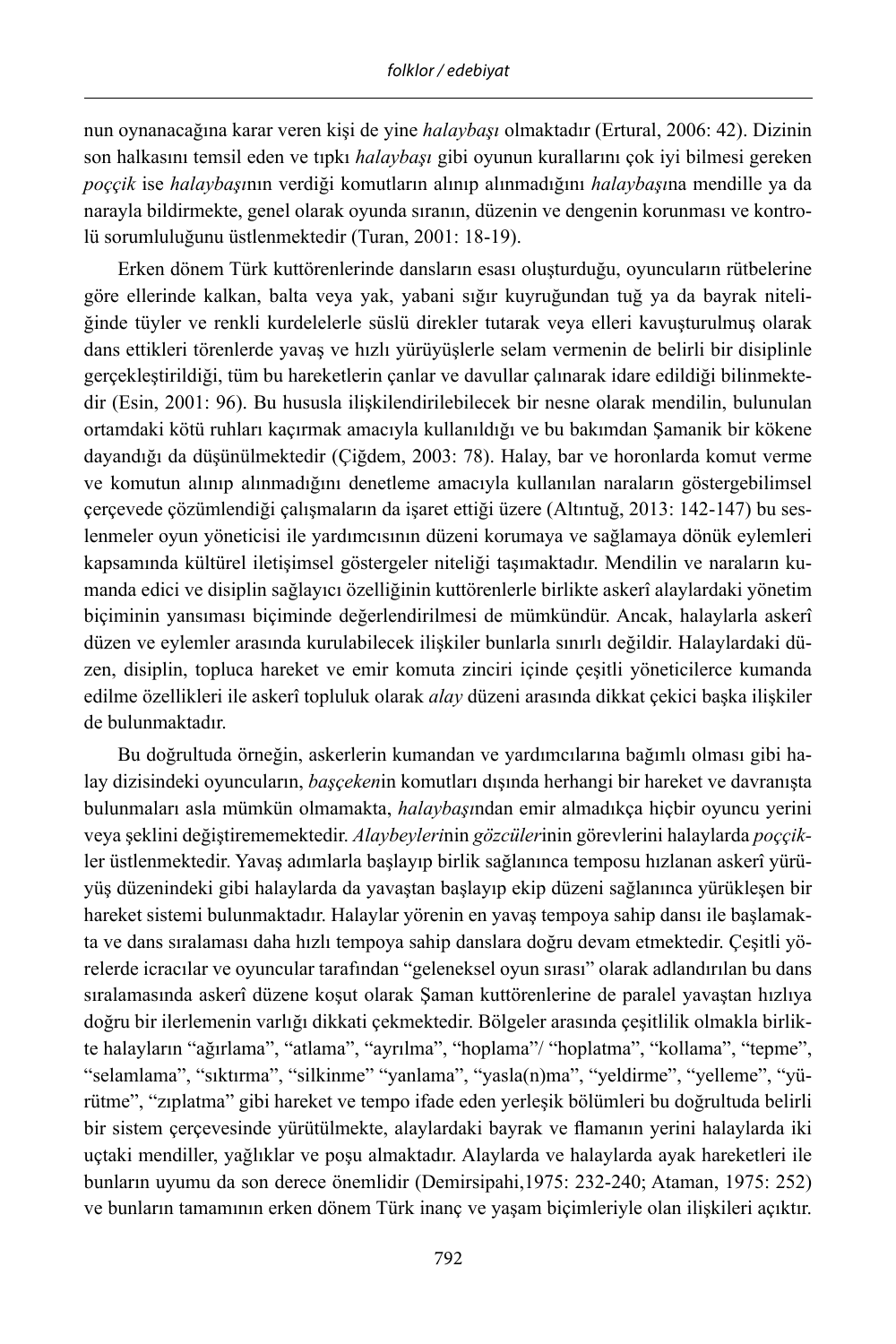Tüm bunlara, alaylarda olduğu gibi halaylarda da düzeni ve ritmi sağlayıcı çeşitli müzik aletlerinin (başta davul ve zurna), çeşitli seslenme, jest ve hareket unsurlarının (nara, komut, özel jestler vs.) kullanmasını da arkaik ortaklıklar olarak eklemek mümkündür.

*Herhangi bir törende veya gösteride yer alan topluluk; bayram, cenaze vb. törenlerde sıralı olarak giden insan topluluğu, kortej; genellikle üç tabur ve bunlara bağlı birliklerden oluşan asker topluluğu* (URL-2) gibi anlamları bulunan *alay* sözcüğü ve onun karşıladığı alanlar ile halaylar arasındaki ilişkilere işaret eden bütün bu hususlardan hareketle araştırmacıların, halayın bir alay oyunu olarak Türk askerî sisteminden kaynaklandığı görüşünü öne sürdükleri dikkati çekmektedir. Öyle ki Cemil Demirsipahi'nin halayı; üç ya da daha çok oyuncu ile ağırdan başlayarak gittikçe hızlanan, yönetici komutu ile oynanan, bağımlı oyunların genel adıdır, askerî bir düzeninin oyun haline dönüştürülmesinden oluşmuştur (Demirsipahi, 1975: 238-239) şeklinde tanımladığı ve bu kapsamda yine; çeşitleri ne olursa olsun halayın bir alay oyunu olduğu (Ataman, 1975: 25) düşüncesinin ortaya atıldığı görülmektedir.

Halaylardaki kuralların kökeninde askerî örgütlenmenin ve askerî törenlerin yer aldığı düşüncesiyle birlikte halayların bazı araştırmacılarca Türk mitolojisinde ilk ata olarak kabul edilen, *vatanı koruyucu* ve/veya *yurduna ihanet edenlere hastalık ve bela getiren ruh* olarak değerlendirilen *Elley (Allay) Han/Ata* ve karısı *Alay Hatun* ile ilişkilendirilmiş olduğu da görülmektedir (Beydili, 2004: 35-36; Karakurt, 2011: 21-22, 158). Bütün bu yaklaşımlar halayın -ister arkaik inançlardan isterse de askerî düzeni sağlamaya dönük temellerden kaynaklansın- mutlak surette *koruyuculuk* kapsamındaki *Al* köküne ve bireyi, toplumu, vatanı, ili koruma, birlik ve dirlik içinde, güvenli hâlde yaşama algısına, kutlama esaslı bir kaynağa dayandığına işaret etmektedir. Böylece, toplumsal birlikteliğin simgesel bir dışavurumu niteliğindeki halayın bu *koruyucu iye*ye ya da *vatanı koruma eylemi*ne yönelik inançlarla aynı kökten geldiği düşüncesinden hareketle, halayın ilgili mitolojik varlığa yönelik özel ya da yurdun korunmasına yönelik genel ritüelleri karşılayan bir eylemler bütünü olarak mitolojik dönemlerden itibaren varlığını sürdürdüğünü öne sürmek söz konusu edilebilmektedir.

Bu bakımdan halayı, içinde yaşanılan sosyokültürel bağlamın ve vatan topraklarının korunmasına yönelik en eski tören danslarından biri olarak değerlendirmek mümkündür. Dahası, erken dönemlerde askerî düzen ya da toplumsal dayanışma, kozmogonik mit, oyun ya da dans, ibadet ya da sosyal katılım gibi olguların günümüzdeki gibi birbirinden tümüyle bağımsız ya da kesin sınırlarla ayrıştırılarak değerlendirilmesinin mümkün olamayacağı gerçeğinden de hareket edildiğinde, halayların aslında tüm bu görüşleri parça parça doğrulayıcı ve kapsayıcı nitelikteki çok yönlü bir olguya karşılık geldiğini de belirtmek mümkün olabilmektedir. Halayın temelleri itibariyle özellikle erken dönem Türk kuttörenlerinden ve askerî törenlerinden kaynaklandığı, düzen ve disiplin sağlamaya yönelik olguların esasen toplumsal birliktelik ve dış güçlere karşı korunma çerçevesinde inanç eylemlerinden ya da askerî törenlerden hareketle şekillenmeye başlayarak daha sonraki dönemlerde estetik nitelikler kazanıp günümüzdeki halay formuna doğru evrildiği varsayımları bu kapsamda ön plana çıkartılabilir.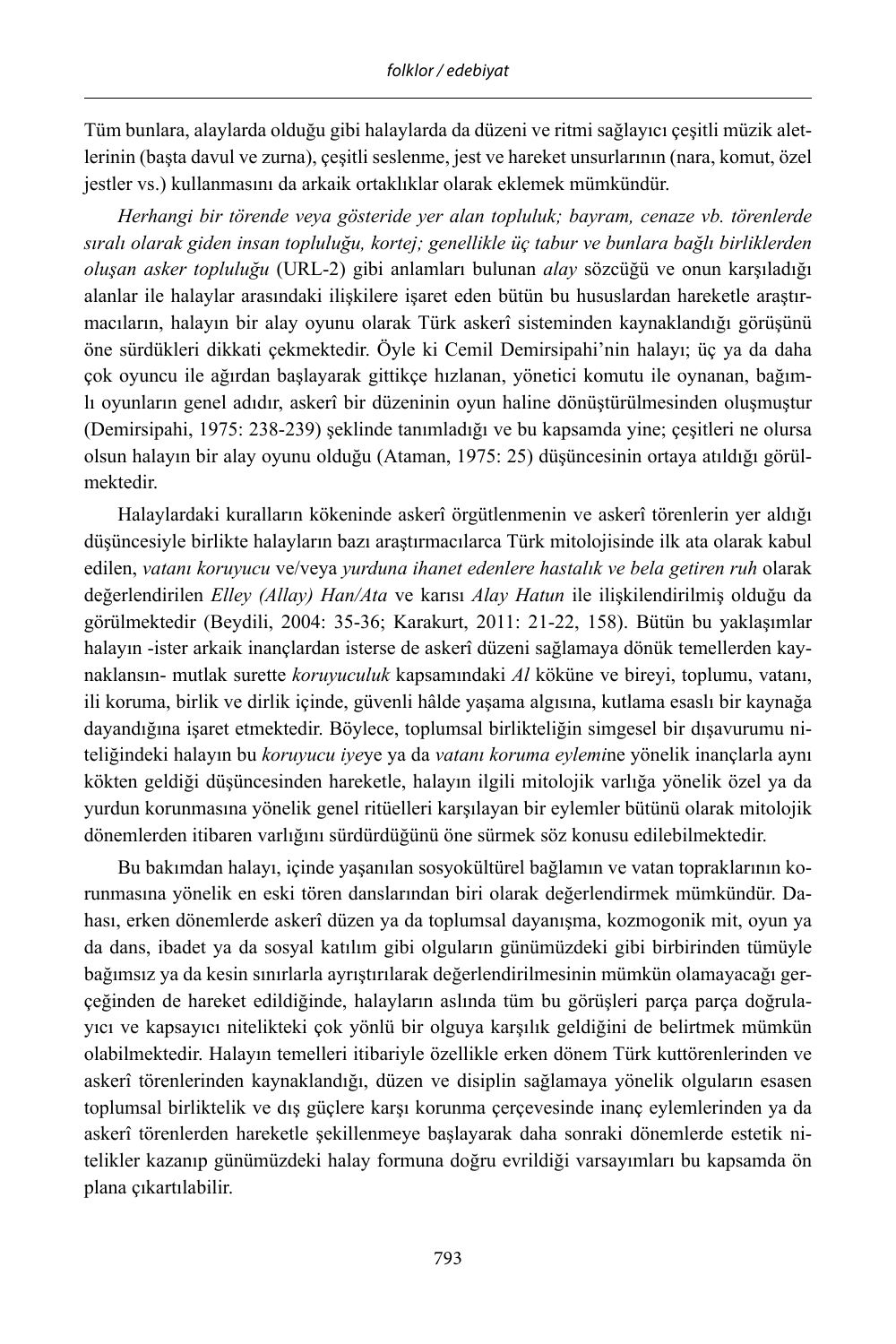Halay, bar ve yallıların bir diğer yerleşik özelliği ise Türk kültür ve inanç tarihinde önemli konuma sahip olan davul ve zurna eşliğinde icra edilmeleridir. Bu çerçevede; *halka ve sıra oyunlarının nabzı davul, soluğu zurnadır* (Gazimihal, 1961, s: 106'dan aktaran Demir, 2008: 8) tespiti, bu durumu özetlemektedir. Halayların vazgeçilmezi olan davul ve buna sonradan eklendiği düşünülen zurna birer müzik aletinden ibaret değildir. Davulun en arkaik ritüellerden itibaren kötü ruhları kasnağa toplayarak tokmakla yok edilmesini temsil ettiği, zurnanın ise kötü ruhları yok edip kaçırma işleviyle kullanıldığı kabul edilmektedir. Şamanların kullandıkları davula *bar/barı* da denilmesi, bar oyunlarında oyuncuların sağ kollarına bağladıkları pazıbentlerin birer muska olduğu ve bunun bir Şaman koşulu olduğu varsayımından hareketle barların kaynağını Şamanların büyü oyunlarının oluşturduğu öngörülmektedir (Özbilgin, 1995: 39; Ekmekçioğlu vd., 2001: 28; Güzeloğulları, 2005: 60). Ayrıca Kırşehir, Bolu, Kastamonu başta olmak üzere halaylarda karşılaşılan solo davul oyunlarının da Şamanın yaptığı danslarla büyük ölçüde benzer olması (And, 2012: 91; Çiğdem, 2003: 79) bu görüşlerin geçerliliğini güçlendirmektedir.

Şaman inanç sistemi kapsamındaki kuttörenlerin yegâne icracısı niteliğindeki Şamanların ritüel eylemlerinde davulların yeri ve işlevi oldukça önemli olmakla birlikte bu davullar üzerindeki figürlerin de bu inanç sistemi bakımından stratejik niteliklere sahip olduğu bilinmektedir. Şaman, gücünü buradaki figürlerde ifade edilen ruh, iye, olgu ve nesnelerden aldığına inandığından, göğe yükselmesinde ve yaptığı mücadelelerinde en önemli yardımcıları arasında bu göstergeler ve onlarla ifade edilmek istenenler yer almaktadır. Söz konusu Şaman davul figürlerinin bir kısmında çeşitli mitolojik unsurlar tasvir edilirken el ele tutuşmuş halde halay çeken suretlerin varlığı açık bir şekilde görülebilmektedir. Bu kapsamda çok sayıdaki örnek arasından ön plana çıkanlardan biri, Türk mitolojisinde (Moğollar, Buryatlar, Yakutlar, Çuvaşlar ve Obi-Ugorlarda aynı şekilde olduğu bilinmektedir) *Tanrının isteklerinin tercümanı* ve şamanın yardımcıları olarak kabul edilen, Gök Tanrısı Ülgen'in kızlarının (*Gök Bakireleri*) el ele tutuşmuş sıralı halay çeken gruplar formundaki çizimleridir (Görsel 8, 9, 10, 11; Hoppál, 2012: 231-232).

Söz konusu görsel materyaller, Şaman mitolojisinde göksel yolculukların ve kutsalların odağında yer alan, sıralı biçimdeki halay çeken kutsal iyelere ait figürleri kapsamaktadır. Burada ritüel aracılığıyla amaçlanan ve hedeflenenlerin, istenenlerin, el ele tutuşmuş *Tanrının kızları* üzerinden, Şamanın yardımcıları olarak gök bakirelerinde sembolize edilmesi söz konusudur. *Gök Bakireleri*nin el ele tutuşarak halay çeker formda sembolize edilmiş olması, halayın Türk mitolojisindeki ve Şaman ritüellerindeki yeri hakkında daha kapsamlı değerlendirmeler yapılabilmesine olanak sağlamaktadır. Şamanın *oyun*unda en önemli silahı -halaylarda da başlıca enstrüman- olan davullar üzerinde tasvir edilmiş başkaca dans sahnelerinin anlamları da bu çerçevede oldukça dikkat çekicidir. Bu sembollerde, ellerini havaya kaldırmış halde tapınma duruşu sergileyen ya da topluluk halinde dans eden figürlerin, toplulukların daire biçiminde ya da düz sıralı bir şekilde tasvir edilmiş olmaları (Hoppál, 2012: 69) halayın erken dönem Türk inanç ve yaşam biçimleriyle olan ilişkilerinin diğer başlıca belirgin yansımalarıdır.

Halay formunun bu arkaik biçimlerinin takip edilebildiği maddi-görsel kültür örnekleri Şaman materyalleriyle sınırlı değildir. Bu çerçevede elimizdeki bazı önemli bulgular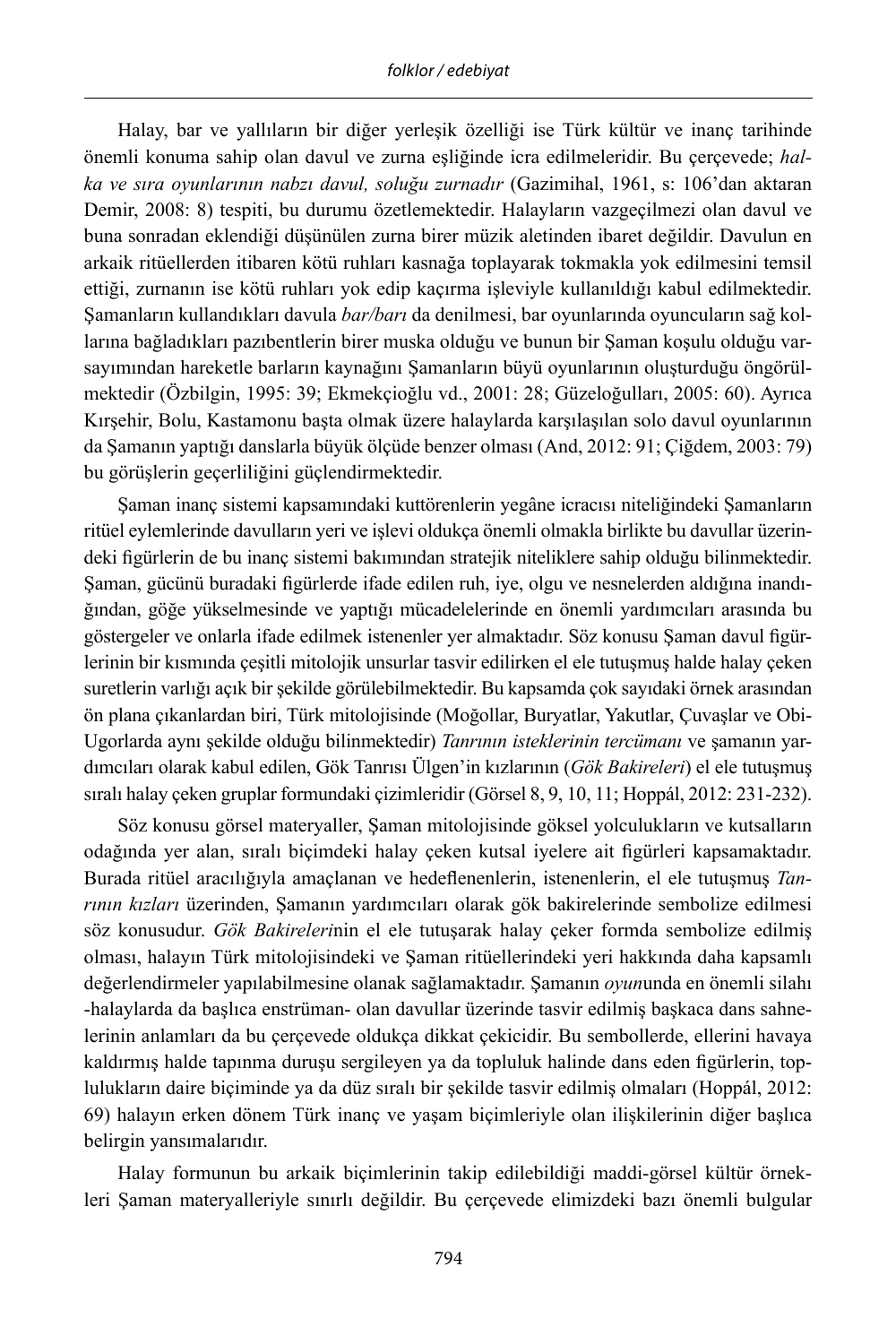-özellikle de kaya resimleri- bize, halayın Türk kültür tarihindeki yeri hakkında daha başka ayrıntılar sunmaktadır. Örneğin, Türklerin uzun asırlarca biriktirdikleri arkaik bilgi ve tecrübelerini aktardıkları bir iletişim alanı olarak değerlendirilen ve bu doğrultuda "kaya kitaplar" olarak adlandırılan (Somuncuoğlu, 2011: 16, 33, 66) "Gobustan", "Saymalıtaş", "Tamgalısay" gibi anıtlar, Türklerin tarih öncesindeki yaşamlarına ait önemli bulgular içermektedir. Dünyanın en zengin kaya resimleri arasında değerlendirilen (Somuncuoğlu, 2011a: 16, 24) ve günümüzde Azerbaycan sınırları içinde bulunan *Gobustan/Kobustan* kayalıklarındaki resimlerde karşımıza çıkan halay çeken topluluk motifi, bu bağlamda oldukça dikkat çekici bir bulgudur (Görsel-12; Somuncuoğlu, 2011b: 437). Bu kaya çiziminde el ele tutuşmuş sıralı insanların günümüz halay formunda olduğu gibi dans ettikleri açık biçimde görülmektedir. El ele tutuşup dans eden ve bağrışan kalabalık tasvirinden hareketle kâinatın ebedi döngüsünü, hareketliliğini ve dinamizmini sembolize eden mistik bir daire boyunca sıkı bir şekilde dizilip bağrışarak kaçışma esasına dayalı *yallı* oyunlarının prototipi olduğu kabul edilen (Beydili, 2004: 600) bu kaya resimlerinin Türk dünyasının coğrafi bakımdan çok daha uzak bölgelerindeki örneklerinde de neredeyse birbirinin tekrarı biçiminde karşımıza çıkması, halayların Türk kültür ve inanç tarihindeki ortak kökenlerinin en belirgin yansımalarıdır.

Bu kapsamda *Tamgalısay* (Kazakistan) kaya resimlerindeki birlikte dans eden insanlara ait çizimlerin de doğrudan halayları çağrıştırdığı görülmektedir (Görsel-13 ve 14; Somuncuoğlu 2011b: 316; Hoppál, 2012: 69). Yine, *Saymalıtaş* (Kırgızistan) kaya resimleri üzerinde de doğrudan halay formunu yansıtan, halay çeken insanların resmedildiği dikkati çekmektedir (Görsel-15; Somuncuoğlu, 2011b: 320). Bunların dışında tespit edebildiğimiz başkaca örneklerde de sıralı ve tutuşmalı, halay formunda dans eden insan grubu figürlerinin sayısı az değildir (Görsel-16; Somuncuoğlu, 2011a: 484). Bunların tamamında bir kutlama ortamında halay çeken grup formu -hiçbir şüpheye mahal bırakmayacak biçimde- belirgindir. Bütün bu farklı coğrafi bölgelerdeki figürlerin birbirlerine oldukça benzer formlara sahip olması, -örneğin, *Hakasya/Sibirya* ve *Latmos Dağı* (Aydın-Türkiye) kaya resimlerindeki halay figürlerinin birbirine oldukça benzer biçimlerde tasvir edilmiş olması- (Görsel-17; Yiğit, 2019: 3-6) halayların Türk kültür ve inanç tarihindeki kökenlerindeki ortak temellere işaret etmektedir.

Nitekim Göktürk Kağanlığının üzerinde kurulup yaşadığı kültürel coğrafya olarak kabul edilen bölgede tespit edilen *Saymalı Taşlar*daki birbirlerine dönük halde elleri havaya kalkmış ve dizleri hafif kıvrılmış insan figürlerinin yanında, günümüz halaylarına benzer şekilde el ele tutuşmuş insan figürlerinin de varlığı açıkça görülebilmektedir. Bunlar; *Altay* ve *Kazakistan* bölgesindeki *Tamgalı* figürlerle de büyük ölçüde benzerlik taşımakta, yine bunların benzerlerine Avrasya boyunca Güney Sibirya'da, Kafkaslarda da rastlandığı dikkati çekmektedir (Yılmaz, 2013: 224-225). Şüphesiz ki bunların arkeoloji, sanat tarihi ve diğer disiplinlerin bilgi birikimlerinden ve yaklaşımlarından hareketle disiplinlerarası yaklaşımlarla ele alınıp çözümlenmesi sonucunda daha sağlıklı tespitlerde bulunulup bu doğrultuda daha sağlıklı sonuçlara ulaşılması mümkün olacaktır. Bunların tamamında; özellikle bir kutlama ortamının varlığı, bir kuttören katılım bağlamında erken dönem Türk inanç ve yaşam biçimleri bakımından önem taşıdığı açık olan bu icraları gerçekleştiren kişilerin ve diğer başkaca unsurların da halay formlarıyla birlikte resmedildikleri görülmektedir.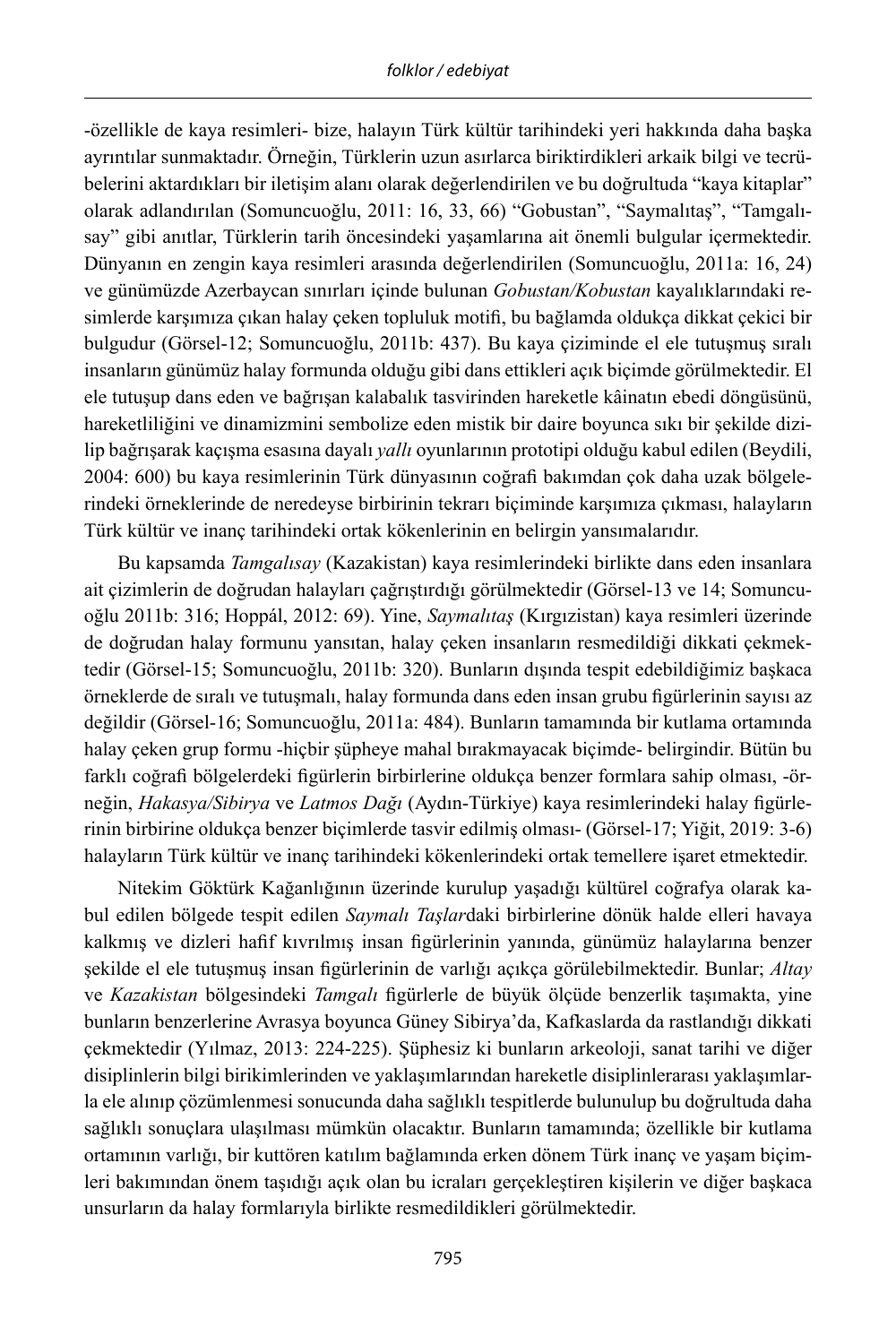Halay formunu yansıtan kaya resimlerine yönelik tespit edebildiğimiz örnekler içinde belki de en dikkat çekici olanı, at üzerinde halay çeker görünümdeki insan grubunun resmedildiği örnektir (Görsel-18; Somuncuoğlu, 2012: 291). Burada, tarihte ata binmedeki ustalıkları bilinen Türklerin bu çerçevede dikkat çekici görsel bir kaynakta, at sırtında gerçekleştirilen bir kutlama eylemi çerçevesinde neyi, nasıl, neden, ne zaman, kime karşı kutlamakta olduğunun çözümlenmesinin dikkat çekici sonuçlara ulaşılmasını sağlayacağı kuşkusuzdur. Bunların dışında kalan daha pek çok materyalde, örneğin *Buryat Ongunları*nda söz konusu simgelerin üzerinde sıra halinde dizilmiş ve el ele tutuşmuş biçimde halay çeken insanların tasvir edildiği örnekler de (Görsel-19; Hoppál, 2012: 56) bu kapsamda değerlendirilebilir. Şüphesiz ki tespit edebildiğimiz bu örneklerin sayısı, tespit edemediklerimizin yanında oldukça sınırlı bir tutara karşılık gelmektedir. Tüm bunlar dikkate alındığında, hem Şaman maddi görsel unsurlarında (Şaman davulları, semboller vs.) hem de kaya resimlerinde sıralı ay ya da tam ay/halka formunda halay çeken insan figürlerinin zenginliği, Türk kültür ve inanç tarihi çerçevesinde halay formunun mutlak surette bir kuttören temelinin bulunduğuna işaret etmektedir.

Öte yandan halayın, Anadolu'da bereket kültünün varlığına ilişkin en eski arkeolojik bulgular kapsamında da karşımıza çıktığı görülebilmektedir. Örneğin, Fırat Havzasında *Nevali Çöri* neolitik yerleşiminde bulunan ve M.Ö. 7000 yıllarına tarihlenen kireç taşı kabartmalı bir kap parçasında, eserin üzerindeki sahnenin merkezinde ellerini sevinç içinde yukarı doğru kaldırmış halde adeta halay çeker pozda iki insan figürü dikkati çekmektedir. (Uzunoğlu, vd., 1993: 43'den aktaran Çetin, 2010: 191). Bununla birlikte Anadolu Köy Seyirlik oyunlarında mitolojik kökenleri belirgin olan ölüp dirilme, kız kaçırma canlandırmalarında yeniden dirilme sürecinin tamamlanmasının -neredeyse her oyun içinde- halay çekerek kutlanması da oldukça dikkat çekicidir. Geleneksel köy seyirlik oyunlarında yalnızca kız kaçırmada değil hemen hemen tüm oyunların sonunda adeta kapanış sahnesi olarak halayın görülmesi (Çetin, 2010: 198; And, 2012: 187-189, 192-193, 201, 232) ayrıca ele alınması gereken bir konudur.

Bu kapsamda Türk kültüründe çeşitli oyun bağlamlarında halayın kaos-kozmos eşitlenmelerinin sonunda yerleşik bir kutlama formu olarak devreye girdiğini söylemek zor değildir. Bu kutlama olgusu tarihler, dönemler, bağlamlar değişmiş olsa bile büyük ölçüde benzer biçimde, birbirine yakın bir formda karşımıza çıkmaktadır. Örneğin, halayların kökeninin oluşturan ilk canlandırmada bereket kuttörenleri ya da yaratıcının yerdeki gölgesi olarak nitelendirilen Kağan'ın yönetimsel bir devamlılığının ya da bu doğrultuda bir değişimin kutlanması söz konusu olabileceği gibi kurbanın kabul edilmesinin, Tanrı'nın, kutsal dağın, suyun yeteri kadar av hayvanı vermesinin ya da hastalığın giderilmesinin istenmesi ya da bu isteğin yerine gelmesinin kutlanması da söz konusu olabilir. Burada, ilgili düzeni korumak ve varsa düzensizliği gidermek için el ele, kol kola, omuz omuza vererek gerçekleştirilen hareketler bütününün, topluca ve kutlama esaslı bir inanç eylemi olarak halayın kültürel bir form şeklinde temellerini oluşturduğu anlaşılmaktadır. Bu kutlama bağlamı günümüzde bazen bir nişan ya da düğün, bazen *Nevruz*, *Hıdırellez* ya da başka bir bayram, bazen tarım ve hayvancılığa bağlı bir geçiş dönemi ya da kuttören esaslı seyirlik bir oyun vb. başka bir olgu olabilmekle birlikte bunlarda mutlak surette, düzen çerçevesinde gerçekleştirilen bir kutlama olgusunun esas olduğu gözlemlenmektedir. Bu yönüyle halayın Türk kültür tarihindeki serüveninin bü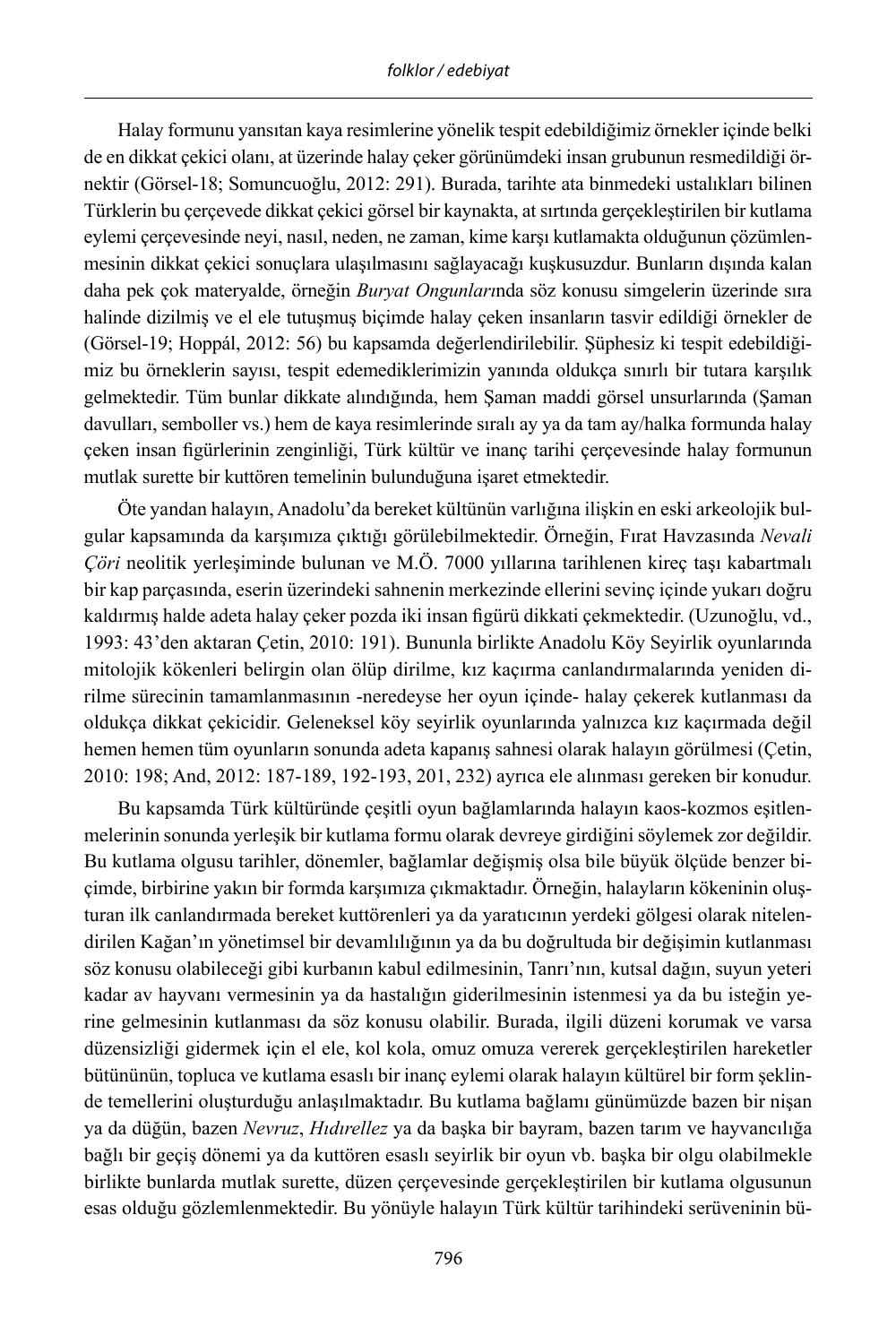yük ölçüde sosyokültürel bir bağlamdaki kutlama anlayışından kaynaklandığı ve geçmişten günümüze varlığını bu şekilde sürdürdüğü anlaşılmaktadır.

#### **Kültürel bir gösterge ve iletişim formu olarak halay**

İnsan, en eski dönemlerden itibaren sınırlı yaşamı ve güçsüzlüğü karşısında doğanın sürekliliğini ve döngüselliğini görerek kutsal törenler yoluyla bu kısıtlılığı aşmaya, doğayla bütünleşmeye ve ondan yararlanmaya çalışmıştır. Sakınma ve egemen olma güdülerinin yansıdığı bu kuttörenlerde evrenin düzeniyle insanın düzeni arasında adeta bir uzlaşma arayışının yansıması niteliğindeki dans, düşüncelerden önce devinimlerin iş gördüğü zamanlarda birey, toplum ve kutsal düzeyler arasındaki başlıca iletişim araçlarından birine dönüşmüştür (Ünlü, 2009: 1). Bu çerçevede folklor türleri ve iletişim biçimleri içinde sözsüz ve sessiz iletişim formlarından biri olarak değerlendirebileceğimiz dans, başlangıçta insanın hayatta kalma temelinde doğayla mücadelesine ve uyumuna yönelik içgüdüsel çabalarının sonucunda ortaya çıkmıştır. Özellikle de Tanrılarla kurulan kutsal iletişimi güçlendirme araç ve eylemleri olan dans zamanla estetik ve sanatsal iletişim biçimlerine doğru evrilmiştir. Bu yaklaşımla halayın; insan, doğa, toplum ve kültür arasındaki etkileşimlerin önceleri doğal ve işlevsel, sonraları ise estetik niteliklerle geliştirilmiş doğal bir sonucu olarak değerlendirilmesi mümkündür.

Geleneksel dansların zaman içinde, toplumun değişim sürecine koşut olarak çoğunlukla ilk oluşumundaki -geleneksel kuttörenlerdeki- anlam ve işlevlerini yitiren nitelikleri de yeni oluşan toplumsal bağlamlarda başkaca işlevlerle, özellikle de eğlence işleviyle temsil edilmeye devam etmiştir (Koçkar, 1998: 72). Geçmişte doğrudan doğruya bir arınma ve ibadet biçimi olan dansın zaman içinde bir sanatsal etkinlik ve bir eğlence aracına dönüşmesine rağmen yer yer arınma ve ibadet anlam ve işlevlerini de sürdürmesi söz konusu olmuştur (Eroğlu, 2017: 224). Dansın kökenindeki tapınma ve topluca sevinç gösterisi olguları zaman içinde değişip dönüşmüş ve günümüzde halaylar yalnızca bir eğlence biçimi, aracı ya da bağlamı olarak görülüyor olsa da bu formun kültür ve inanç temelleri bakımından oldukça köklü yapısal, işlevsel ve bağlamsal kökenlere sahip olması da bu durumla ilişkilidir.

Nitekim geleneksel danslar, sembolik etkileşim araçları olarak içinde yaratılarak icra edildiği toplumun mesajlar sisteminin ve kültürel göstergelerinin önemli yansımalarını içerebilmektedir. Dansta insan vücudunun evrensel ve sembolik bir araç olarak kullanılmasıyla beliren iletişim dilinin kendine özgü estetik yapısı aracılığıyla fikirler, bilgiler, inançlar, düşünceler, duygular iletilebilmektedir. Dansın çeşitli gönderen ve alıcı birimleri arasındaki belirli sözsüz kodlar aracılığıyla gerçekleştirilen iletişim ve etkileşime dayalı özel bir sistem olduğu (Peick, 2005) görüşünden hareketle geleneksel dansları ve halayları da -diğer folklor formları gibi- bir grubun düşüncesini, hatıralarını, değerlerini, normlarını, yaratımlarını, kısacası kültürlerini ve belleklerini aktarmada kullandıkları iletişim araçları olarak değerlendirmek mümkündür.

Bu bakımdan halayın geçmişten günümüze serüveninin bütüncül biçimde anlaşılabilmesi için çalışmada ortaya konulan temellerinin sosyokültürel ve iletişim boyutlarıyla da değer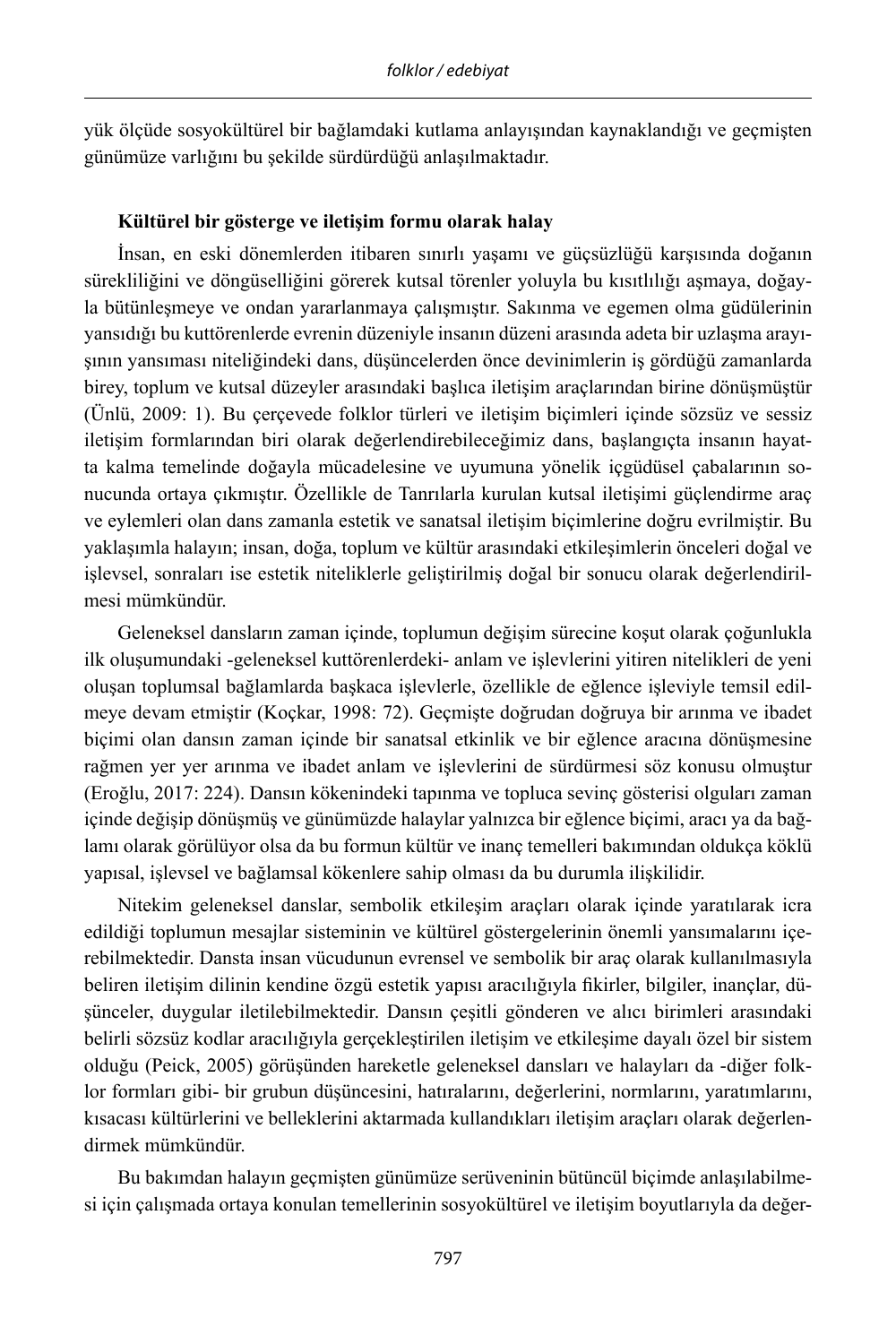lendirilmesi gerekmektedir. Bu çerçevede çalışmanın bu kısmında, halayın sosyokültürel ve psikolojik çerçevede hangi temel gereksinimlerden kaynaklandığının ve başlıca işlevlerinin, sosyal yönünün, kültürel göstergeler ve iletişim formları olarak başlıca niteliklerinin, kısacası her bir performans için belirleyici olan başat paradigmaların ne olduğu çerçevesinde de değerlendirilmesi yerinde olacaktır. Böylece halayları, bereket esaslı kuttörenlerden mi yoksa askerî düzen esaslı disiplin algısından mı kaynaklanmış olduğu varsayım ya da tartışmalarından öte, aslında tüm bu olguları kısım kısım bünyesinde toplayan, bu yönüyle Türk inançlarının, yaşam biçimlerinin, iletişim modellerinin çeşitli düzeylerini içeren göstergeler olarak bütüncül biçimde çözümlemek daha sağlıklı sonuçlara ulaşılabilmesine olanak sağlayacaktır.

Gösterge düzleminde değerlendirmek istediğimizde halayı; toplu halde, oyuncuların parmak, el, kol ya da omuz üzerinden birbirlerine bağlı ve yönetici konumundaki *halaybaşı*nın komutları doğrultusunda hep birlikte oyun disiplini içinde icra edilen, toplu halde sergilenen çeşitli davranış ve figürlerin sembolize edildiği dayanışma olgusunun ifadesi olarak başlı başına bir kültürel göstergeler sistemi şeklinde değerlendirmek mümkündür. Sıralı ve hiyerarşik bir düzende el ele vererek bir arada, topluca hareket etme ve böylece bir şeyin üstesinden gelme, bireyi erginleştirme ve statü olarak öne çıkarma, halayların başlıca kültürel göstergesel özelliklerindendir. Kültürel gösterge birimleri olarak birlik ve beraberliği, bağlayıcılığı, yardımlaşma ve dayanışmayı, toplulukla, uyum içinde hareket ederken düzeni ve disiplini temsil etmesi gibi yerleşik özellikleri aynı zamanda, halayların diğer dans formlardan ayırt edilebilmesini sağlayan başlıca özelliklerini de oluşturmaktadır. Söz konusu edilen tüm bu özellikleri halayların, her şeyden önce, bireysel ve toplumsal düzeyde birer iletişim formu ve süreci, bunun da ötesinde kültürel göstergeler bütünü olarak çözümlenmesini gerektirmektedir.

Bu doğrultuda halayların tek tek icralarının kültürel iletişim süreçlerine ve göstergelere karşılık geldiği gibi her bir halay icrasının da müstakil bir paylaşım bağlamına ve bu doğrultuda kültürel iletişim ve göstergeler düzenine karşılık geldiği belirtilmelidir. Dolayısıyla halaylar sadece oyuncular arasında değil icra edildiği bağlamlarda etkileşim halinde bulunan bütün bireyler arasında da bir ortaklaşmanın, dayanışmanın, sevinç ve coşku paylaşımının sembolüdür (Önder, 2001: 90). Halaylar aracılığıyla bireylerin -özellikle *halaybaşılık* müessesesi aracılığıyla- kendilerini topluluk önünde ifade etme ve kanıtlama ihtiyaçlarının giderilmesi, düğün bağlamlarında ise aralarında dargınlık bulunan bireylerin birlikte oynamaya zorlanarak sosyal psikolojik çerçevede oluşan çeşitli tatsızlıkların ve dargınlıkların giderilmesi gibi işlevleri yerine getirdikleri görülmektedir. Öte yandan çeşitli kültürel bağlamlarda söz konusu geçiş dönemini (düğün nişan, sünnet, bayram, vb.) kutlamak üzere halayda birleşmenin bir tercih değil adeta bir zorunluk halini alabildiği de görülmektedir. Bu bakımdan törenlerde oyun oynamak toplumun kendi arasında oluşturduğu informel kurallar kapsamında zorunlu olmakta, herhangi bir halay ortamında, oynaması istenip de oyuna kalkmayan kişi hoş karşılanmamakta, hatta toplum tarafından dışlanma tehlikesiyle de karşı karşıya kalabilmektedir (Güzeloğulları, 2005: 111-117).

İşlevlerinin, zaman karşısında düzenin korunmasını, ölümsüzlüğün ve sonsuz döngünün sağlanmasını temsilen en eski kuttörensel eylemlerden kaynaklandığı açıkça görülebilen halaylar aynı zamanda, inançların, geleneksel dünya görüşünün, tarihî gerçekliklerin, bireyin ve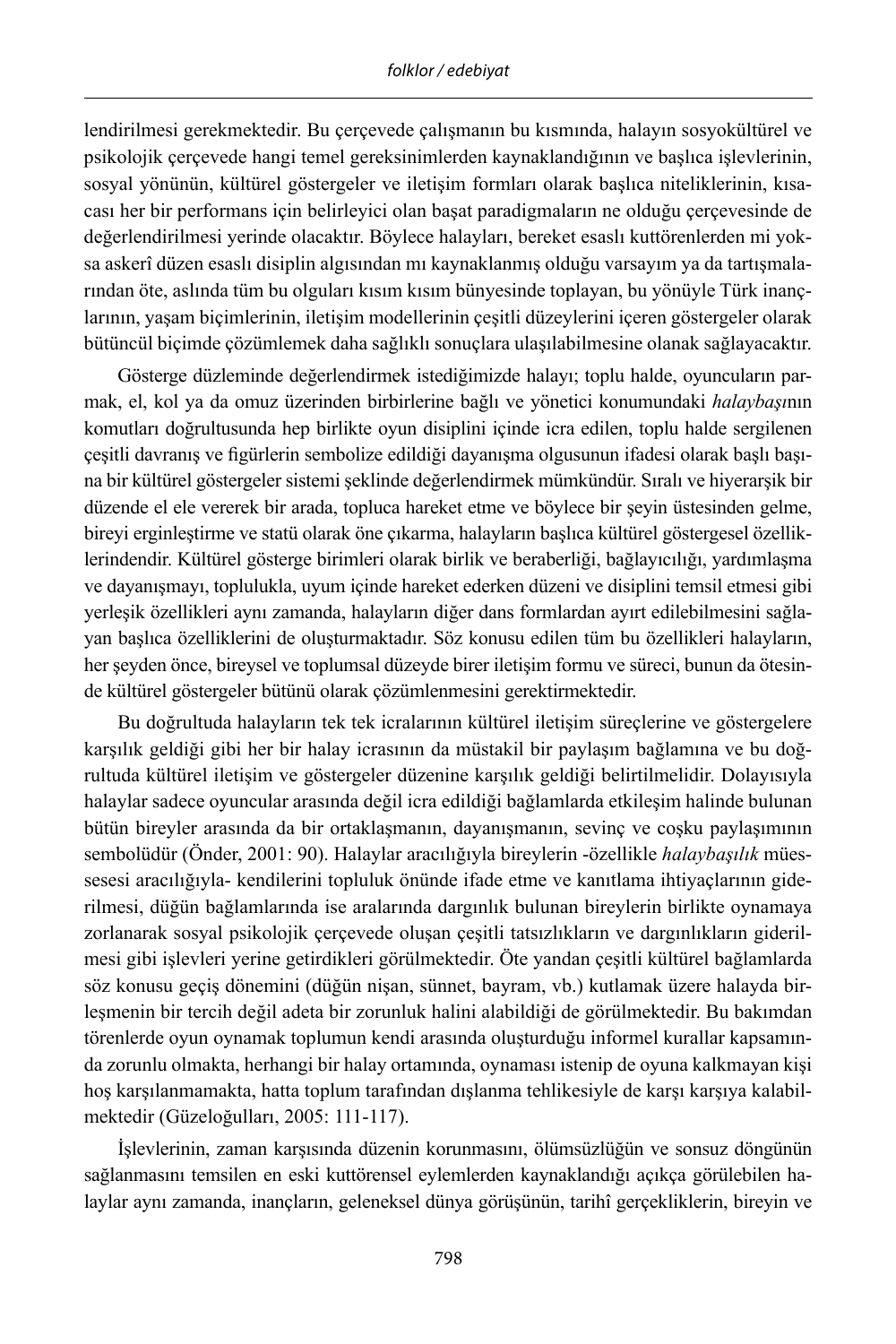bireylerin bir araya gelerek oluşturdukları grubun anılarının ve öykülerinin kuşaklararası aktarımının estetik bir düzeyde gerçekleşmesine araç edilen harekete dayalı iletişim formları olarak da dikkat çekmektedir. Bu çerçevede çeşitli kuttörenlerin türlü bölümlerini oluşturan temel halay formlarının sonraki yüzyıllarda ilgili sosyokültürel bağlamdaki olayları, düşünceleri ve değerleri de bünyesine katarak yeniden yapılandırılmış bir kompozisyon içinde halay türlerini ve bölümlerini ortaya çıkarmış olduğu düşünülebilir. Böylece asırlar içindeki gelişmeler, geniş zenginlikteki halay repertuvarını oluşturmuş olmalıdır. Çalışma boyunca tartışıldığı üzere çeşitli kuttörenlerin yansımaları olarak değerlendirilen el ele tutuşmuş, sıra halinde dans eden insan figürlerinin Türklerin Orta Asya'da ve Anadolu'da en eski dönemlerde yaşadığı coğrafi bölgelerden elde edilen arkeolojik buluntular üzerinden de takip edilebilmesi (Görsel-20; Uzunoğlu, vd., 1993: 43'den aktaran Çetin, 2010: 191; Hoppál, 2020: 57, 94;) bununla ilgilidir.

Türklerin Anadolu'dan Orta Asya'ya olduğu kadar Orta Asya'dan Anadolu'ya çağlar boyunca gerçekleşen, topluca ve uyum gerektiren bir davranış olan göç yolculuklarının ve bu doğrultudaki hareketlerinin bir grup davranışı olarak -bireylerinin zihnindeki birliktelik hissini kuvvetlendiren- halaylarla sembolize edildiği anlaşılmaktadır. Grup halinde icra edilen sıra danslarında ana iskeletin düzen, disiplin, uyum ve tekrarlar üzerine kurulu olması ile uzun asırlar boyunca göçerevli yaşamış bir toplum olan Türkler için halayın sembolik anlamı arasındaki en zorlu gerçekliklerden başlayarak estetik bir sembolizme uzanan ilişkiler ağının daha iyi anlaşılabilmesi için her bir halay icrasının da bu doğrultuda değerlendirilmesi gerekmektedir. Bahsedilen kökenleriyle halay, Türklerin tarihî ve coğrafi yolculukları bağlamında çok çeşitli bölgelerle birlikte özellikle Anadolu'da yüzyıllar içinde yeni formlar kazanmıştır. Her bir olay ya da duygu, oluşan yeni alt formlarla zenginleşerek zengin bir halay repertuvarını doğurmuştur. Böylece halay, Türklerin duygularını harekete dayalı ve estetik biçimde dışa vurma biçimlerinin oldukça yerleşik bir formuna, sonuç olarak da kültürel bir iletişim türüne dönüşmüştür.

Bu çerçevede örneğin, Türklerin Orta Asya'dan Anadolu'ya belki de son toplu göç gruplarından birini temsil eden Barakların *Kaba Oyunları* şeklinde adlandırılan halayları, muazzam kültürel gösterge ve sembolik iletişim formları olarak dikkat çekmektedir. Gaziantep Yöresi halay geleneğindeki halay icra formlarından yalnızca biri olan ve yörede icrası sırasındaki hızları, tavırları, davul vuruşları, ezgileri ve adım giderlerindeki çeşitliliklere göre "Tüm Kaba", "Yarım Kaba" ve "Ağır Halay" gibi adlarla da anılan *Kaba Halaylar* oyun yapısı ve karakteri bakımından ele alındığında bu halayların, Barak Türklerinin Orta Asya'dan Anadolu topraklarına göçü ile Anadolu'daki yaşam öykülerini ve anılarını yansıtan bir arka plana sahip olduğu anlaşılmaktadır.

"Yürüme", "Gezinme" ve "Çökme" adım cümlelerinden oluşan *Kabalar*daki bu üçlü yapı incelendiğinde "Yürüme" bölümünde Türkmenlerin göçe başlamalarının, "Gezinme" bölümünde Türkmenlerin iskân edeceği toprakları tespit etme gayretlerinin, "Çökme" bölümünde ise yerleşim alanına karar verdikleri "Barak" bölgesini yurt edinme süreçlerinin canlandırılıp anlatılmakta olduğu anlaşılmaktadır. Aynı yapıdaki oyunların yalnızca Gaziantep'te değil yöre içerisindeki farklı bölgelerde de benzer ya da farklı ezgilerle, hareketlerle icra edildiği görülmektedir. Örneğin, Kaba oyunlarının Amik Ovasındaki icraları *Amik Kabası* olarak anılırken Çukurova Bölgesine yakın kısımlarda icra edilen Kaba oyunlarına Çukurova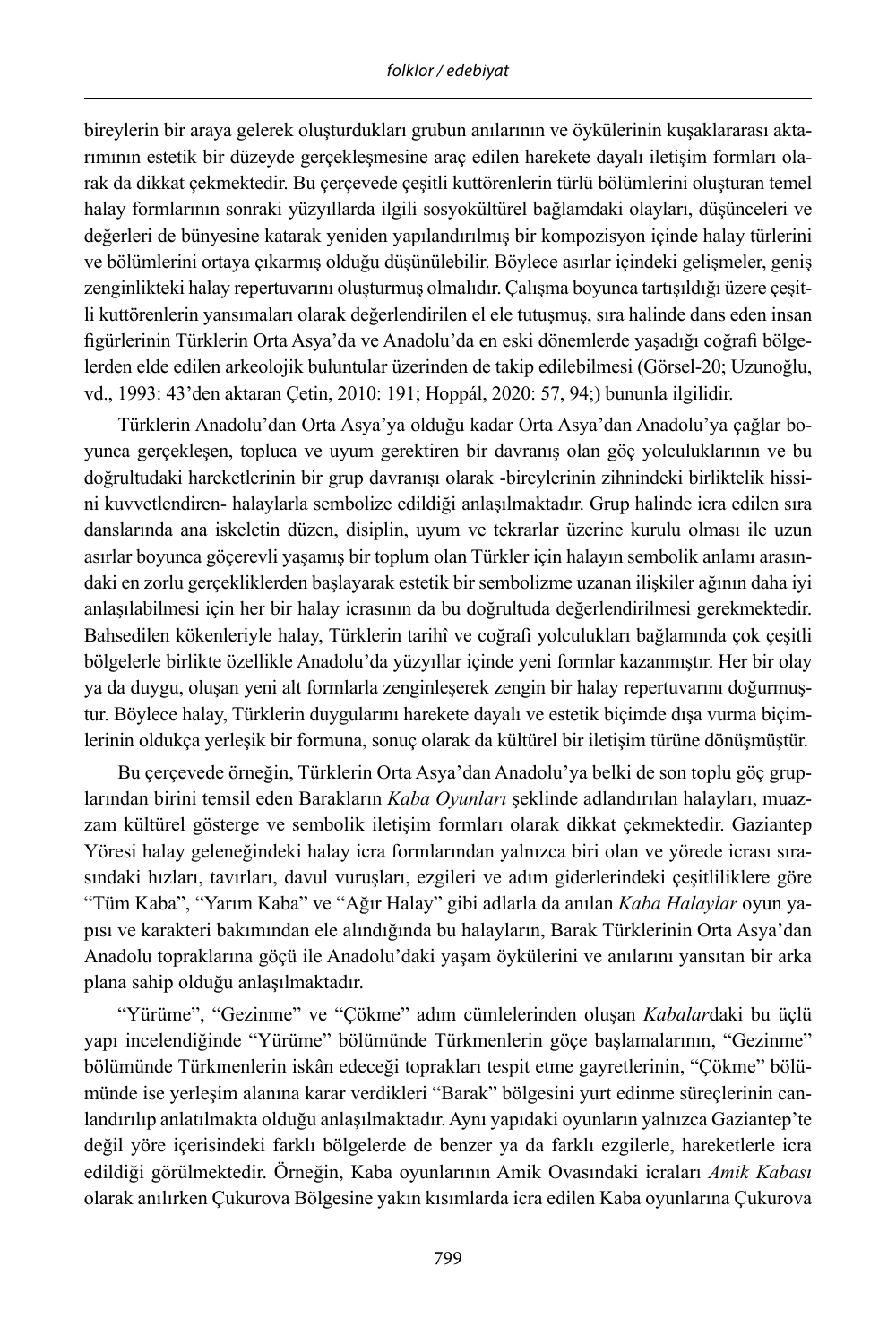Kabası ya da *Gâvur Dağı Kabası*, Kilis bölgesinde icra edilenlere ise *Kilis Kabası* adı verilmektedir. Bu çerçevede otuz dört farklı ad ve formla karşımıza çıkan ve genellikle erkekler tarafından icra edilen *Kabalar*, halaybaşının kendi hünerlerini açıkça ortaya koyduğu, sadece halaybaşının şahsi figürlerinin izlendiği, diğer oyuncuların ise psikolojik yönden halaybaşına destek vermek suretiyle eşlik ettiği halay icraları olarak dikkat çekmektedir (Güzeloğulları, 2005: 83-84; Ertural, 2006: 46-47). Bu bakımdan her farklı bölgedeki çeşitli icra biçimlerindeki sembolik, estetik, kültürel iletişim ve gösterge özelliklerindeki çeşitlenmeler, Türkmenlerin Orta Asya'dan Anadolu topraklarına göçü sırasında dağıldıkları her farklı bölgede, uzun ve meşakkatli göç yolculukları sırasında ve sonrasında karşılaştıkları güçlükleri ve şahit oldukları bireysel kahramanlıkları, duyguları, kendi kültürel ve iletişim algıları kapsamında birer motife, harekete dönüştürerek çeşitli icralarda zenginleştirip çeşitlendirerek *Kaba* repertuvarını oluşturmuş oldukları anlaşılmaktadır.

Türkmenlerin Orta Asya'dan Anadolu'ya asırlar boyu süren ve Anadolu'da da devam eden yolculuklarının her bir ânının ve katmanının *Kaba Oyunu* adı verilen hareket birimlerine kaydedilerek kuşaktan kuşağa aktarıldığı görülmektedir. Bu nitelikleriyle *Kabalar*, Barak Türklerinin kültürel hafızasının, biriktirdikleri bilgi ve tecrübelerinin, asırlar içinde buna eklenen inançlarının, türlü anlatmalarının ve hareketlerinin estetize ve sembolize edilerek kuşaklar arasında aktarımlarıdır. Bu örneği ve durumu herhangi bir bölgedeki herhangi bir halay alt formu ve bunun eş ve/veya benzer metinleri kapsamında da inceleyip değerlendirmek mümkündür. Bu bakımdan konunun, bireyin toplum içinde erginleşmesi ve liderlik statüsünü kazanması sürecinin kültürel ve sembolik bir göstergesi olarak *halaybaşılık* müessesesi çerçevesinde genişletilerek ele alınması da mümkündür. Çünkü halayların icrası esasen, baştan sona bir erginleşme ve statü performansıdır.

Nitekim halayda bireysel ve toplumsal açıdan bir erginlenme, statü bildirgesi ve değişiminin daima ön plana çıktığı görülmektedir ki halaydaki hiyerarşik düzen, bunun en belirgin yansımasıdır. Bu çerçevede, örneğin, bir eğlencede, halay çekileceği zaman hem yaşlı hem de oyunlar konusunda otorite kurmuş olan "en iyi" oyunculara teklif götürülmektedir. Öyle ki kimi zaman bir halayı çekmesi için o oyundaki icrasıyla ünlenmiş kişinin gece yatağından kaldırılıp getirildiği bile görülebilmektedir. Halaylarında gözlenen statü dağılımı ve buna bağlı olarak yürütülen roller, halaycıların, bu oyunları teşkilatlı bir grup ruhu içerisinde sergilediklerini göstermektedir ki bu statü ve rol dağılımı, halaylarının belirli bir düzen, disiplin ve estetik içerisinde icra edilmesine de imkân vermektedir (Önder, 2001: 90-91).

Bu çerçevede geleneksel bağlamlarda halay icra edileceği zaman oyuncular özenle seçilmiş olsa bile şayet başa geçirilen oyuncu takımda kendisinden daha "muktedir" bir oyuncunun varlığını sezerse derhal başı ona terk ederek ikinciliğe ya da ortalara, hatta *poççikliğe* geçmektedir (Sarısözen, 1971: 1773'den aktaran Turan, 2001: 17). Böylece halay icrası sosyokültürel bağlamda izleme ve *koltuktan öğrenme* anlayışıyla gelişmektedir. Bu doğrultuda halay çeken her kişinin *ekipbaşı/halaybaşı* olamadığı ve ekipbaşılığın bir otorite anlamı taşıdığı, yöneticinin yardımcısı olan *başaltı*nın oyun ekibini ve halayı yönettiği, ekibin düzenini en iyi sağlayan, sergilenen halay konusunda bilgi ve yetenek sahibi olan *ortanca*nın ve nihayet ekibin sonundaki, oyunu düzenlemek ve ekip başı ile ortancaya yardımcı olmak üzere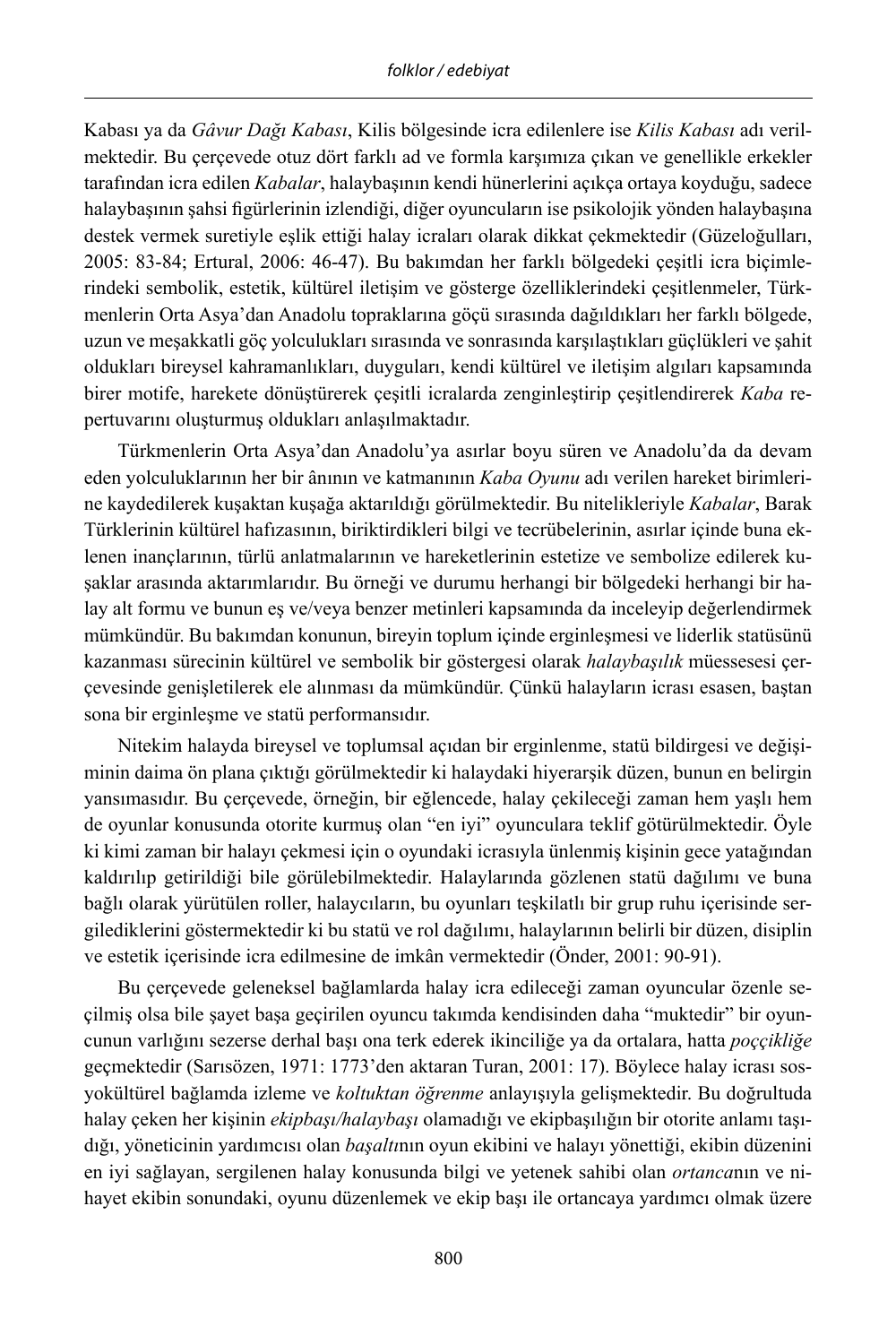*pöççük/poççik* adı verilen kişinin bu doğrultuda sosyal statü ve hiyerarşi gözetilerek oyun içinde rol aldığı görülmektedir.

Halay oyunlarında *başaltı* olmak ileride *halaybaşı* olmaya aday olunduğunun da belirtisidir. *Başaltı* konumundaki birey bir süre sonra *halaybaşı* olduğunda, en bilgili kişi konumunda, toplumun oyun aktivitesinin sorumlusu ve idarecisi olarak yeni bireylerin eğitilmesine öncülük etmektedir. Böylece birey çeşitli bağlamlarda icra edilen halaylarda bire bir aldığı bu eğitim kapsamında sıranın sonundan başlayarak -yeteneği ile de doğru orantılı olarak- hem oyundaki hem de toplumdaki yerini (statüsünü) gitgide ilerletmekte ve nihayet *halaybaşı* olabilmektedir. Bu çerçevede geleneksel dansların doğal icra ortamlarında izleme yoluyla ve birebir uygulama esasındaki icralarıyla genç nesillere aktarılması sürecinde izlenmesi gereken geleneksel kurallar bulunmaktadır. *Koltuktan öğrenme* geleneği bu bağlamda, geleneksel danslar içinde özellikle halaylarda, bütünüyle bir statü gelişimine ve ustalaşma sürecine karşılık gelmektedir. Halayda daire, yarım daire ya da halka formuyla oluşturulan bu düzende herkesin yeri bellidir ve zincirin halkalarındaki belirliliklerin her bir unsuru aslında kültürel birer göstergedir. Tüm bu özellikleriyle şüphesiz halaylardaki dizilim, herkesin yerini ve statüsünü bildiği bir toplumsal, kuttörensel ve/veya askerî düzen algısının sembolik temsilidir (Ünlü, 2009: 68-70).

Buradaki öğrenme sürecinin genç adaya dans etmeyi, davul çalmayı, dramatik teknikleri ve toplumun mitolojisini öğreten yaşlı Şamanların *usta-çırak* ilişkisi esaslı eğitim sistemiyle ilişkilendirilmesi de mümkündür. Türk halk danslarının geleneksel ortamlarında soydan gelen dansçılık olgusu, genç adayı potansiyel bir usta dansçı adayı da yapmaktadır. Bu, Şamanlıkta da genetik olarak sürüp giden bir anlayıştır ki soylarında Şaman olan bireyler topluluk tarafından potansiyel birer Şaman adayı olarak görülür. Şamanlıkta bu pratik uygulamalar bütününün öğrenilmesi bir okuldan ziyade içeriğinde yalnızca salt metinleri değil gösteri, imge ve simgeleri de barındıran, usta çırak ilişkisine dayalı, Şaman adayı ve yaşlı Şamanın bir arada geçireceği bir süreç niteliğini taşımaktadır (Bayat,2009: 97). Böylece, Şamanlığın ve geleneksel sanatların temel pratik eğitim metotlarından biri olan usta-çırak ilişkisi, halk danslarında, yerel dansların nesilden nesile aktarılmasındaki temel eğitim şekli olan, usta bir kişiyi takip ederek birebir tecrübe etmek yoluyla bilgilenmek şeklinde tanımlayabileceğimiz *koltuktan öğrenme* geleneği ile karşımıza çıkmaktadır (Özbilgin, 1998: 324-325'ten aktaran Ünlü, 2009: 69-70). Koltuktan öğrenme sürecinde başarıya ulaşan ve topluluğun dans geleneği konusunda artık ustalar arasında görülen adaylar, toplumda ve toplumun geleneksel dans icralarında söz sahibi olan, yöresel müzikler eşliğinde doğal ortamlarda, yerel adım yapılarına uygun, ustalarından aldığı imge ve simgeleri içlerinden geldiği gibi dans pratiğine uygulayan usta kişiler haline gelmektedir (Sönmez, 2015: 181-182).

Bu kapsamda yine, geleneksel kültürün önemli unsurlarından biri olan doğaçlamanın halay kapsamında oldukça sınırlı bir şekilde de olsa yer bulabildiği görülmektedir. Halayda her hareketin ve olgunun intizamen belli ve bir düzen kapsamında olması, tüm hareketlerin ve motiflerin *halaybaşı*nın kontrolü altında adeta her an denetlenmesi söz konusudur. Komut dışında belirli bölümlerde sıradan/halkadan koparak kendi bireysel tavır, tutum ya da figürlerini ortaya koyabilen kişi ancak *halaybaşı*dır. Birey, belirli bir olgunluğa ve yetkinliğe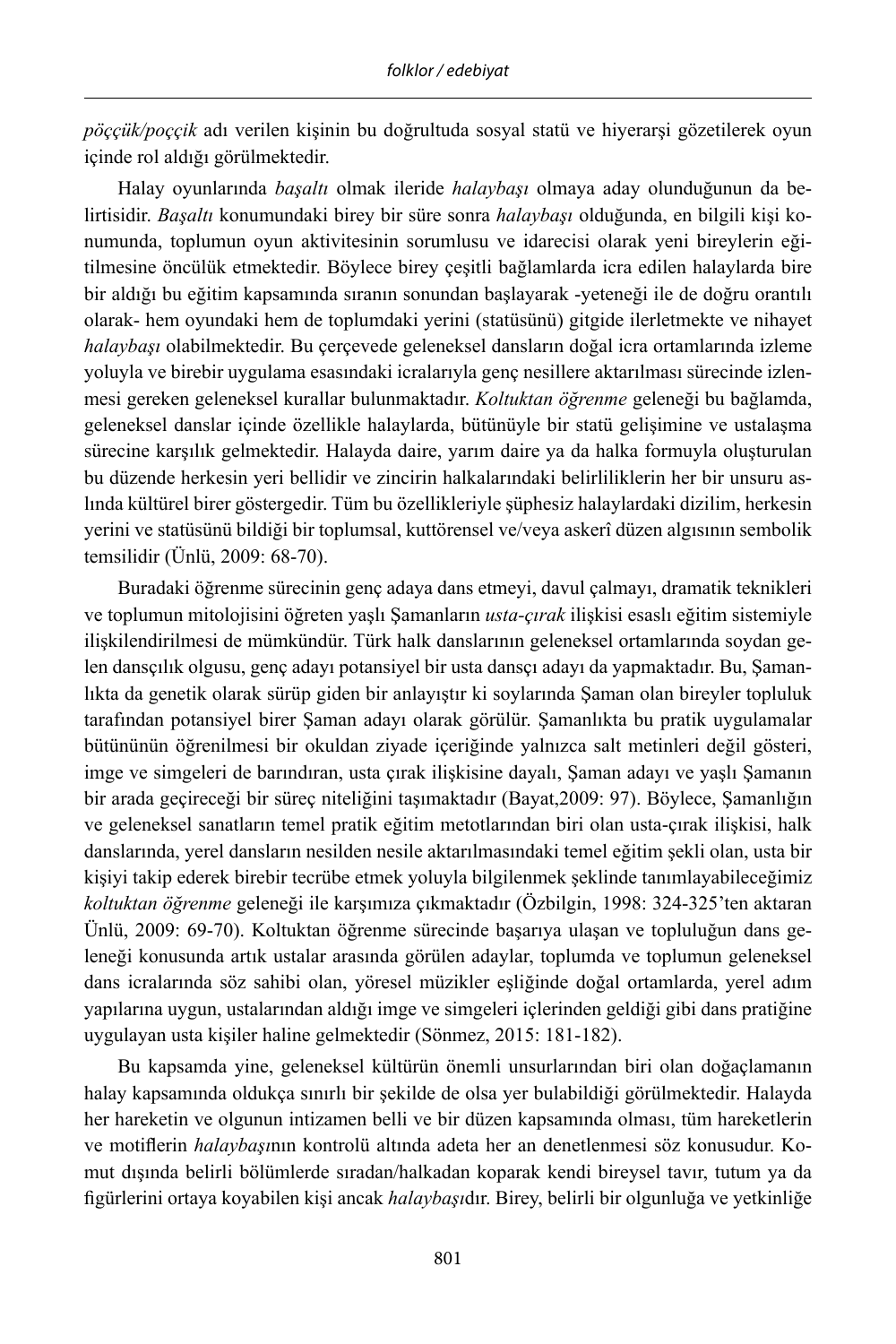kavuştuğunda, yönetici konumunda bulunduğunda bireysel tavrını, tutumunu ortaya koyabilmektedir ancak bu bireysel tavrı sergilerken bile *koltuk*la arasında bir mendil veya poşu bulundurarak grupla, yani toplumla bağını koparmamaktadır (Demirsipahi, 1975: 235).

Dansın grup koordinasyonu sağlama özelliği ve özellikle de toplu danslardaki harekette uyum zorunluluğu halayda adeta üst düzeydedir. Halaydakiler bu sebeple hem kendi hareketlerini düzgün ve koordineli yaparken, hem de göz ucuyla takip ettiği grup üyeleri ile kendi hareketinin koordinasyonuna dikkat etmelidir. Böylece hareket anlamında bir grup koordinasyonu sağlanmaktadır (Eroğlu, 2017: 223). Bu durum sembolik olarak bireyin grup koordinasyonunu sağlaması, topluma ait olması ve onun bilgisini yeteri kadar öğrenmesi çerçevesinde bir *erginlenme* sürecine karşılık gelmektedir.

Bütün bu özellikleriyle halayın Türk kültür tarihinde iletişimsel sembollerin karışımı ve bir kavramsallaştırma aracı olarak kendine özgü bir iletişim aracına, kendisi dışındaki çeşitli sözsüz iletişim ve dil ötesi unsurlara ve böylece de göstergebilimsel bir sisteme dönüşmüş olduğu anlaşılmaktadır. Bu bakımdan halayların ilk olarak ortaya çıkışlarındaki antropolojik ve etnolojik temellerin yanında, asırlar içinde kültürel bir iletişim aracına dönüşmesine yol açan, ilgili grup bağlamında yansıttığı sosyolojik, psikolojik ve sosyal psikolojik yönlerinin de dikkate alınması gerekmektedir. Bu bakımdan kültürel birer gösterge, sembol olarak halayların her bir unsurunun bu çerçevede ayrı ayrı değerlendirilmesi gereken kültürel gösterge ve iletişim temelli olgulara karşılık geldiği özellikle ve tekraren vurgulanmalıdır.

Buradan hareketle dansın, içinde yaratılıp icra edildiği toplumun ve grubun özelliklerini yansıtan ve gereksinimlerini karşılayan bir sistem olarak yine ilgili bağlam çerçevesindeki görünümlerinden hareketle, çeşitli disiplinlerin bilgi birikiminden ve türlü yaklaşımlardan hareketle değerlendirilmesi gereken çok yönlü, disiplinlerarası bir konu olduğu belirtilmelidir. Bu yaklaşımla ve folklor odağında gerçekleştirilecek geleneksel dans çalışmalarının, alanda yeni araştırma konularını ve yaklaşımları doğuracağı ve böylece bir disiplin olarak folklorun sınırlarını ve kuramsal zenginliğini daha da belirginleştireceği kuşkusuzdur.

#### **Sonuç**

Kültürel serüvenini ana çizgileriyle ortaya koymaya çalıştığımız halay formu, dansın her şeyden önce bireyin ve toplumun birlikteliğinin, kendini tanıma, koruma, doğayı ve evreni anlama ve anlamlandırma çabasının, estetik anlayışının, kısacası varlık ve düşünce tarihinin kültürel iletişim ve gösterge boyutlarıyla sembolik temsillerine dönüşebildiğini göstermektedir. Bu bakımdan, folklorun yalnızca geleneksel dansları karşılamayan, çok daha geniş kültür konularını inceleyip çözümleyen bilimsel bir disiplin olduğuna işaret eden *folklor halay değildir* duvar yazısının -vurgulamak istediği stratejik işlevinden bağımsız olarak düşünüldüğünde- aslında teknik olarak halaya karşı bir bayağılaştırma söylemini de bünyesinde barındırdığını belirtmek mümkündür. Oysa çalışma aracılığıyla paylaşılan bulguların da gösterdiği üzere folkloru halaya indirgemenin yanlışlığıyla birlikte geleneksel dansların da folklorun inceleme alanına giren konular içinde bayağılaştırılabilecek kültürel olgulardan çok daha derinlikli özelliklere sahip olduğu açıktır. Kendisiyle çoğu zaman yanlış biçimde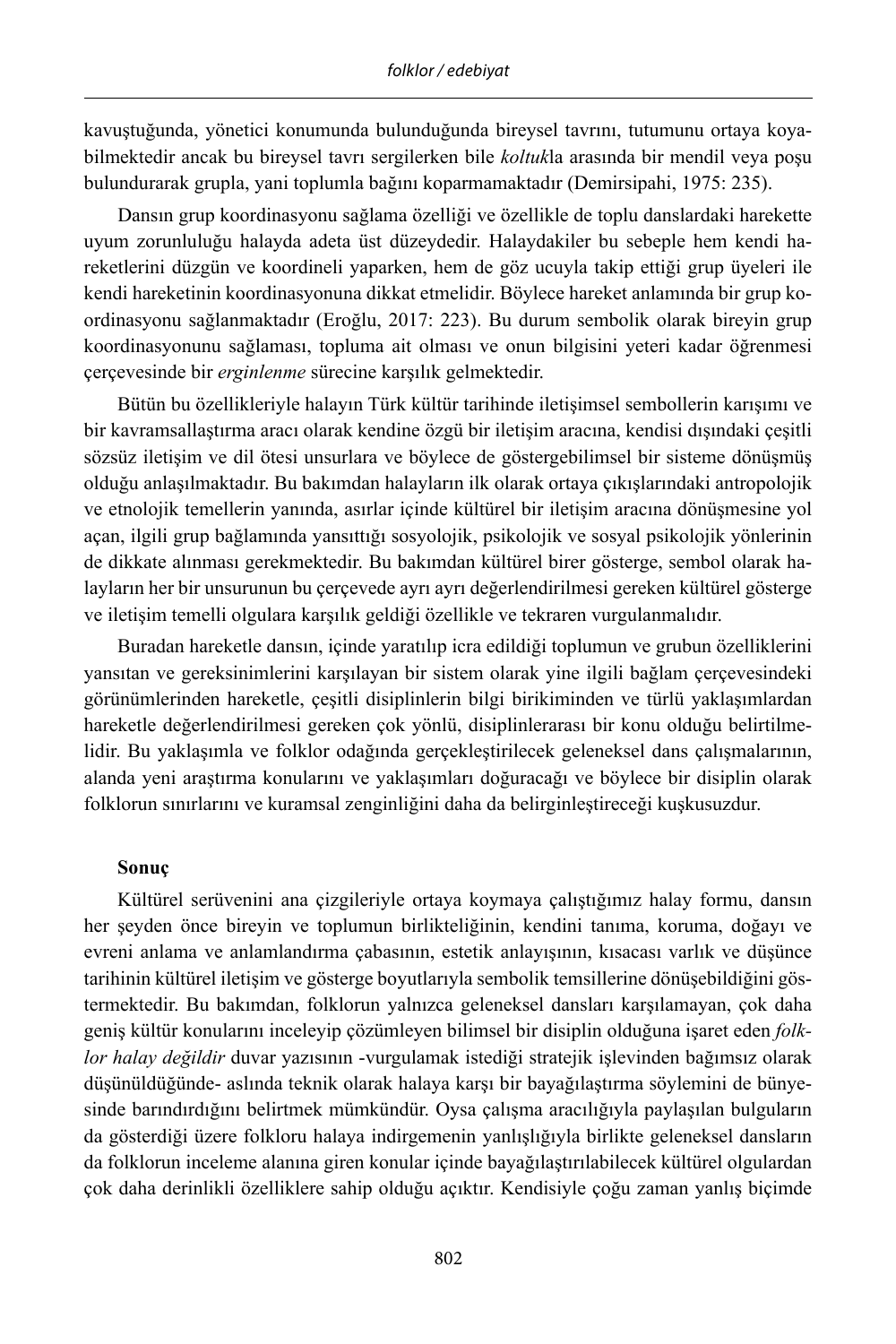özdeşleştirilen ve adlandırılmasında bile bu yanlışla eşleştirilebilen bir disiplin olarak folklorun en az ilgi gösterip incelediği konuların başında geleneksel dansların geliyor olması da bu kapsamda ilginç bir durumdur.

Halaylar, icra edildikleri çeşitli ortamlarda oluşturulan adeta bir iç bağlam şeklinde belirerek özünde paylaşımı, düzeni, disiplini, üstesinden gelmeyi, başarmayı ve tüm bunların odağında bir kutlamayı içermektedir. Bu yönüyle halay ve bu forma bağlı çeşitli dansların, toplumun çeşitli tehlikelere karşı el ele, kol kola, omuz omuza vererek sorunu giderme, birlikte üstesinden gelme, doğa ve doğaüstü güçlerle aralarındaki ilişkileri dengede tutma esasına dayalı düşüncelerinin birer dışavurumu olarak Türk inanç ve kültür tarihinin, tespit edilebilen en eski dönemlerinden günümüze kadar çeşitlenerek varlığını sürdürdüğü anlaşılmaktadır. Türk kültür ve inanç tarihinde halay, çeşitli nedenlerle gerçekleştirilen "ilk kutlama"nın canlandırılmasına, Tanrı'dan kut alma ve esenlik dileme ritüellerine temellenen bir hareket/eylem formuna karşılık gelmektedir.

Başlangıçta evrendeki, doğadaki değişim ve dönüşümleri yönetme, bu çerçevedeki geçiş süreçlerini başarıyla tamamlama, düzeni koruyarak düzensizliği giderme durumlarında başvurulan kuttörensel bir eylem şeklinde beliren halayın kaos ve kozmos birlikteliği esasına dayalı bu mitolojik ve dikotomik işlevleri zamanla formel yapısına da sinmiştir. Halayın soyut karakterindeki dengeleyicilik olgusu böylece kültürel göstergelere de dönüşerek somutlaşmıştır. Toplumun çeşitli tehlikelere ya da olgulara, odaklara karşı birlikte hareket etmesi/ etmesi gerektiği, el ele, kol kola ve omuz omuza vererek düzensizliğin üstesinden gelmesi, üstesinden geldiğinde ise bunu kutlaması, soyut ve somut anlamda nesnel bir yerden başka bir yere, bölgeye, yaratıcıya, başka bir âleme hareket etmesi, göç etmesi, göstergesel olarak halayın kültür ve inanç temellerini oluşturmaktadır.

Kültürel gösterge düzleminde halay, yalnızca bir kutlama aracı olarak değil bireye ve topluma ait çok çeşitli olguların, kültür tarihinin üzerinde kümelendiği ve listelendiği kültürel bir harita şeklinde belirmektedir. Bu kapsamda halayın eğitim, toplumsal statü belirteci, eğlence, güvenlik, düzen, bir arada bulunma, imece, toplumun ve bireyin olgunlaşma sürecinin ve geleneksel bilginin muhafaza edilmesi gibi başlıca işlevlerle kültürel iletişim ve göstergeler sistemi bütününlüğünde yapılandığı anlaşılmaktadır. Halaydaki bireysellikten toplumsal statü bildirgesine uzanan zincirin halkası niteliğindeki her bir unsurun uyum, düzen, denge ve disiplin içindeki hareketleri ve bu hareketlerin denetimi toplumun ne zaman, nerede, neyi, nasıl ve kimin önderliğinde yapacağının bilgisinin muhafaza edilerek yüzyıllarca nesilden nesile bir iletişim formu ve süreci bağlamında aktarıldığına işaret etmektedir.

Çalışma kapsamında vurgulanan tüm özellikleri, halayın Türk kültür tarihi içinde bireysellikten toplumsallığa, birey olarak savunma ve güvenlikten toplumsal bütünlük askerî teşkilat ve vatanı koruma algıları çerçevesinde dikkat çekici kültürel bir serüvene sahip olduğunu göstermektedir. Bu bakımdan *halaybaşı* ile *alay*ı arasındaki ilişki, kültürün bireysel ve toplumsal yönünü ve seviyelerini çarpıcı bir şekilde temsil etmektedir. Nerede hangi adımın atılacağı, hangi oyuna geçileceği, hangi motiflerin icra edileceği, bunların geleneksel bilgi olarak yüzyıllar boyunca şekillenerek estetik bir temsil alanı olarak halaya yansımış olması, halayı bütünüyle kültürel göstergesel ve felsefi bir sistem, bir iletişim aracı ve süreci halinde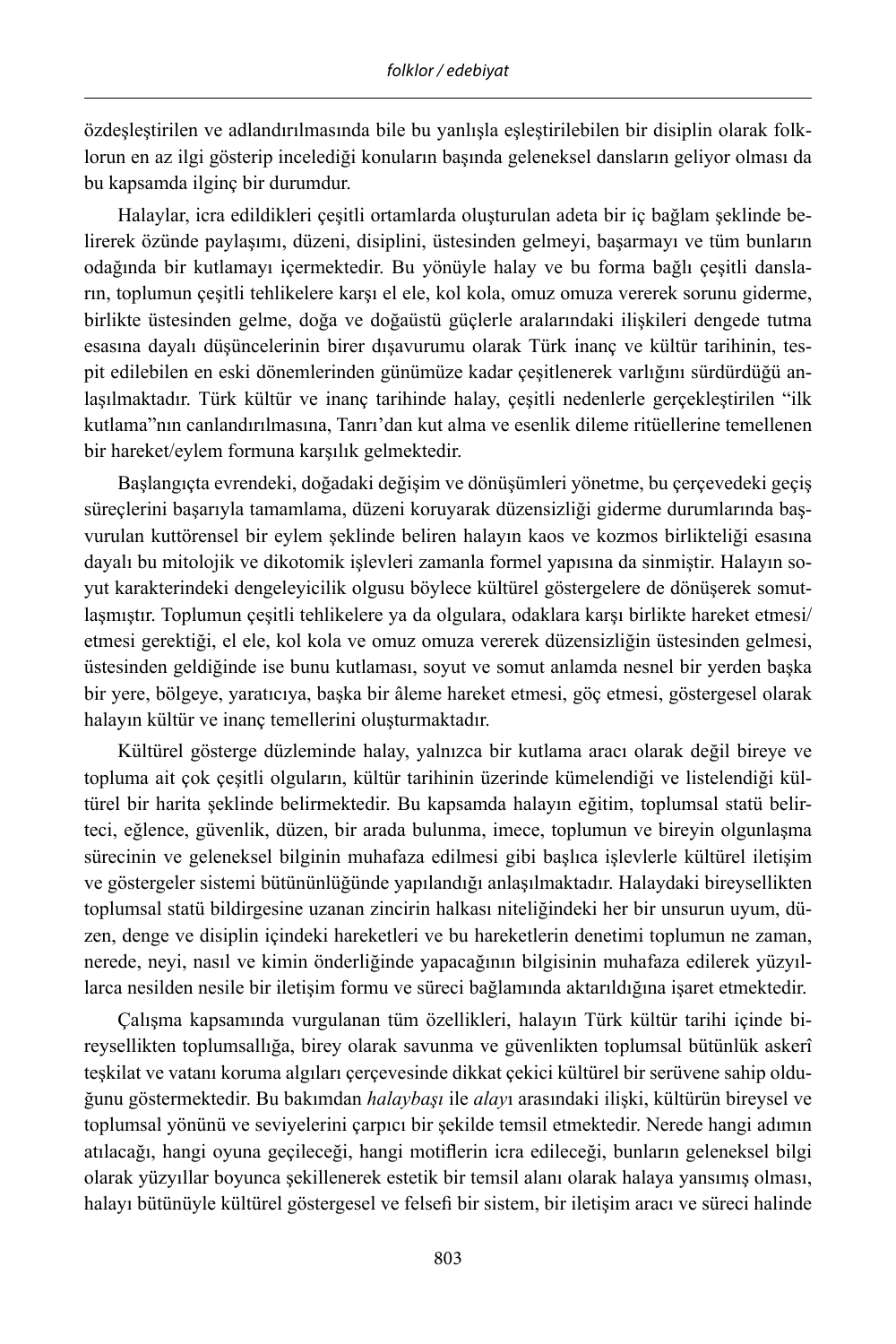ele alınmasını zorunlu kılmaktadır. Dolayısıyla da halaylarla ilgili bir konu incelenirken iletişim çalışmaları, sosyoloji, psikoloji ve diğer çeşitli kültürel araştırma ve inceleme disiplinlerinin temel yaklaşımları odağında disiplinlerarası ve bütüncül biçimde ele alınması sonucu daha sağlıklı sonuçlara ulaşılacağı açıktır.

Estetik ve iletişimsel bir alt formun kültürel serüvenini, insan ve toplum yaşamında tuttuğu yeri, onun sanatsal ve estetik özelliklerini, işlevlerini, iletişimsel niteliklerini, antropolojik, etnolojik, sosyolojik, psikolojik, sosyal psikolojik, teolojik boyutlarını; kısacası folklor çerçevesinde bütüncül biçimde, çeşitli yönleriyle incelenip çözümlenmesini sağlayacak yaklaşımların da yine ancak folklorun kendi bünyesinden ve onu inceleyip çözümleme işiyle uğraşan araştırmacıların üretecekleri yeni paradigmalardan kaynaklanacağını da özellikle belirtmek gerekmektedir. Disiplinlerarası bir kültürel araştırma ve inceleme disiplini olarak folklor ancak bu şekilde disipliner temellerini sağlamlaştıracak ve gitgide disiplinlerarasılaşan dünyada ve bilimsel rekabet ortamında varlığını sürdürebilecektir.

Bu çerçevede örneğin, günümüze kadar *motif* kavramının daha çok anlatılar ya da maddi kültür ürünleri üzerinden değerlendirilmeye çalışılmış olmasına karşın geleneksel danslardaki her bir hareketin de *motif* olarak kültür tarihi içinde kümelendiği katmanlara karşılık gelen birimler olarak incelenmeyi beklediğini belirtmek gerekmektedir. Türk halk oyunlarının tamamında ortak davranışlar olarak beliren çökme, sekme, hoplama, titreme ve yürüme hareket biçimlerinin temel kültürel semiyotik nitelikleri nelerdir? Bu hareketlerden hangileri hangi oyunlarda, hangi bağlamlarda, anlamlarda ve sıralamayla kullanılmaktadır? Bunlarda genel bir formel ya da semiyotik yapı var mıdır? Söz konusu davranışların Türk inançlarıyla, kabulleriyle, Türklerin yaşadıkları ve yaşattıkları tarihî olaylarla, Türk sosyolojisi ve sosyal psikolojisiyle ilişkileri nelerdir? Geleneksel danslarla ilgili yapılacak yeni çalışmalarda bu ve benzeri sorulardan yola çıkılarak çeşitli hareket formlarının incelenmesi ve çözümlenmesi, alanda yapılacak yeni çalışmalarda kullanılabilecek yeni yaklaşımların ve paradigmaların doğmasını da kolaylaştıracaktır.

Kültürel ögeler ve onların yaratıldıkları, icra edildikleri bağlamlar ve işlevleri sürekli değişmektedir. Folklor, bu değişim ve dönüşümleri incelerken bunların yalnızca nedenlerinin ve sonuçlarının değil ne anlama geldiklerinin de çözümüne odaklanmalıdır. Geleneksel danslar içinde bir alt birim olarak halay formu hem içinde yaşanılan dünyadan kutsal olana ve "dışarıya" doğru soyut bir yolculuğu hem de nesnel anlamda yeryüzündeki ve çağlar arasındaki göçü kültürel hareket boyutunda temsil etmektedir. Halayların Türk inanç ve kültür tarihi kapsamında Orta Asya'dan Anadolu'ya, Anadolu'dan Orta Asya'ya ya da her iki coğrafi bölge arasındaki karşılıklı gerçekleşen uzun soluklu kültürel serüvenini şimdilik yalnızca sınırlı kaynaklar ve bulgular üzerinden takip edebilmemiz mümkün görünmektedir. Bu nedenle halay konusunda daha kapsamlı değerlendirmelerde bulunabilmemiz için yeni bulgu ve incelemelere ihtiyaç duyulduğu açıktır. Konu hakkında gerçekleştirilecek yeni, bütüncül ve disiplinlerarası çalışmalar şüphesiz daha duru ve derinlikli bilgilere ulaşılmasını ve bu doğrultuda daha sistemli değerlendirmelerin yapılabilmesini, sonuç olarak bu çalışma kapsamında ele alınamayan, çözümlenemeyen ya da yanlış değerlendirilen çeşitli hususların aydınlatılabilmesini sağlayacaktır.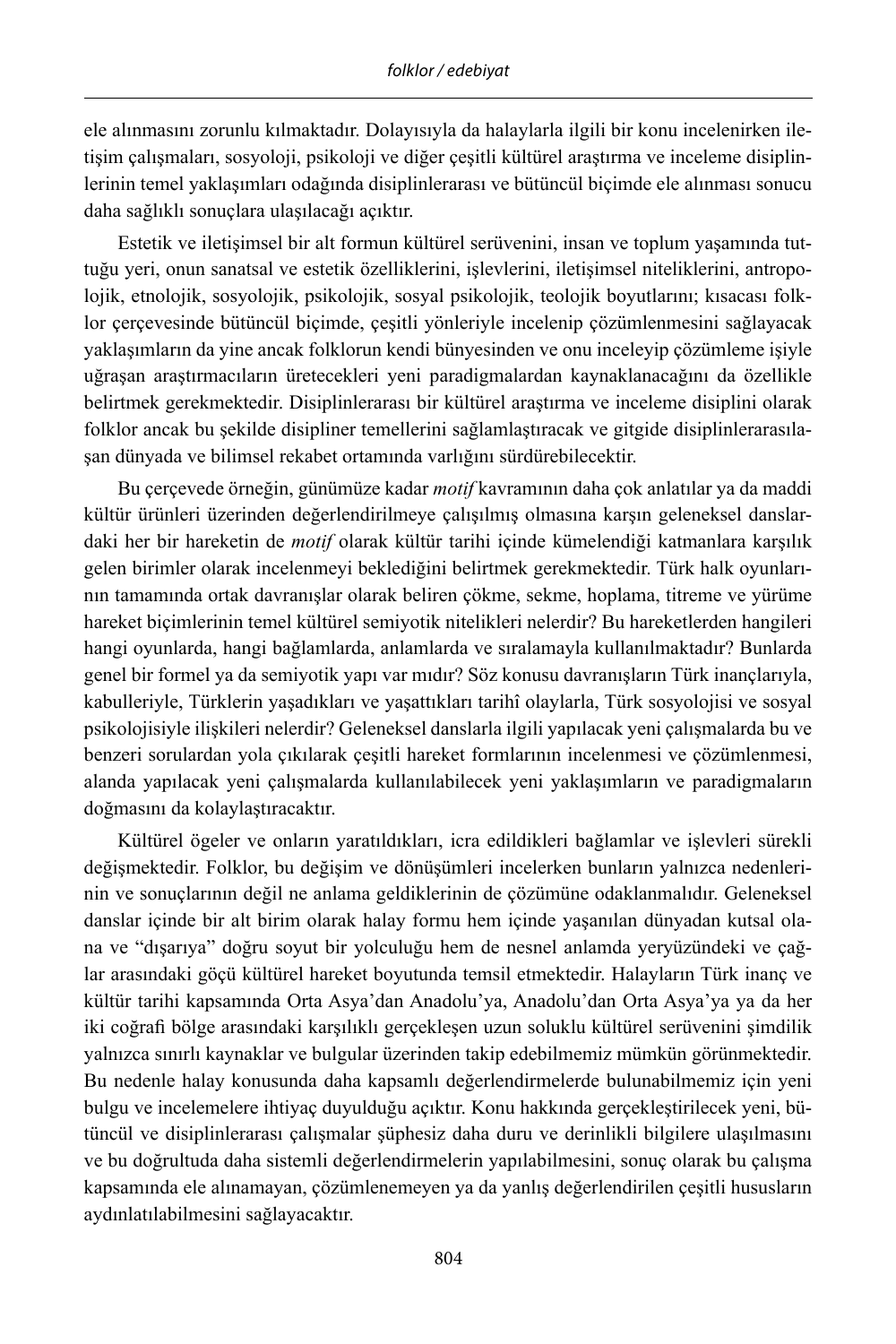#### **Notlar**

1 Çalışmada *halay* ifadesiyle, günümüzde sıralı oyunların başlıca temsilcisi olan *halay* oyunu ile bu grup içinde büyük benzerlikler taşıması nedeniyle yer verdiğimiz *bar* ve *yallı* dans formları kastedilmektedir. Halayların, diğer iki formun neredeyse bütün özelliklerini de bünyesinde barındıran kapsayıcı ve temsil edici ana form olarak değerlendirilebileceğini belirtmek gerekmektedir. Bunlar arasında şekil, içerik, işlev ve estetik özellikleri bakımından elbette ki bazı farklılıklar bulunmaktadır ve bu üç form birbirlerinin birebir karşılığı değildir. Ancak, bunların aynı kökenden türediğine dair tespitlerimizi de paylaştığımız bu çalışmanın amacı halayın kökenleri ve ana formdan türeyen diğer formlardaki ortaklıklardan hareketle halayın kültürel serüvenini belirlemek olduğundan, bu farklılıklar bilinmekle birlikte, çalışmada detaylandırılmamıştır. Esasında horonların da dizi halinde, sıralı, tutuşmalı, daire ve yarım daire şeklinde oynanmaları, horoncu başının (çavuş) bulunması ve inanç kökenleri bakımından bu gruba dâhil edilmesi mümkündür. Ancak, teknik konulardaki birtakım farklılık-

lar nedeniyle bu çalışma kapsamında horonlar değerlendirilmemiştir.

#### **Kaynaklar**

Altıntuğ, M. (2013). Türk halk oyunlarında dansçı ve oyun etkileşiminin ürünü olan naraların göstergebilimsel yaklaşımla incelenmesi. *Uşak Üniversitesi Sosyal Bilimler Dergisi*, 12: 31-49.

And, M. (2012). *Oyun ve bügü. Türk kültüründe oyun kavramı*. (3. Baskı).İstanbul: Yapı Kredi.

- Ataman, S. Y. (1975). *100 Türk halk oyunu*. İstanbul: Yapı ve Kredi.
- Ataman, S. Y. (1987). Folklor araştırmaları açısından halk oyunlarımıza genel bir bakış ve ateş kültü ile ilgili oyunlar. *III. Milletlerarası Türk folklor kongresi bildirileri (II. Cilt: Halk Müziği, Oyun Tiyatro, Eğlence)* içinde (ss. 39-47). Ankara: Kültür ve Turizm Bakanlığı.
- Aymaz, V. (1998). *Halayların yapısal özellikleri ve yörelere göre dağılımı.* İstanbul Teknik Üniversitesi Sosyal Bilimler Enstitüsü Yüksek Lisans Tezi.
- Bayat, F. (2006). *Ana hatlarıyla Türk Şamanlığı*. İstanbul: Ötüken.
- Beydili, C. (2004). *Türk mitolojisi ansiklopedik sözlük*. Ankara: Yurt.
- Cengiz, S. A.-vd. (2017). 171 yaşındaki "folklor" sözcüğünün yanlış kullanımı üzerine Ankara'nın Çankaya ilçesinde bulunan Folklor Sokağı'nda bir alan çalışması. Erdal Hamarta, vd. (eds.) *II. INES Uluslararası Akademik Araştırmalar Kongresi* (INES-2017) *bildirileri* içinde (ss. 1698- 1705). Ankara: Çizgi.
- Çalışkan, H., vd. (2016). Tarihi ve kültürel değerlerin dans yoluyla topluma aktarımına ilişkin görüşlerin belirlenmesi: Eskişehir'in tarihi ve kültürel değerlerinin anlatımında "Tymbris'in dansı". *Anadolu Üniversitesi Sosyal Bilimler Dergisi*, 60: 319-325.
- Çetin, C. (2006). Anadolu'da bereket kültü ve Anadolu Türk köylüsü seyirlik oyunlarına yansımaları. *Ankara Üniversitesi DTCF Dergisi*, 46 (1): 189-210.
- Çiğdem, İ. S. (2003). *Türk halk oyunlarının inançsal kökenleri*. Ege Üniversitesi Sosyal Bilimler Enstitüsü Yüksek Lisans Tezi.
- Çobanoğlu, Ö. (2001). Türkiye'de halkbilimi eğitim ve öğretiminde karşılaşılan güçlükler. *Türkbilig*, 2: 23-31.
- Çobanoğlu, Ö. (2012). Türk mitolojisinde al dini ve okra ilişkisi. *38. ICANAS uluslararası Asya ve Kuzey Afrika çalışmaları kongresi bildirileri*. *Tarih ve medeniyetler tarihi* içinde (II. Cilt, ss. 981- 986). Ankara: AKMBY.
- Demir, E. (2008). *Doğu Anadolu Bölgesindeki halayların müziksel çözümlenmesi.* Haliç Üniversitesi Sosyal Bilimler Enstitüsü Yüksek Lisans Tezi.
- Demirsipahi, C. (1975). *Türk halk oyunları*. Ankara: Türkiye İş Bankası Kültür.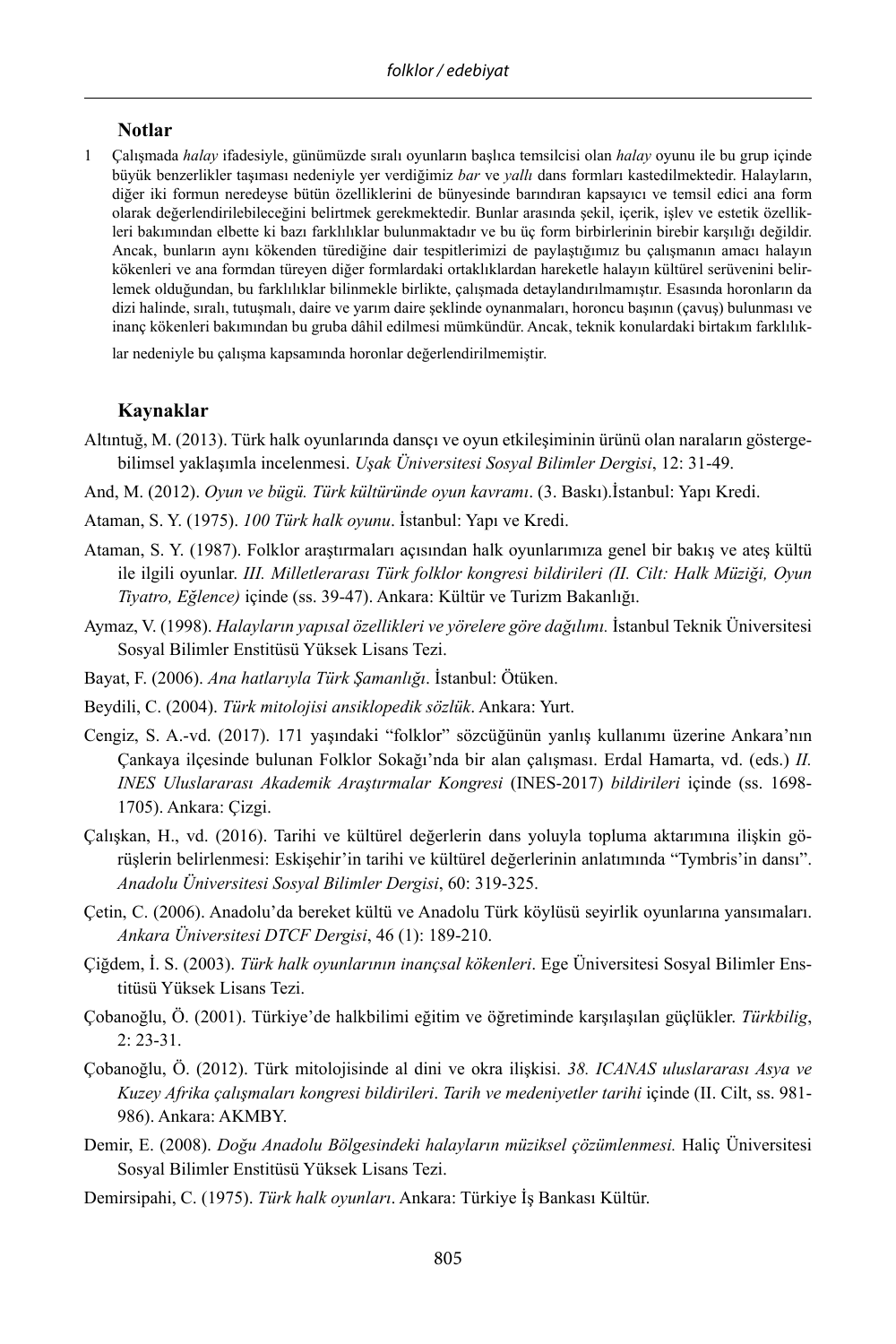Ekmekçioğlu, İ.-vd. (2001). *Türk halk oyunları*. İstanbul: Esin.

- Eroğlu, T. (1994). *Doğu ve Güneydoğu Anadolu bölgesi halk oyunları ve bu bölgelerdeki halayların folklorik incelemesi*. Erciyes Üniversitesi Sosyal Bilimler Enstitüsü Doktora Tezi.
- Eroğlu, T. (2017). Dans kavramı ve dansın işlevi. *JASS*, 60: 215-226.
- Ertural, M. S. (2006). *Gaziantep halk oyunları üzerine bir inceleme*. Gaziantep Üniversitesi Sosyal Bilimler Enstitüsü Yüksek Lisans Tezi.
- Esin, E. (2001). *Türk kozmolojisine giriş*. İstanbul: Kabalcı.
- Giurchescu, A.- Torp, L. (1991). Theory and methods in dance research: A European approach to the holistic study of dance. *Yearbook for Traditional Music*, 23: 1-10.
- Grau, A. (1998). Myths of origin. Alexandra Carter (ed.) *The Routledge dance studies reader* içinde (ss. 197-203). London: Routledge.
- Günbulut, Ş. (1980) "Folklor" sözcüğünde anlam kayması. *Türk Dili*, 348: 604-607.
- Güzeloğulları, N. (2005). *Gaziantep halk oyunlarının yapısı ve işlevleri*. Ege Üniversitesi Sosyal Bilimler Enstitüsü Yüksek Lisans Tezi.
- Hanna, J. L. (1987). *To dance is human: A theory of nonverbal communication*. Chicago: The University of Chicago.
- Hanna, J. L. (2001). The language of dance. *Journal of Physical Education, Recreation & Dance*, 72  $(4)$ : 40-45.
- Honko, L. (1972). The problem of defining myth*. Scripta Instituti Donneriani Aboensis*, 6 (The Myth of the State): 7-19.
- Hoppál, M. (2012). *Avrasya'da şamanlar*. B. Bayram-vd. (Çev.). İstanbul: Yapı Kredi.
- Hoppál, M. (2020). Ş*amanlar ve semboller. Kaya resmi ve göstergebilim*. F. Sel (çev.). İstanbul: YKY.
- Kaeppler, A. L. (1978). Dance in anthropological perspective. *Annual. Reviews of Anthropology*, 7: 31-49.
- Kaeppler, A. L. (1991). American approaches to the study of dance. *Yearbook for Traditional Music*, 23: 11-21.
- Kaeppler, A. L. (1992). Dans. R. Bauman (ed), *Folklore, cultural performances, and popular entertainments. A communications-centered handbook* içinde (ss. 196-203). Oxford: Oxford University.
- Kaeppler, A. L. (2000). Dance ethnology and the anthropology of dance. *Dance Research Journal*, 32 (1): 116-125.
- Koçkar, T. (1998), Çağlar boyunca iletişim sanatı olarak dans ve halk dansları. Ankara: Kültür Ofset.
- Önder, E. (2001). Folklor sosyolojisi açısından Sivas halayları. *TÜBAR*, 20: 81-105.
- Örnek, S. V. (1973). Türk halkbiliminin sorunları. *Türk Dili*, 27 (257): 385-391.
- Özbilgin, M. Ö. (1995). *Türk halk oyunlarında tür ve biçim sorunu*. Ege Üniversitesi Sosyal Bilimler Enstitüsü Yüksek Lisans Tezi.
- Öztürkmen, A. (2016). *Rakstan oyuna. Türkiye'de dansın modern halleri*. İstanbul: Boğaziçi Üniversitesi.
- Peick, M. (2005) Dance as communication: messages sent and received through dance. *UW-L Journal of Undergraduate Research*, 7: 1-11.
- Platon (2007). *Yasalar*. C. Şentuna-S. Babür (Çev.). İstanbul: Kabalcı (3. Baskı).
- Radloff, W. (2008). *Türklük ve şamanlık*. A. Temir-vd. (Çev.). İstanbul: Örgün.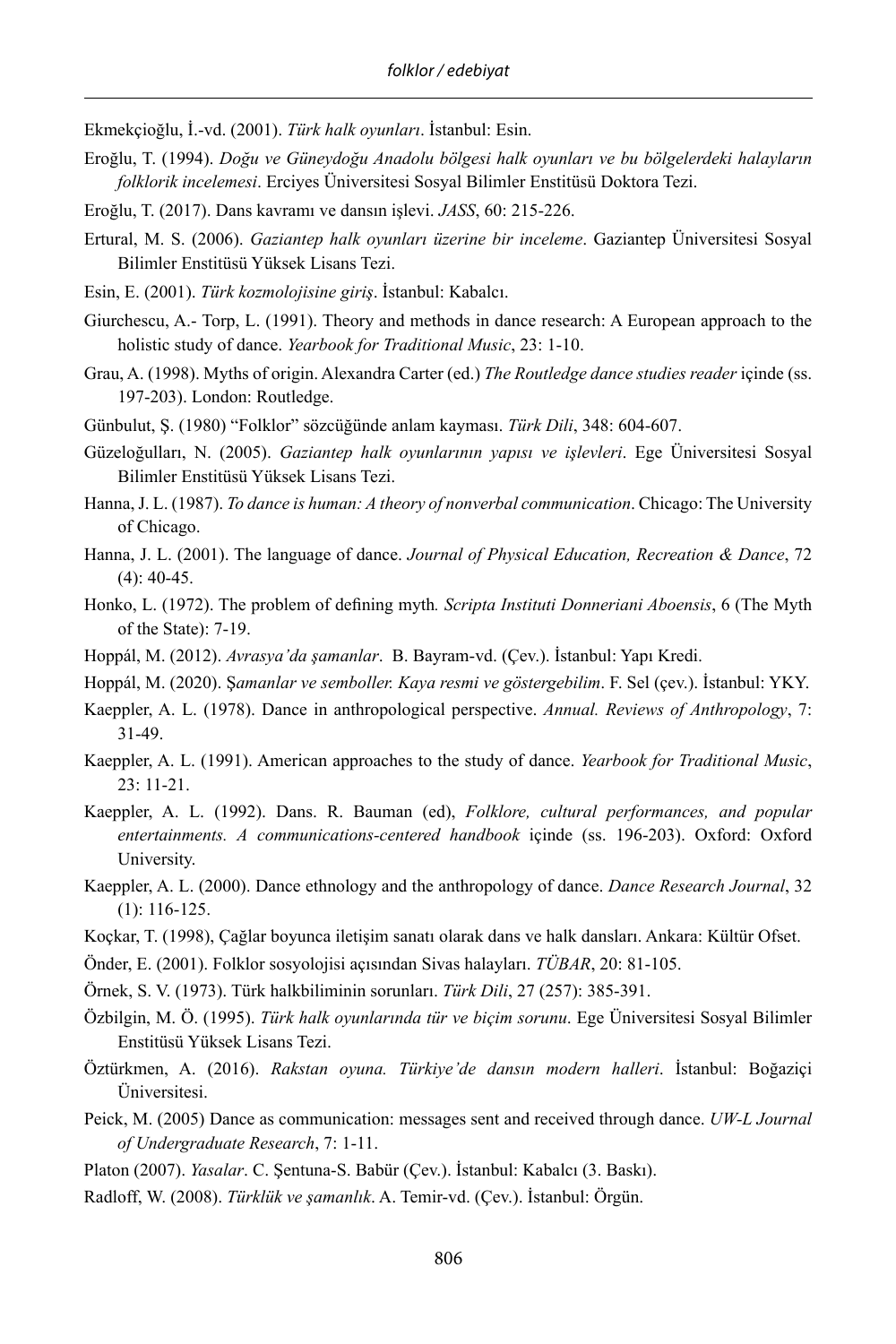Rakočević, S. (2015). Ethnochoreology as an interdiscipline in a postdisciplinary Era: a historiography of dance scholarship in Serbia. *Yearbook for Traditional Music*, 47: 27-44.

Royce, A. P. (2003). Dans. M. Özarslan (Çev.). *Türkbilig*, 6: 163-172.

- Sivrikaya, S. (2002). *Notalarıyla Elazığ yöresi halk oyunları, müzikleri*. Elazığ: Elazığ Kültür ve Yardımlaşma Derneği.
- Somuncuoğlu, S. (2011a). *Saymalıtaş. Gökyüzü atları*. İstanbul: Ege.
- Somuncuoğlu, S. (2011b). *Sibirya'dan Anadolu'ya taştaki Türkler*. İstanbul: Ege (3. Baskı).
- Somuncuoğlu, S. (2012). *Damgaların göçü-kurgan*: *Ankara Güdül kaya resimleri*. İstanbul: Fabrika.
- Sönmez, M. (2015). *Mitolojinin Türk halk oyunlarına yansıması*. Ege Üniversitesi Sosyal Bilimler Enstitüsü Yüksek Lisans Tezi.
- Turan, Z. (2001). *Türk halk oyunları türlerinden halayların yapısal özellikleri*. Ege Üniversitesi Sosyal Bilimler Enstitüsü Yüksek Lisans Tezi.
- Uzunkaya, E. (2005). *Halay türü oyunların özellikleri, dağılımı ve hareket yapılarının analizi.* İstanbul Teknik Üniversitesi Sosyal Bilimler Enstitüsü Doktora Tezi.
- Ünlü, Ö. B. (2009). *Dans tiyatrosunun oluşumunda dans antropolojisinden yararlanma yolları ve Anadolu danslarından model önerileri*. Dokuz Eylül Üniversitesi Güzel Sanatlar Enstitüsü Doktora Tezi.
- Wulff, H. (2015). Anthropology of dance. James D. Wright (ed.) *International encyclopedia of the social & behavioral sciences* içinde (2nd edition, Vol 5, pp. 666-670). Oxford: Elsevier.
- Yılmaz, A. (2013). Saymalı Taş Petrogliflerindeki toy (şenlik) sahneleri üzerine. *Tarih İncelemeleri Dergisi*, 28 (1): 223-248.

# **Elektronik kaynaklar**

URL-1: https://twitter.com/kurtbutpsycho/status/915693968276549634 (03.04.2020)

- URL-2: https://sozluk.gov.tr/ (20.04.2020)
- Yiğit, F. M. (2019). Türk kültüründe Halay, oyun ve kutlama. (10.04.2020) https://www.academia. edu/38476004/T%C3%9CRK\_K%C3%9CLT%C3%9CR%C3%9CNDE\_HALAY\_OYUN\_VE\_ KUTLAMA
- Karakurt, D. (2011). *Türk söylence sözlüğü. Açıklamalı ansiklopedik mitoloji sözlüğü*. (15.04.2020) https://upload.wikimedia.org/wikipedia/commons/0/00/TurkSoylenceSozlugu.pdf
- Karakurt, D. (2012). *Türk mitoloji ansiklopedisi. Açıklamalı-resimli Türk söylence* sözlüğü. (15.04.2020) https://www.academia.edu/11557648/T%C3%BCrk\_Mitoloji\_Ansiklopedisi\_Deniz\_Karakurt\_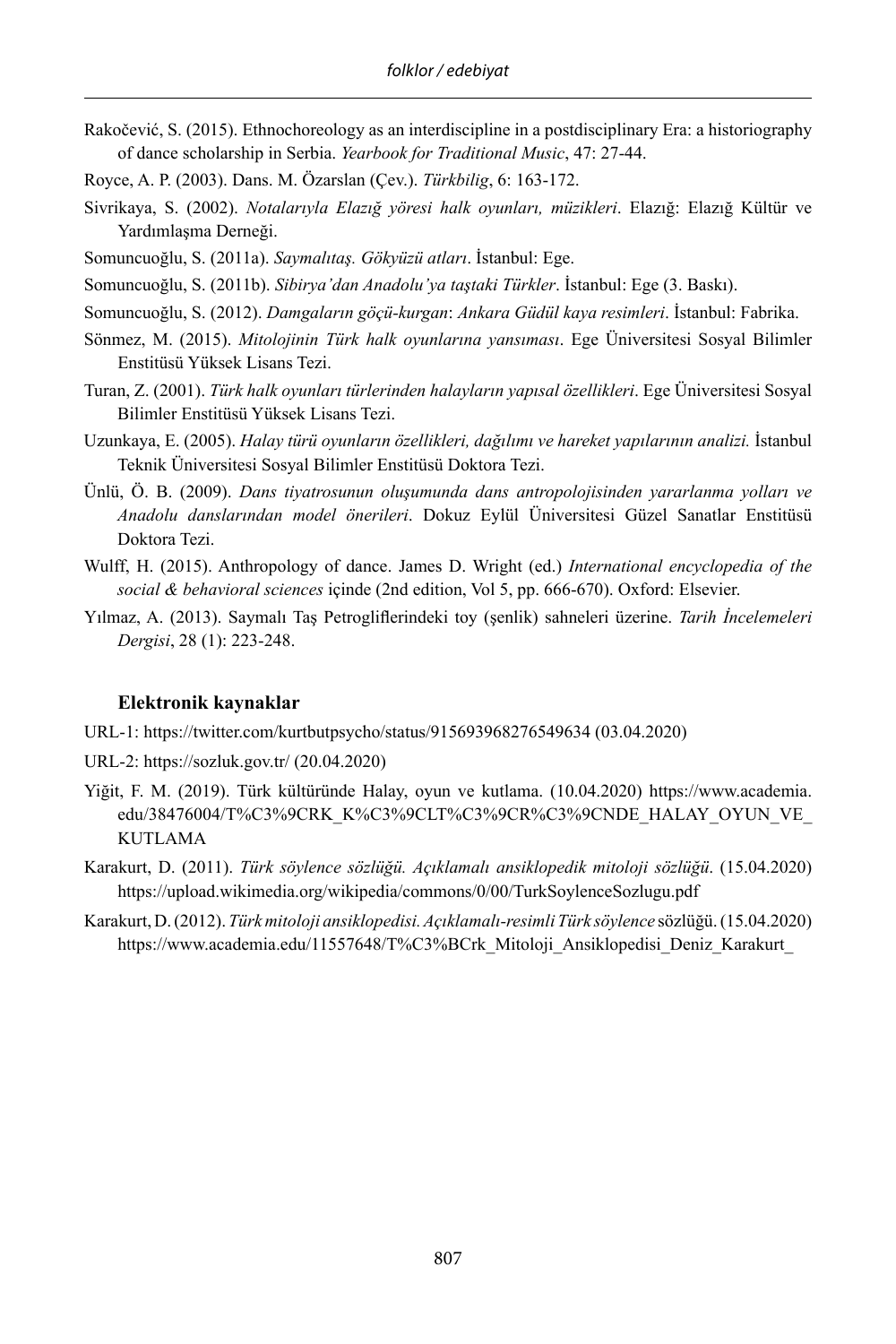



*Görsel-1: Sivas Devlet Tiyatrosu Bahçe Duvarı Yazısı*



*Görsel-4: Kuttörenlerde sıralı tutuşma*





*Görsel-2: Kuttörenlerde dairesel form Görsel-5: Kuttörenlerde sıralı tutuşma*



*Görsel-3: Kuttörenlerde sıralı tutuşma Görsel-6: Kuttörenlerde dairesel form*

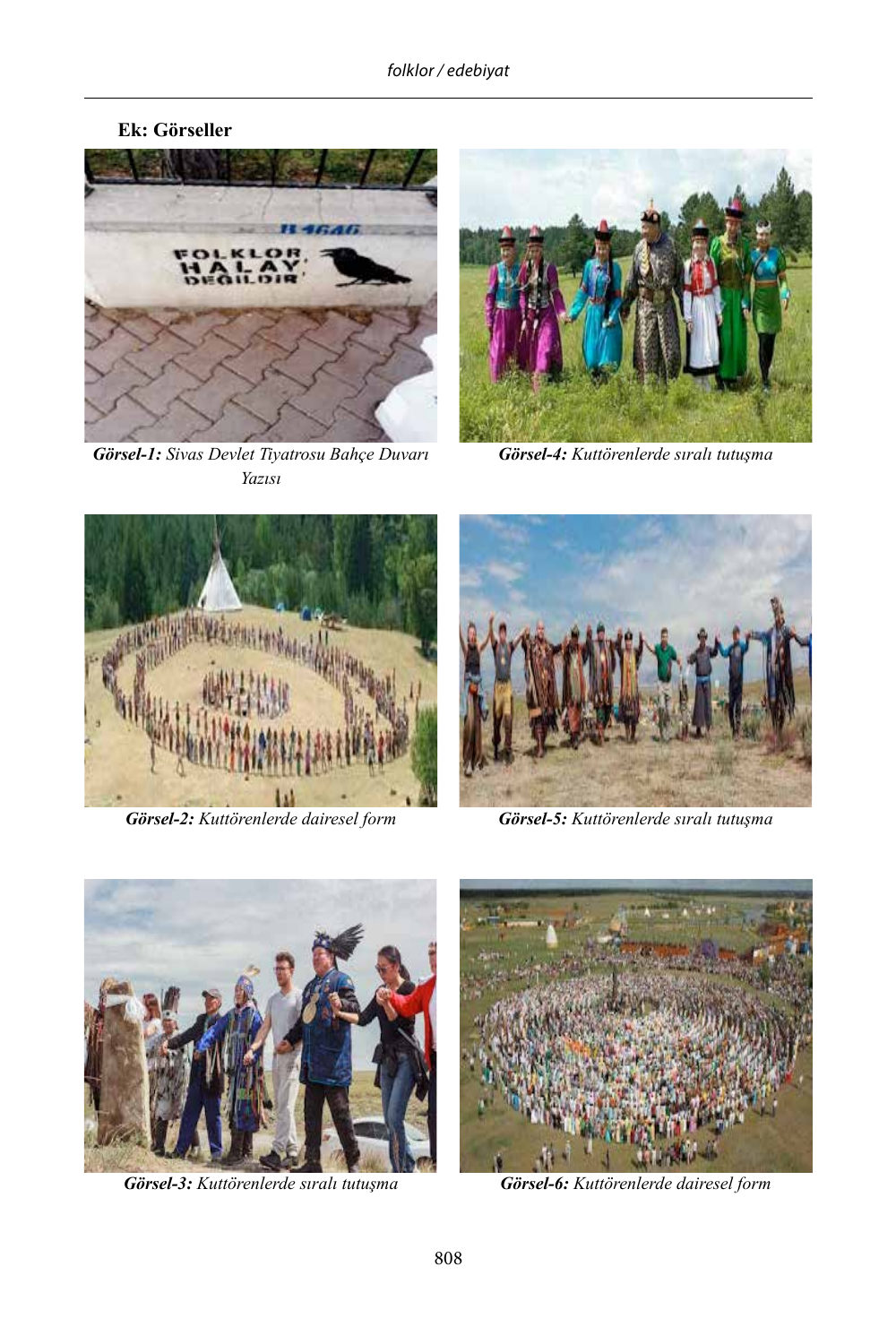*folklor / edebiyat*



*Görsel-7: Kuttörenlerde dairesel form ve sıralı tutuşma*



*Görsel-10: Şaman davulu görselleri*





*Görsel-8: Şaman davulu görselleri Görsel-11: Şaman davulu görselleri*





*Görsel-9: Şaman davulu görselleri Görsel-12: Kaya resimleri (Gobustan) halay formu*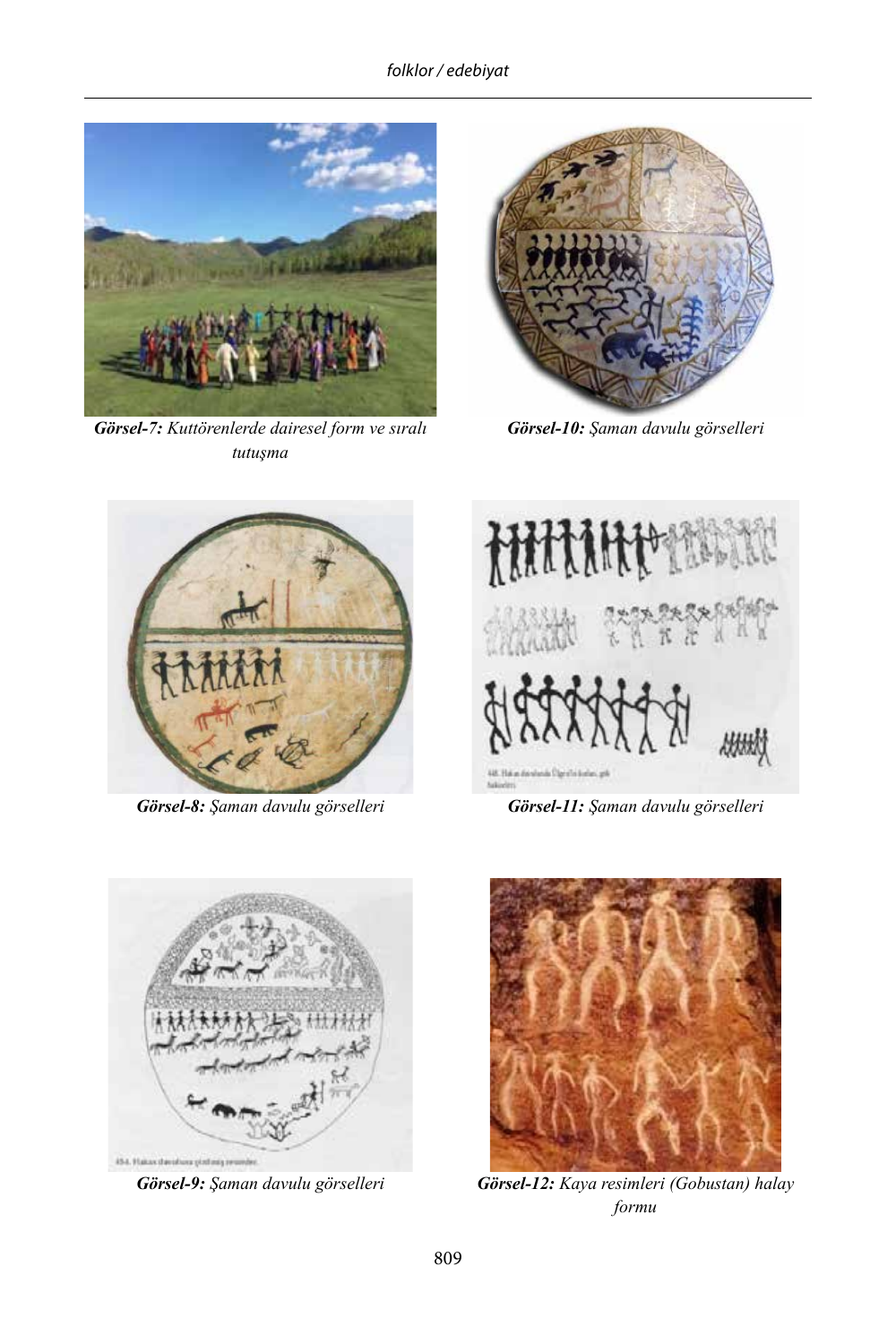

*Görsel-13: Kaya resimleri (Kazakistan-Tamgalısay) halay formu*



*Görsel-16: Kaya resimleri halay formu*



*Görsel-14: Kaya resimleri (Kazakistan-Tamgalısay) halay formunu çözümlenmiş biçimi*



*Görsel-17: Kaya resimleri (Aydın-Latmos Dağı) halay formu* 



*Görsel-15: Kaya resimleri (Saymalıtaş-Kırgızistan) halay formu*



*Görsel-18: Kaya resimleri (Güdül-Türkiye) halay formu*